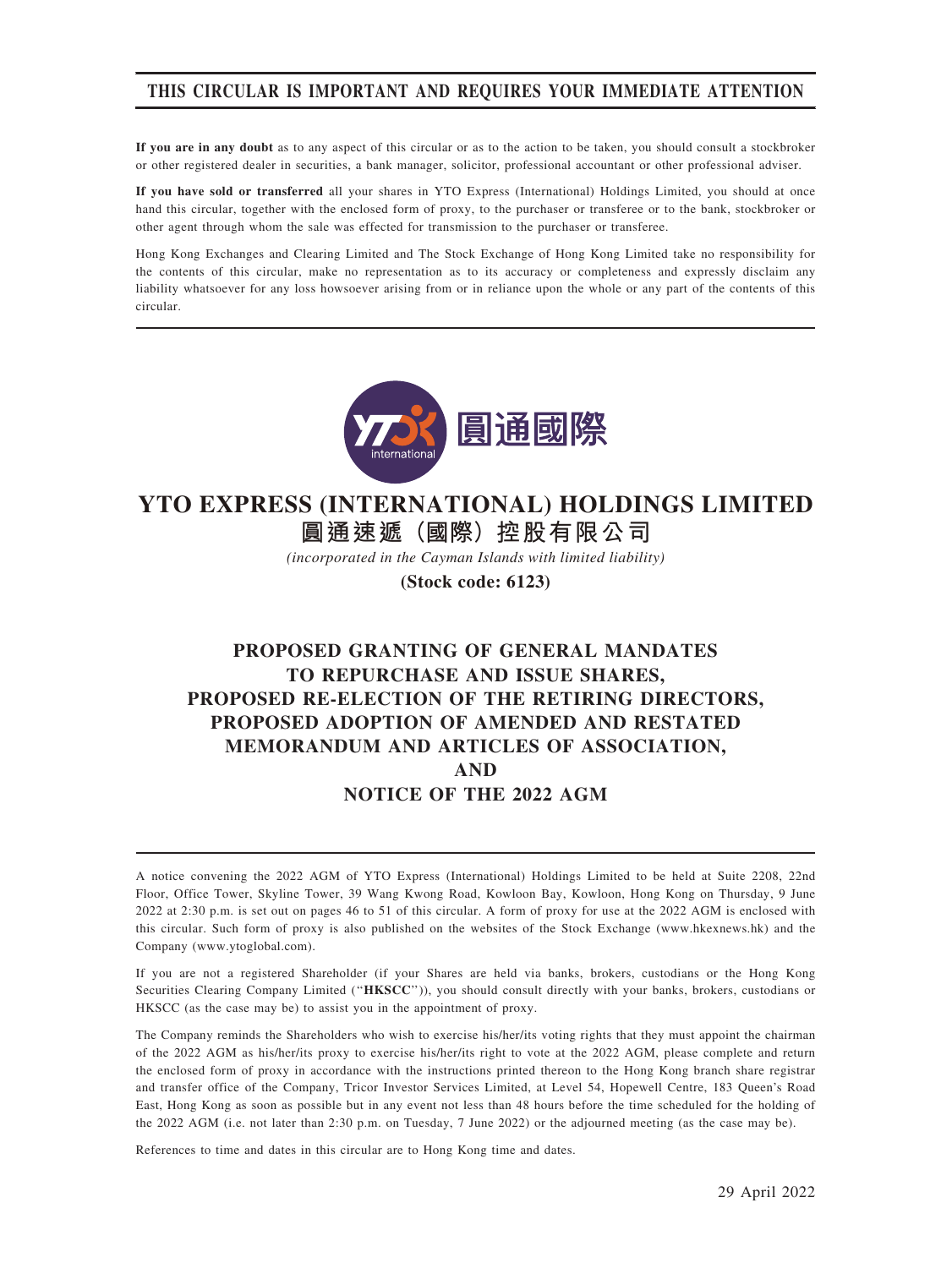## **CONTENTS**

## Page

|                |                                                                   | $\overline{1}$ |
|----------------|-------------------------------------------------------------------|----------------|
|                | <b>Letter from the Board</b>                                      |                |
| 1.             |                                                                   | $\overline{4}$ |
| 2.             | Proposed Granting of the Repurchase, Issue and Extension Mandates | 5              |
| 3.             | Proposed Re-election of the Retiring Directors                    | 6              |
| 4.             | Proposed Adoption of Amended and Restated Memorandum and          | $\tau$         |
| 5 <sub>1</sub> |                                                                   | $\tau$         |
| 6.             |                                                                   | 8              |
| 7.             |                                                                   | 8              |
| 8.             |                                                                   | 9              |
| 9.             |                                                                   | 9              |
| 10.            |                                                                   | 10             |
|                | Appendix I - Explanatory Statement on the Repurchase Mandate      | 11             |
|                | Appendix II - Details of the Retiring Directors Proposed to be    | 15             |
|                | Appendix III - Proposed Amendments of the Memorandum and          | 21             |
|                |                                                                   | 46             |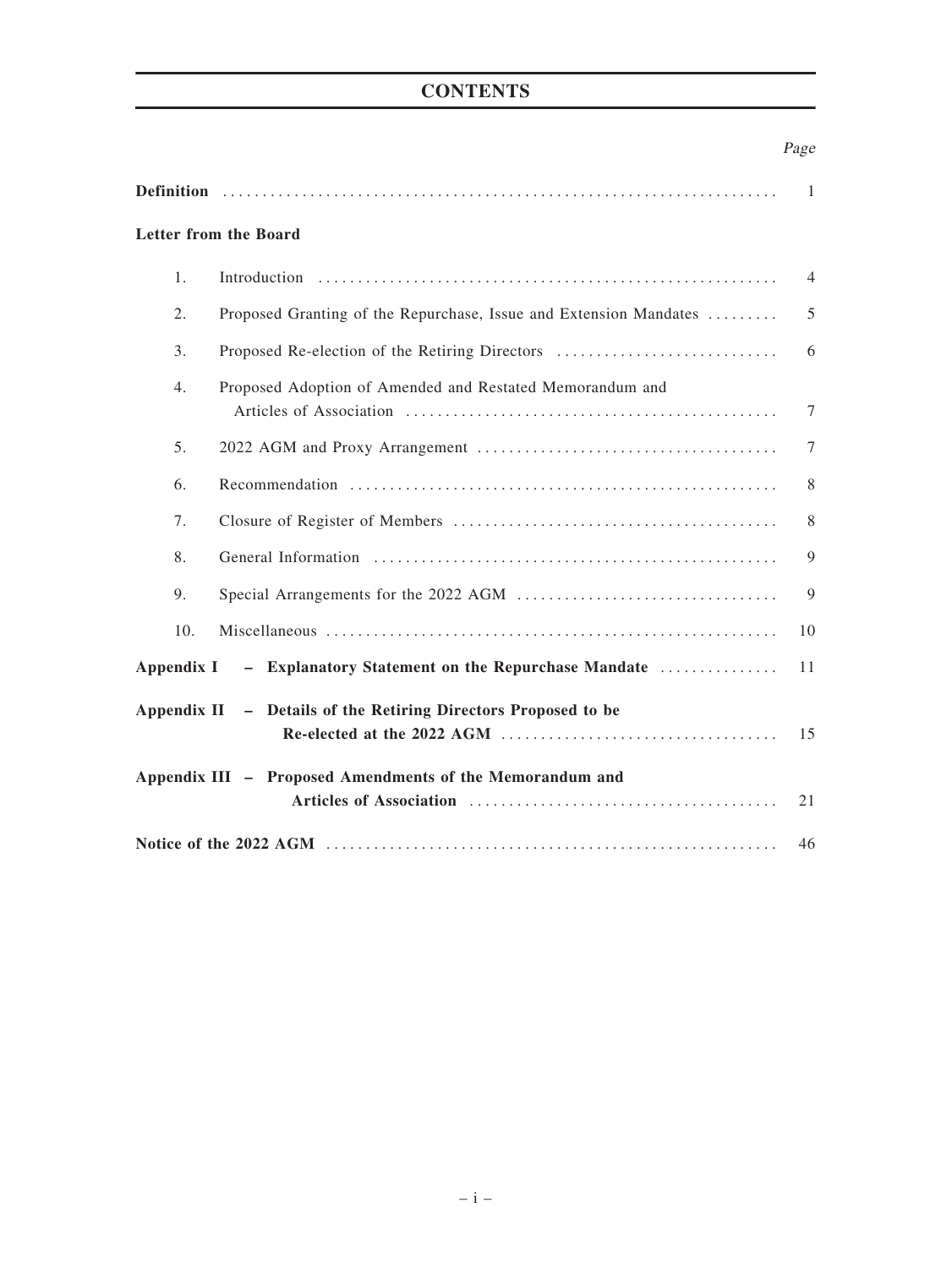## DEFINITIONS

In this circular, unless the context otherwise requires, the following expressions shall have the following meanings:

| "2022 AGM"                | an annual general meeting of the Company to be held at<br>Suite 2208, 22nd Floor, Office Tower, Skyline Tower, 39<br>Wang Kwong Road, Kowloon Bay, Kowloon, Hong Kong<br>on Thursday, 9 June 2022 at 2:30 p.m. to consider and, if<br>appropriate, to approve the resolutions contained in the<br>notice of the 2022 AGM which is set out on pages 46 to<br>51 of this circular, or any adjournment thereof;                                                                                                                                                                                                                                                                                                                                       |
|---------------------------|----------------------------------------------------------------------------------------------------------------------------------------------------------------------------------------------------------------------------------------------------------------------------------------------------------------------------------------------------------------------------------------------------------------------------------------------------------------------------------------------------------------------------------------------------------------------------------------------------------------------------------------------------------------------------------------------------------------------------------------------------|
| "Amendments"              | the amendments and restatement of the Memorandum and<br>Articles of Association to, among others, (i) allow a<br>general meeting to be held as an electronic meeting (also<br>referred to as virtual general meeting) or a hybrid meeting;<br>(ii) bring the Articles of Association in line with<br>amendments made to Listing Rules and applicable laws<br>and procedures of the Cayman Islands; and (iii) make<br>certain minor housekeeping amendments to the<br>Memorandum and Articles of Association for the purpose<br>of reflecting the current registered office of the Company<br>in the Memorandum, clarifying existing practice and<br>making consequential amendments in line with the<br>amendments to the Articles of Association; |
| "Articles of Association" | the amended and restated articles of association of the<br>Company (as amended from time to time);                                                                                                                                                                                                                                                                                                                                                                                                                                                                                                                                                                                                                                                 |
| "Board"                   | the board of Directors;                                                                                                                                                                                                                                                                                                                                                                                                                                                                                                                                                                                                                                                                                                                            |
| "Companies Act"           | the Companies Act, Cap. 22 (Act 3 of 1961, as<br>consolidated and revised) of the Cayman Islands;                                                                                                                                                                                                                                                                                                                                                                                                                                                                                                                                                                                                                                                  |
| "Company"                 | YTO Express (International) Holdings Limited 圓通速遞<br>(國際)控股有限公司, a company incorporated in the<br>Cayman Islands with limited liability, and the issued<br>Shares of which are listed on the main board of the Stock<br>Exchange;                                                                                                                                                                                                                                                                                                                                                                                                                                                                                                                  |
| "Director(s)"             | the director(s) of the Company;                                                                                                                                                                                                                                                                                                                                                                                                                                                                                                                                                                                                                                                                                                                    |
| "Extension Mandate"       | as defined in paragraph $2(c)$ of the Letter from the Board;                                                                                                                                                                                                                                                                                                                                                                                                                                                                                                                                                                                                                                                                                       |
| "Group"                   | the Company and its subsidiaries;                                                                                                                                                                                                                                                                                                                                                                                                                                                                                                                                                                                                                                                                                                                  |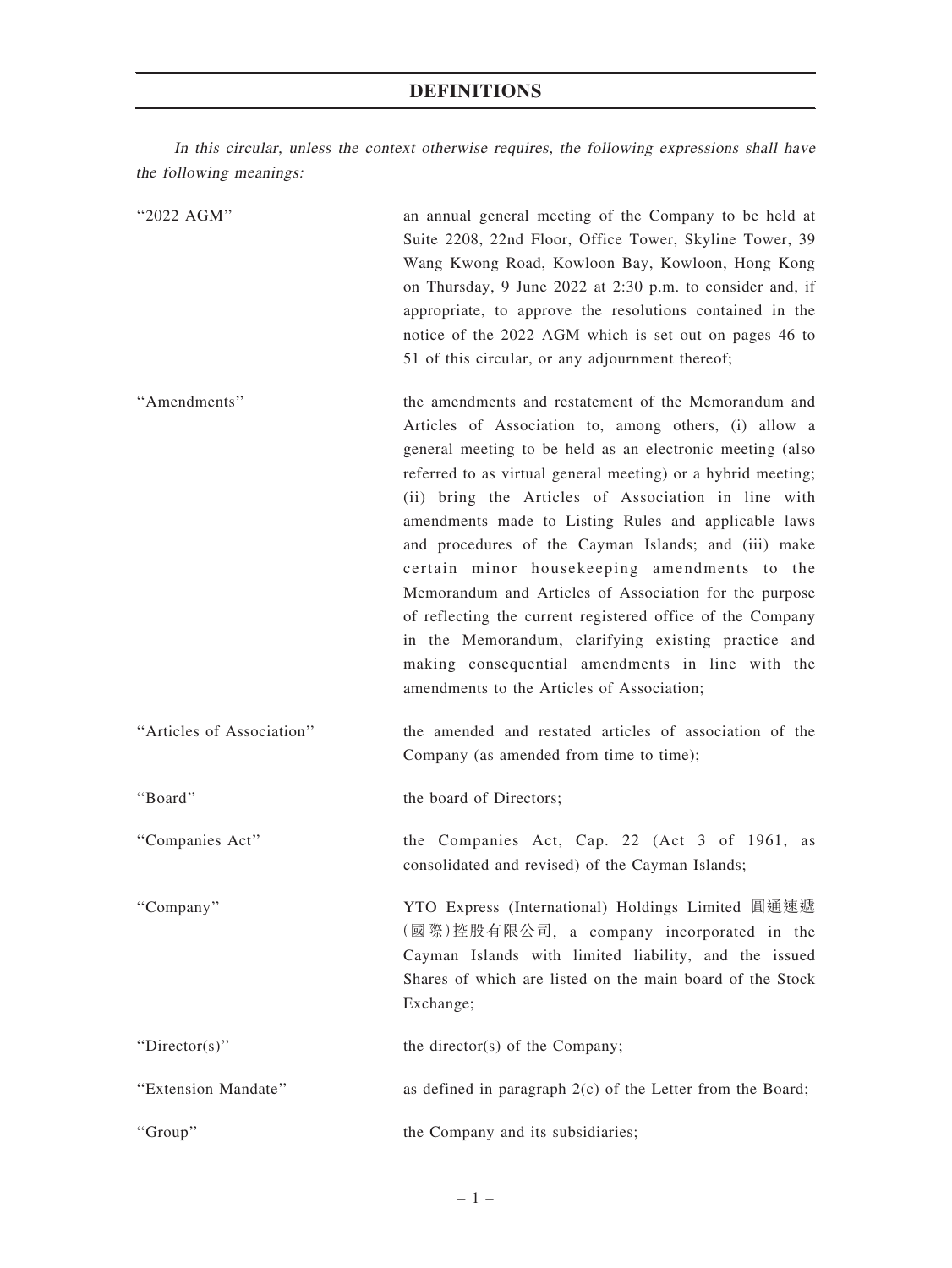## DEFINITIONS

| "HK\$"                                          | Hong Kong dollars, the lawful currency of Hong Kong;                                                                                                                                                    |
|-------------------------------------------------|---------------------------------------------------------------------------------------------------------------------------------------------------------------------------------------------------------|
| "Hong Kong"                                     | the Hong Kong Special Administrative Region of the PRC;                                                                                                                                                 |
| "Issue Mandate"                                 | as defined in paragraph 2(b) of the Letter from the Board;                                                                                                                                              |
| "Latest Practicable Date"                       | 20 April 2022, being the latest practicable date prior to the<br>printing of this circular for ascertaining certain information<br>in this circular;                                                    |
| "Listing Rules"                                 | the Rules Governing the Listing of Securities on the Stock<br>Exchange;                                                                                                                                 |
| "Memorandum"                                    | the amended and restated memorandum of association of<br>the Company (as amended from time to time)                                                                                                     |
| "New Memorandum and Articles<br>of Association" | the new amended and restated memorandum of association<br>and articles of association of the Company with the<br>proposed Amendments proposed to be adopted by the<br>Shareholders at the 2022 AGM;     |
| "PRC" or "China"                                | the People's Republic of China, which for the purpose of<br>this circular and for geographical reference only, excludes<br>Hong Kong, the Macau Special Administrative Region of<br>the PRC and Taiwan; |
| "Repurchase Mandate"                            | as defined in paragraph $2(a)$ of the Letter from the Board;                                                                                                                                            |
| "SFO"                                           | the Securities and Futures Ordinance, Chapter 571 of the<br>Laws of Hong Kong;                                                                                                                          |
| "Share $(s)$ "                                  | ordinary share(s) of HK\$0.10 each in the share capital of<br>the Company;                                                                                                                              |
| "Shareholder(s)"                                | $holder(s)$ of Share $(s)$ ;                                                                                                                                                                            |
| "Stock Exchange"                                | The Stock Exchange of Hong Kong Limited;                                                                                                                                                                |
| "Takeovers Code"                                | the Code on Takeovers and Mergers issued by the<br>Securities and Futures Commission of Hong Kong;                                                                                                      |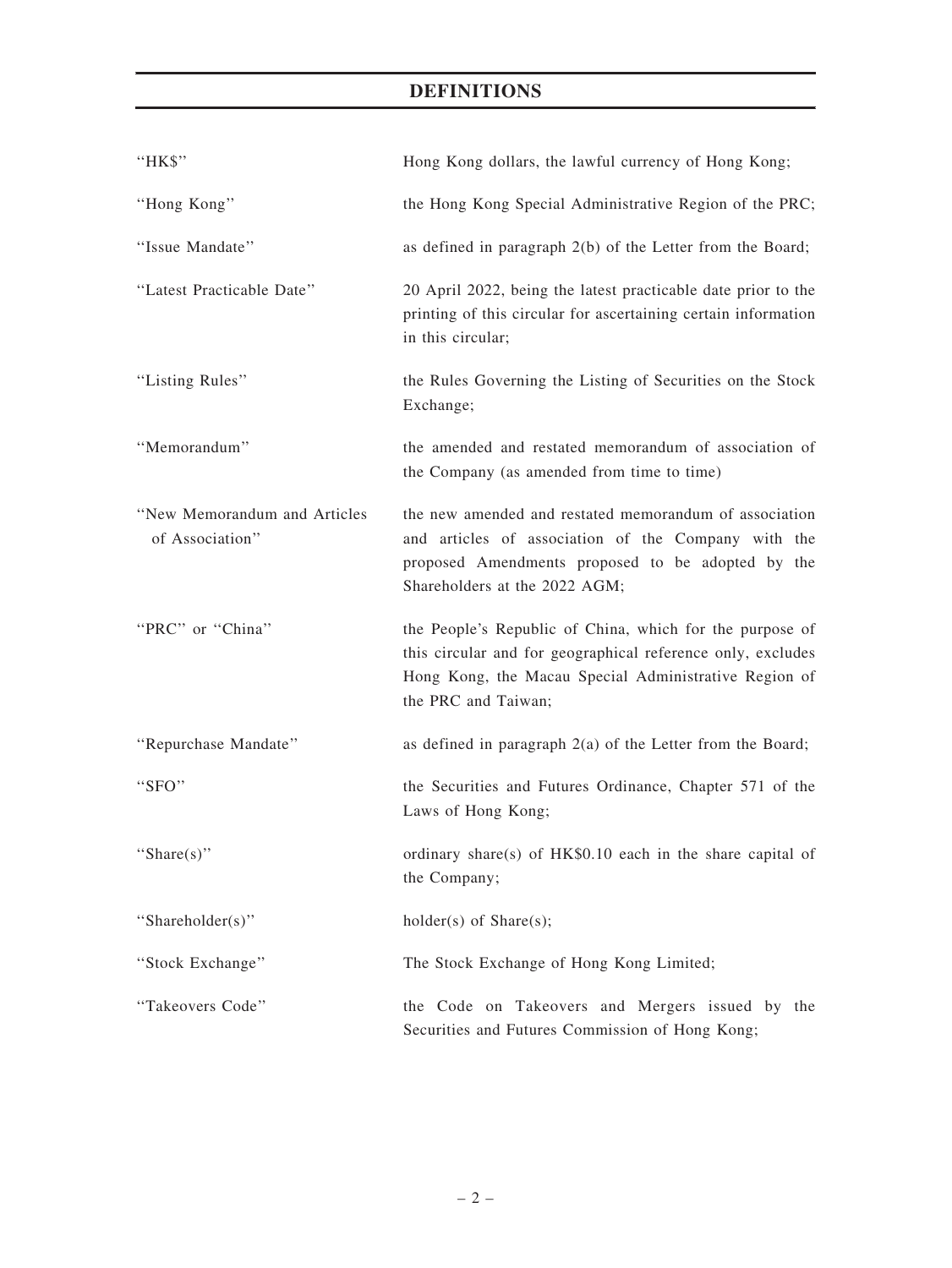## DEFINITIONS

| "YTO Express"       | 圓通速遞股份有限公司 (YTO Express Group Co., Ltd.*),<br>a joint stock limited liability company incorporated in the<br>PRC, the shares of which are listed on the Shanghai Stock<br>Exchange (stock code: 600233) and indirectly wholly-owns<br>YTO Global Holdings Limited; |
|---------------------|--------------------------------------------------------------------------------------------------------------------------------------------------------------------------------------------------------------------------------------------------------------------|
| "YTO Express Group" | YTO Express and its subsidiaries;                                                                                                                                                                                                                                  |
| "Yuan Jun"          | 上海圓鈞國際貿易有限公司 (Shanghai Yuan Jun<br>International Trading Company Limited*), a company<br>established in the PRC and a wholly-owned subsidiary of<br>YTO Express, and directly wholly-owns YTO Global<br>Holdings Limited;                                          |
| "Yuantong Jiaolong" | 上海圓通蛟龍投資發展(集團)有限公司 (Shanghai<br>Yuantong Jiaolong Investment Development (Group) Co.,<br>Ltd.*), a company established in the PRC and the<br>controlling shareholder of YTO Express; and                                                                           |
| $\lq\lq q_0$ "      | per cent.                                                                                                                                                                                                                                                          |

\* For identification purposes only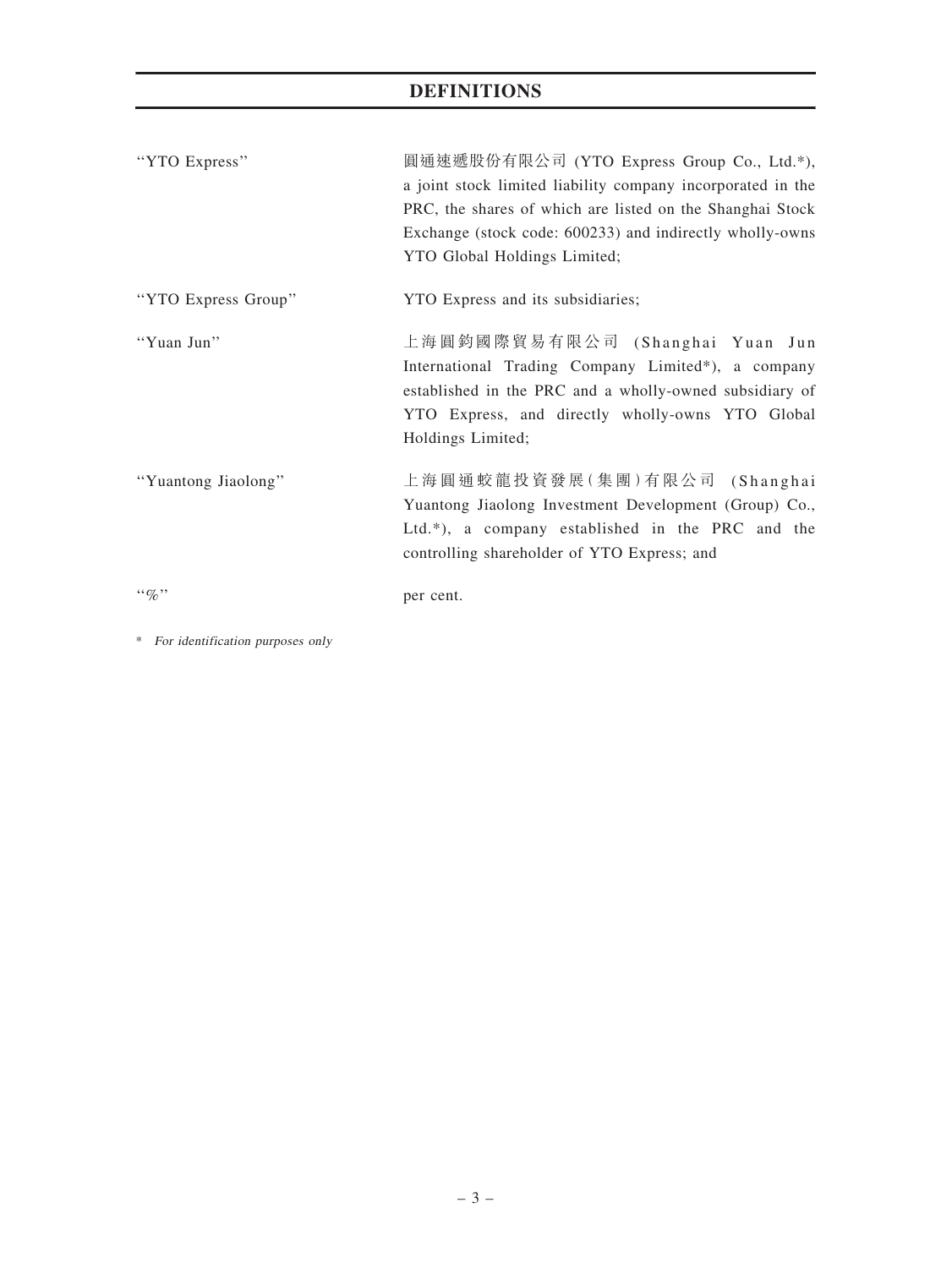

## **YTO EXPRESS (INTERNATIONAL) HOLDINGS LIMITED**

**圓通速遞(國際)控股有限公司**

*(incorporated in the Cayman Islands with limited liability)*

**(Stock code: 6123)**

Executive Directors: Mr. Sun Jian (Chief Executive Officer) Mr. Huang Yifeng

Non-executive Directors: Mr. Yu Huijiao (Chairman) Mr. Pan Shuimiao Mr. Yang Xinwei Mr. Chen Dong

Independent Non-executive Directors: Mr. Li Donghui Mr. Xu Junmin Mr. Chung Kwok Mo John

Registered Office: Second Floor Century Yard Cricket Square P.O. Box 902 Grand Cayman, KY1-1103 Cayman Islands

Headquarters and Principal Place of Business in Hong Kong: Suite 2208, 22nd Floor Office Tower, Skyline Tower 39 Wang Kwong Road Kowloon Bay, Kowloon Hong Kong

29 April 2022

To the Shareholders

Dear Sir/Madam,

## PROPOSED GRANTING OF GENERAL MANDATES TO REPURCHASE AND ISSUE SHARES, PROPOSED RE-ELECTION OF THE RETIRING DIRECTORS, PROPOSED ADOPTION OF AMENDED AND RESTATED MEMORANDUM AND ARTICLES OF ASSOCIATION, AND NOTICE OF THE 2022 AGM

#### 1. INTRODUCTION

The purposes of this circular are to provide you with information in respect of certain resolutions to be proposed at the 2022 AGM including, inter alia, (i) the ordinary resolution on the granting of the Repurchase Mandate to the Directors; (ii) the ordinary resolution on the granting of the Issue Mandate to the Directors; (iii) the ordinary resolution on the granting of the Extension Mandate to the Directors; (iv) the ordinary resolution on the re-election of the retiring Directors; and (v) the special resolution on the proposed adoption of the New Memorandum and Articles of Association, and to give you the notice of the 2022 AGM.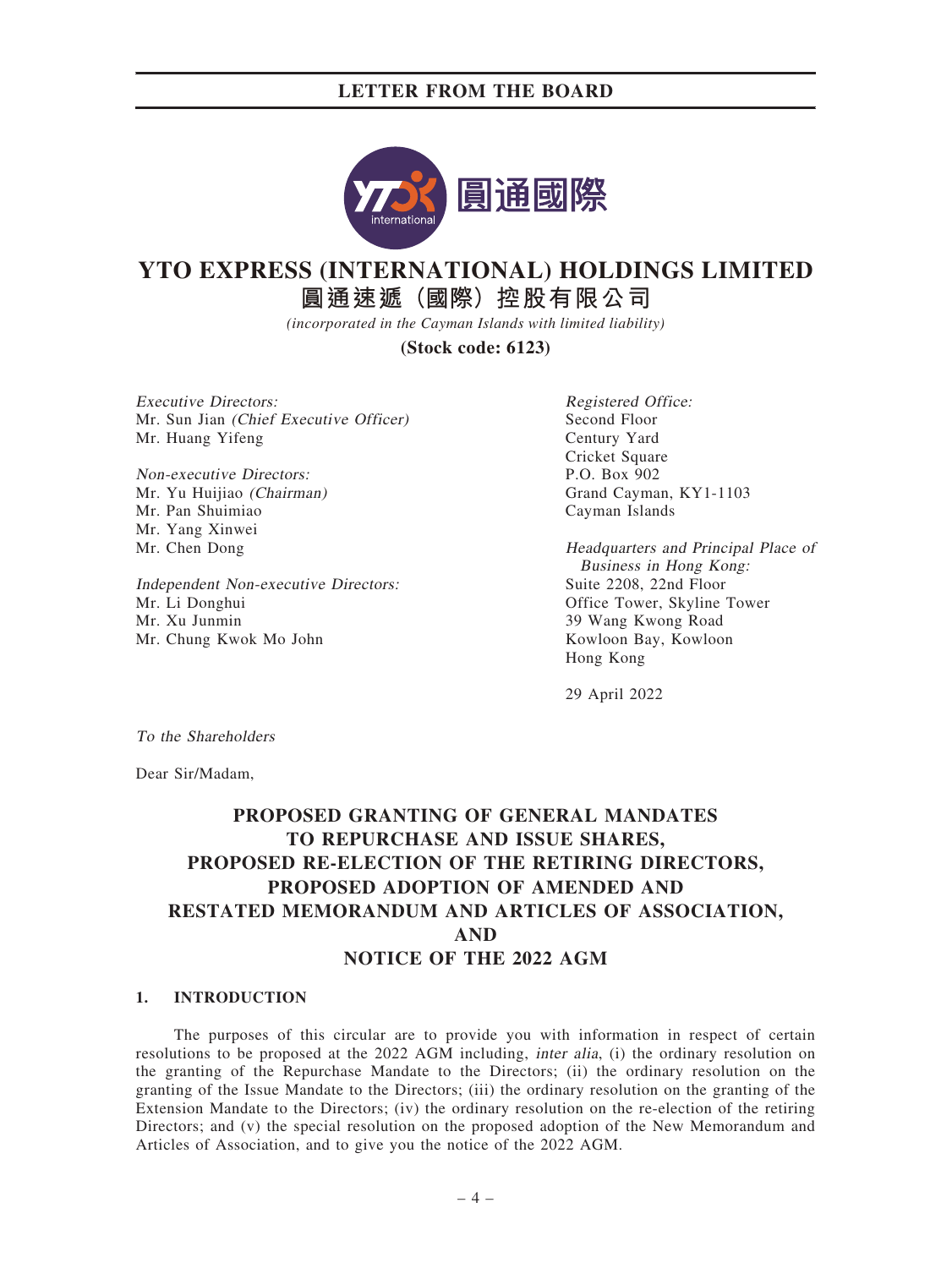### 2. PROPOSED GRANTING OF THE REPURCHASE, ISSUE AND EXTENSION **MANDATES**

At the annual general meeting of the Company held on 10 June 2021, general mandates were granted to the Directors to exercise the powers of the Company to repurchase Shares and to issue new Shares. Such mandates, to the extent not utilized, will lapse at the conclusion of the 2022 AGM.

Ordinary resolutions will be proposed at the 2022 AGM to approve the granting of the following general mandates to the Directors:

- (a) a general and unconditional mandate to exercise all powers of the Company to repurchase Shares, on the Stock Exchange, or on any other stock exchange recognized by the Securities and Futures Commission and the Stock Exchange, of not exceeding 10% of the number of Shares in issue as at the date of passing of such resolution (i.e. a total of 42,019,000 Shares on the basis that the existing number of Shares in issue (i.e. a total of 420,190,000 Shares as at the Latest Practicable Date) remains unchanged as at the date of the 2022 AGM) (the "Repurchase Mandate");
- (b) a general and unconditional mandate to allot, issue or deal with new Shares of not exceeding 20% of the number of Shares in issue as at the date of passing of such resolution (i.e. a total of 84,038,000 Shares on the basis that the existing number of Shares in issue (i.e. a total of 420,190,000 Shares as at the Latest Practicable Date) remains unchanged as at the date of the 2022 AGM) (the ''Issue Mandate''); and
- (c) a general and unconditional mandate to extend the Issue Mandate by the number of Shares repurchased by the Company pursuant to and in accordance with the Repurchase Mandate (the ''Extension Mandate'').

The Repurchase Mandate and the Issue Mandate will continue to be in force until the conclusion of the next annual general meeting of the Company held after the 2022 AGM or any earlier date as referred to in the proposed ordinary resolutions contained in items 9 and 10 of the notice of the 2022 AGM as set out on pages 46 to 51 of this circular.

In accordance with the requirements of the Listing Rules, the Company is required to send to the Shareholders an explanatory statement containing all the information reasonably necessary to enable them to make an informed decision on whether to vote for or against the granting of the Repurchase Mandate at the 2022 AGM. The explanatory statement as required by the Listing Rules in connection with the Repurchase Mandate is set out in Appendix I to this circular.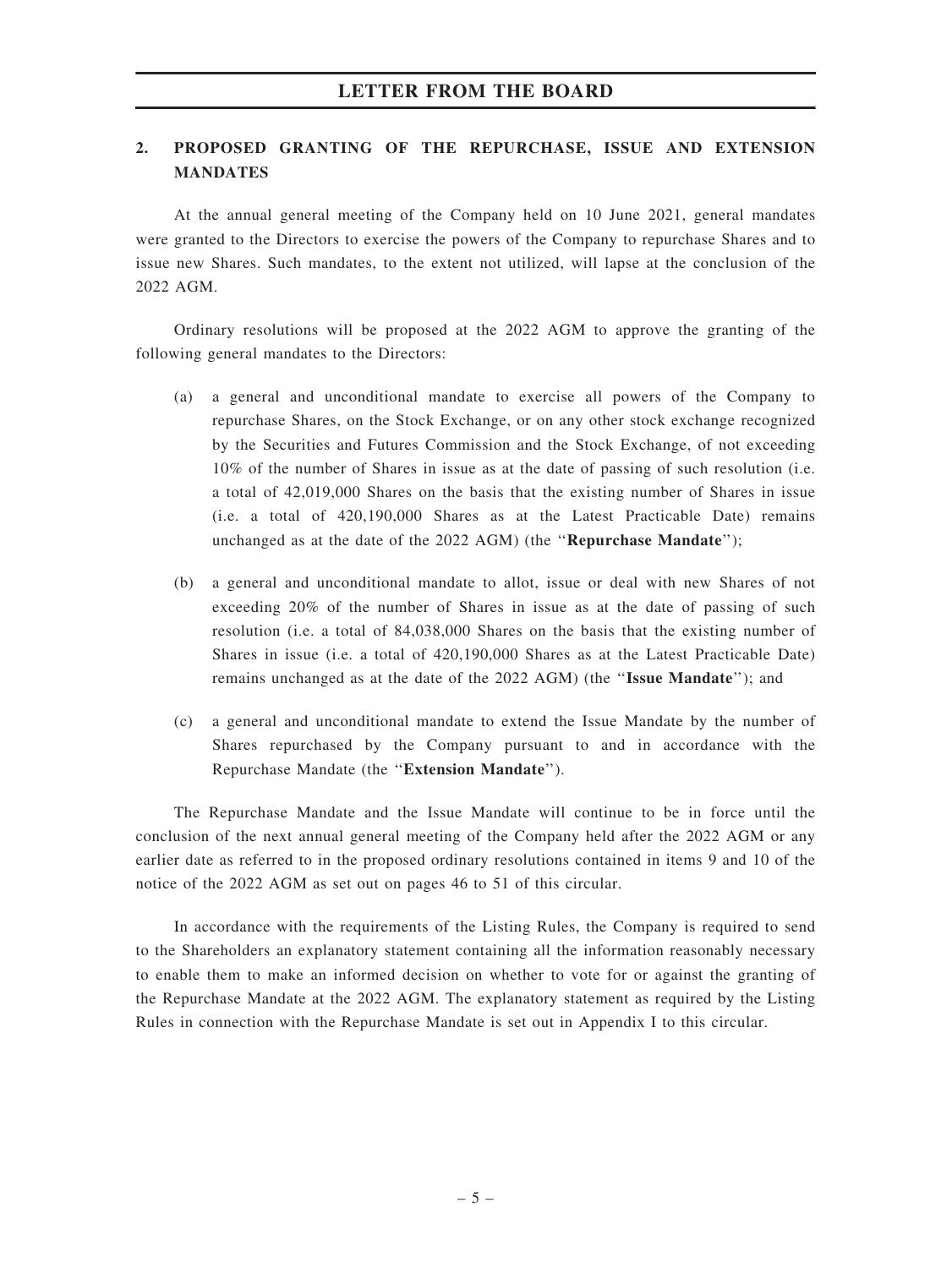#### 3. PROPOSED RE-ELECTION OF THE RETIRING DIRECTORS

Pursuant to Articles 83 and 84 of the Articles of Association, Mr. Huang Yifeng, Mr. Pan Shuimiao, Mr. Li Donghui and Mr. Yang Xinwei shall retire at the 2022 AGM. All of the above retiring Directors, being eligible, will offer themselves for re-election at the 2022 AGM.

The Nomination Committee of the Company has reviewed the structure and composition of the Board, the confirmations and disclosures given by the Directors, the qualifications, skills and experience, time commitment and contribution of the retiring Directors with reference to the nomination principles and criteria set out in the Company's Board diversity policy, Director nomination policy, the Company's corporate strategy and the independence of the independent non-executive Director.

Mr. Li Donghui, the retiring independent non-executive Director, has confirmed his independence with reference to the factors set out in Rule 3.13 of the Listing Rules. The aforesaid independent non-executive Director also demonstrates the ability to provide an independent, balanced and objective view to the Company's matters. The Nomination Committee of the Company and the Board thus considered that the retiring independent non-executive Director is independent in accordance with the independence guidelines set out in the Listing Rules.

Besides, the Nomination Committee of the Company and the Board believes that all the retiring Directors will continue to make contribution to the Board. The Board is satisfied with all the retiring Directors' contribution to the Company and the Board believes that the retiring Directors will continue to bring valuable business experience, knowledge and professionalism to the Board for its efficient and effective functioning and diversity. The Nomination Committee of the Company and the Board therefore recommended the re-election of all the retiring Directors, including the aforesaid independent non-executive Director, who are due to retire at the 2022 AGM.

In accordance with Rule 13.74 of the Listing Rules, a listed issuer shall disclose the details required under Rule 13.51(2) of the Listing Rules of any director(s) proposed to be re-elected or proposed new director in the notice or accompanying circular to its shareholders of the relevant general meeting, if such re-election or appointment is subject to shareholders' approval at that relevant general meeting. The requisite details of the above retiring Directors are set out in Appendix II to this circular.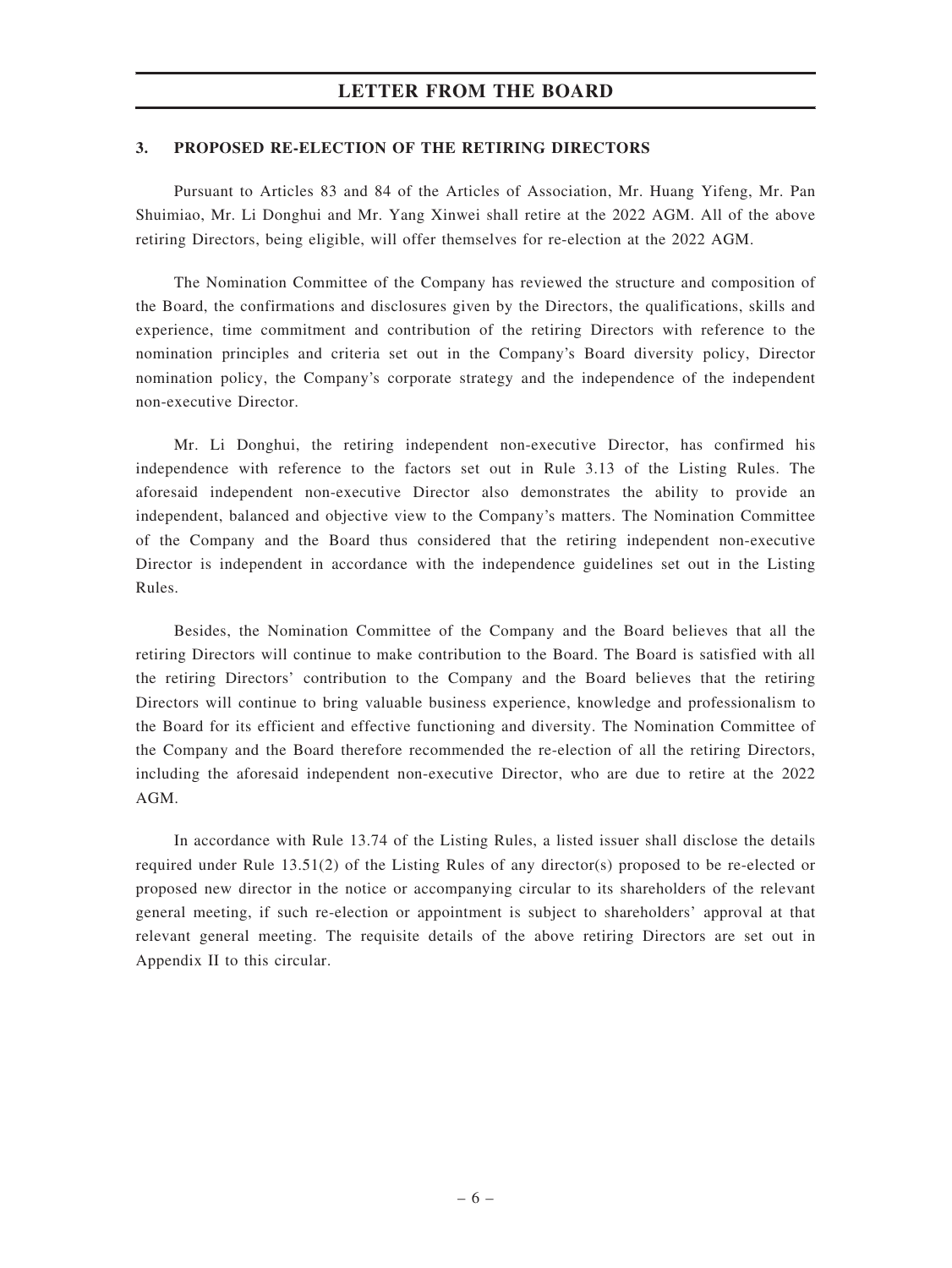### 4. PROPOSED ADOPTION OF AMENDED AND RESTATED MEMORANDUM AND ARTICLES OF ASSOCIATION

Pursuant to the Consultation Conclusions on Listing Regime for Overseas Issuers published by the Stock Exchange in November 2021, the Listing Rules have been amended with effect from 1 January 2022 which requires, among others, listed issuers to adopt a uniform set of 14 ''Core Standards'' for shareholder protections for issuers. Furthermore, the Company proposes to modernize and provide flexibility to the Company in relation to the conduct of general meetings. As such, the Board proposes the Amendments for the purposes of, among others, (i) allow a general meeting to be held as an electronic meeting (also referred to as virtual general meeting) or a hybrid meeting; (ii) bring the Articles of Association in line with amendments made to Listing Rules and applicable laws and procedures of the Cayman Islands; and (iii) make certain minor house-keeping amendments to the Memorandum and Articles of Association for the purpose of reflecting the current registered office of the Company in the Memorandum, clarifying existing practice and making consequential amendments in line with the Amendments, subject to the passing of the special resolution, with effect from the conclusion of the 2022 AGM. Details of the proposed Amendments are set out in Appendix III of this circular.

The Company has been advised by its legal advisers that the proposed Amendments conform to the requirements of the Listing Rules and do not contravene the laws of the Cayman Islands, respectively. The Company also confirms that there is nothing unusual about the proposed Amendments to the Memorandum and Articles of Association for a company listed on the Stock Exchange.

The Board proposes to put forward to the Shareholders for approval at the 2022 AGM a special resolution to adopt the New Memorandum and Articles of Association. The proposed adoption of the New Memorandum and Articles of Association is subject to the passing of a special resolution.

#### 5. 2022 AGM AND PROXY ARRANGEMENT

The notice of the 2022 AGM is set out on pages 46 to 51 of this circular. At the 2022 AGM, resolutions will be proposed to approve, inter alia, the granting of the Repurchase Mandate, the Issue Mandate and the Extension Mandate, the re-election of the retiring Directors, and the adoption of the New Memorandum and Articles of Association.

Pursuant to Rule 13.39(4) of the Listing Rules, any vote of shareholders at a general meeting must be taken by poll. Accordingly, all the proposed resolutions will be put to vote by way of poll at the 2022 AGM. An announcement on the poll vote results will be published by the Company after the 2022 AGM in the manner prescribed under Rule 13.39(5) of the Listing Rules.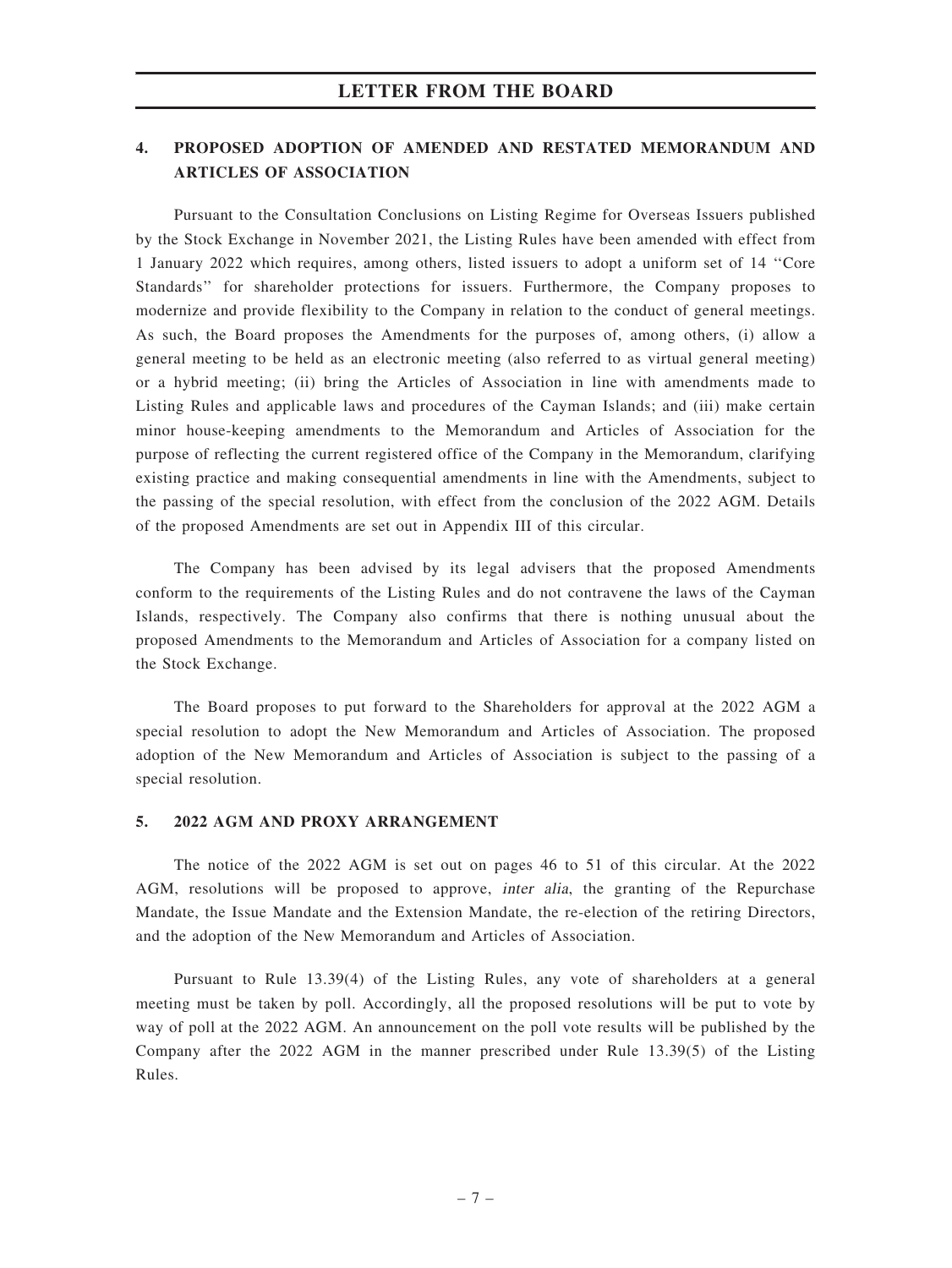Due to the recent development of Novel Coronavirus (the ''COVID-19'') pandemic and the directions given under the Prevention and Control of Disease (Prohibition on Gathering) Regulation (Chapter 599G of the Laws of Hong Kong) and Prevention and Control of Disease (Requirements and Directions) (Business and Premises) Regulation (Chapter 599F of the Laws of Hong Kong) (together, the ''Regulations''), Shareholders are reminded to refer to the section headed "9. Special Arrangements for the 2022 AGM" on pages 9 to 10 of this circular.

The 2022 AGM will be conducted through electronic means where all participants can participate and ask questions in the 2022 AGM. In order to do so, any Shareholders who wishes to join the 2022 AGM must contact the Hong Kong branch share registrar and transfer office of the Company, Tricor Investor Services Limited, to register no later than 2:30 p.m. on Tuesday, 7 June 2022 (being not less than 48 hours before the 2022 AGM) by email to is-enquiries@hk. tricorglobal.com or by telephone hotline (852) 2980 1333. No remote voting system is provided. For the avoidance of doubt, presence through such electronic means is not counted as quorum or attendance of the 2022 AGM, and will not revoke any proxy instrument previously delivered to the Company by the same Shareholder.

A form of proxy for use at the 2022 AGM is enclosed with this circular and such form of proxy is also published on the websites of the Stock Exchange (www.hkexnews.hk) and the Company (www.ytoglobal.com). Please complete and return the form of proxy in accordance with the instructions printed thereon and return it, together with the power of attorney or other authority (if any) under which it is signed or a certified copy of that power of attorney or authority, to the Hong Kong branch share registrar and transfer office of the Company, Tricor Investor Services Limited, at Level 54, Hopewell Centre, 183 Queen's Road East, Hong Kong, as soon as possible but in any event not less than 48 hours before the time scheduled for holding the 2022 AGM (i.e. not later than 2:30 p.m. on Tuesday, 7 June 2022) or the adjourned meeting (as the case may be). The Company reminds the Shareholders who wish to exercise his/her/ its voting rights that they must appoint the chairman of the 2022 AGM as their proxy to vote on the relevant resolutions at the 2022 AGM.

#### 6. RECOMMENDATION

The Board considers that the ordinary resolutions and special resolution to be proposed at the 2022 AGM are in the interests of the Company and the Shareholders as a whole. Accordingly, the Board recommends the Shareholders to vote in favour of the relevant resolutions at the 2022 AGM.

#### 7. CLOSURE OF REGISTER OF MEMBERS

The register of members of the Company will be closed from Monday, 6 June 2022 to Thursday, 9 June 2022 (both days inclusive) for the purpose of determining the right to attend and vote at the 2022 AGM. In order to be qualified for attending and voting at the 2022 AGM, unregistered holders of Shares should ensure that all share transfer documents accompanied by the corresponding share certificates are lodged with the Company's branch share registrar and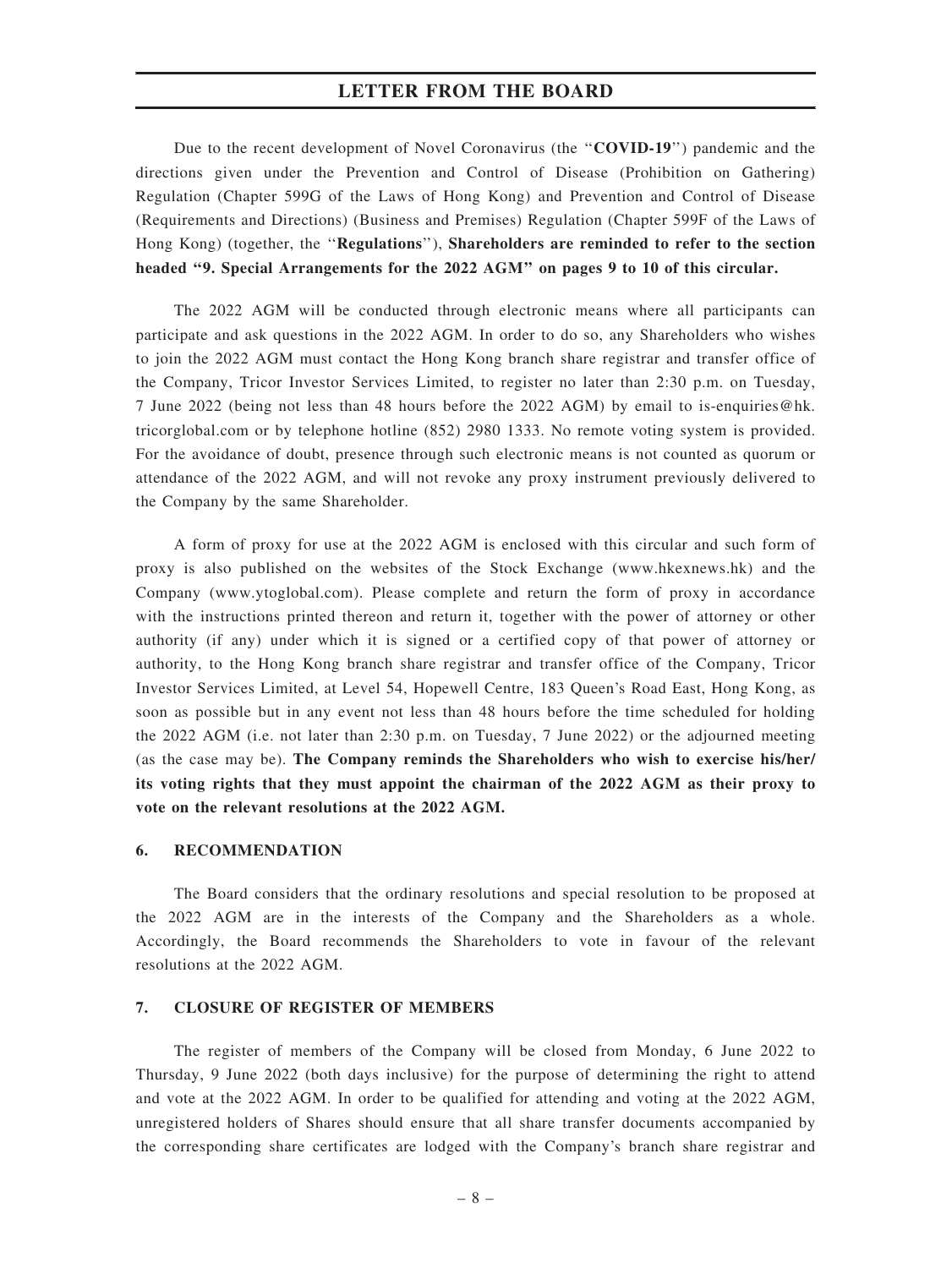transfer office in Hong Kong, Tricor Investor Services Limited at Level 54, Hopewell Centre, 183 Queen's Road East, Hong Kong, for registration not later than 4:30 p.m. (Hong Kong time) on Thursday, 2 June 2022.

Conditional on the passing of the resolution approving the declaration of the proposed final dividend at the 2022 AGM, the register of members of the Company will also be closed from Monday, 20 June 2022 to Wednesday, 22 June 2022 (both days inclusive) for the purpose of determining the entitlement to the proposed final dividend in respect of the year ended 31 December 2021. In order to be qualified for the proposed final dividend (subject to the approval of the Shareholders at the 2022 AGM), unregistered holders of Shares should ensure that all share transfer documents accompanied by the corresponding share certificates are lodged with the Company's branch share registrar and transfer office in Hong Kong, Tricor Investor Services Limited, at the address stated above for registration not later than 4:30 p.m. (Hong Kong time) on Friday, 17 June 2022.

#### 8. GENERAL INFORMATION

Your attention is drawn to the additional information set out in the appendices to this circular: Appendix I – Explanatory Statement on the Repurchase Mandate; Appendix II – Details of the Retiring Directors Proposed to be Re-elected at the 2022 AGM; and Appendix III – Proposed Amendments of the Memorandum and Articles of Association.

#### 9. SPECIAL ARRANGEMENTS FOR THE 2022 AGM

Due to the recent development of COVID-19 pandemic and the directions given under the Regulations, the Company is required to minimize the number of persons in physical attendance at the 2022 AGM, the Company will adopt the following special arrangements at the 2022 AGM:

- (a) The 2022 AGM will be held with the minimum number of persons present as is legally required to form a quorate meeting by the Directors and/or other senior staff members who are Shareholders or proxy. No other Shareholder, proxy or corporate representative should attend the 2022 AGM in person.
- (b) If a Shareholder (other than those who are required to attend the 2022 AGM physically to form a quorate meeting) wishes to vote on any resolutions at the 2022 AGM, he/she/it must appoint the chairman of the 2022 AGM as his/her/its proxy to exercise his/her/its right to vote at the 2022 AGM. If a person who is not the chairman of the 2022 AGM is appointed as proxy, that person will not be permitted entry to the 2022 AGM and will not be able to exercise the vote.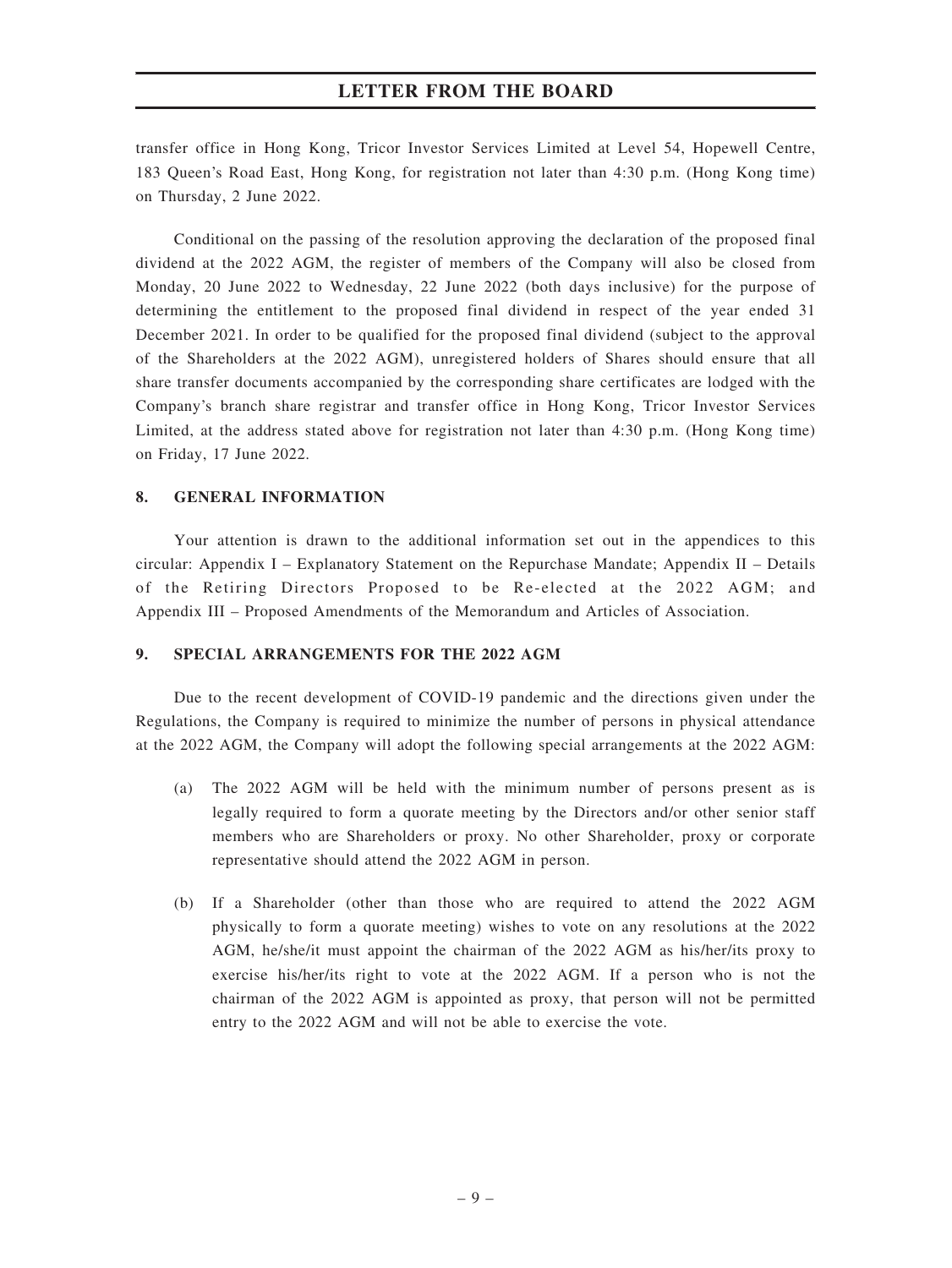(c) The 2022 AGM will be conducted through electronic means where all participants can participate and ask questions at the 2022 AGM. In order to do so, any Shareholders who wishes to join the 2022 AGM must contact the Hong Kong branch share registrar and transfer office of the Company, Tricor Investor Services Limited, to register no later than 2:30 p.m. on Tuesday, 7 June 2022 (being not less than 48 hours before the 2022 AGM) by email to is-enquiries@hk.tricorglobal.com or by telephone hotline (852) 2980 1333.

No remote voting system is provided. For the avoidance of doubt, presence through such electronic means is not counted as quorum or attendance of the 2022 AGM, and will not revoke any proxy instrument previously delivered to the Company by the same Shareholder.

(d) Shareholders can submit questions relevant to the business of the 2022 AGM by email to is-enquiries@hk.tricorglobal.com in advance. The Board will arrange for as many of the questions asked to be answered as possible at the 2022 AGM.

Subject to the development of COVID-19, the Company may be required to change the 2022 AGM arrangements at short notice. Shareholders should check the websites of the Company (www.ytoglobal.com) and the Stock Exchange (www.hkexnews.hk) for further announcements and updates on the 2022 AGM arrangements.

The Company reminds the Shareholders who wish to exercise his/her/its voting rights that they must appoint the chairman of the 2022 AGM as their proxy to vote on the relevant resolutions at the 2022 AGM.

#### 10. MISCELLANEOUS

The English text of this circular shall prevail over the Chinese text for the purpose of interpretation.

> Yours faithfully, By order of the Board YTO Express (International) Holdings Limited 圓通速遞(國際)控股有限公司 Yu Huijiao Chairman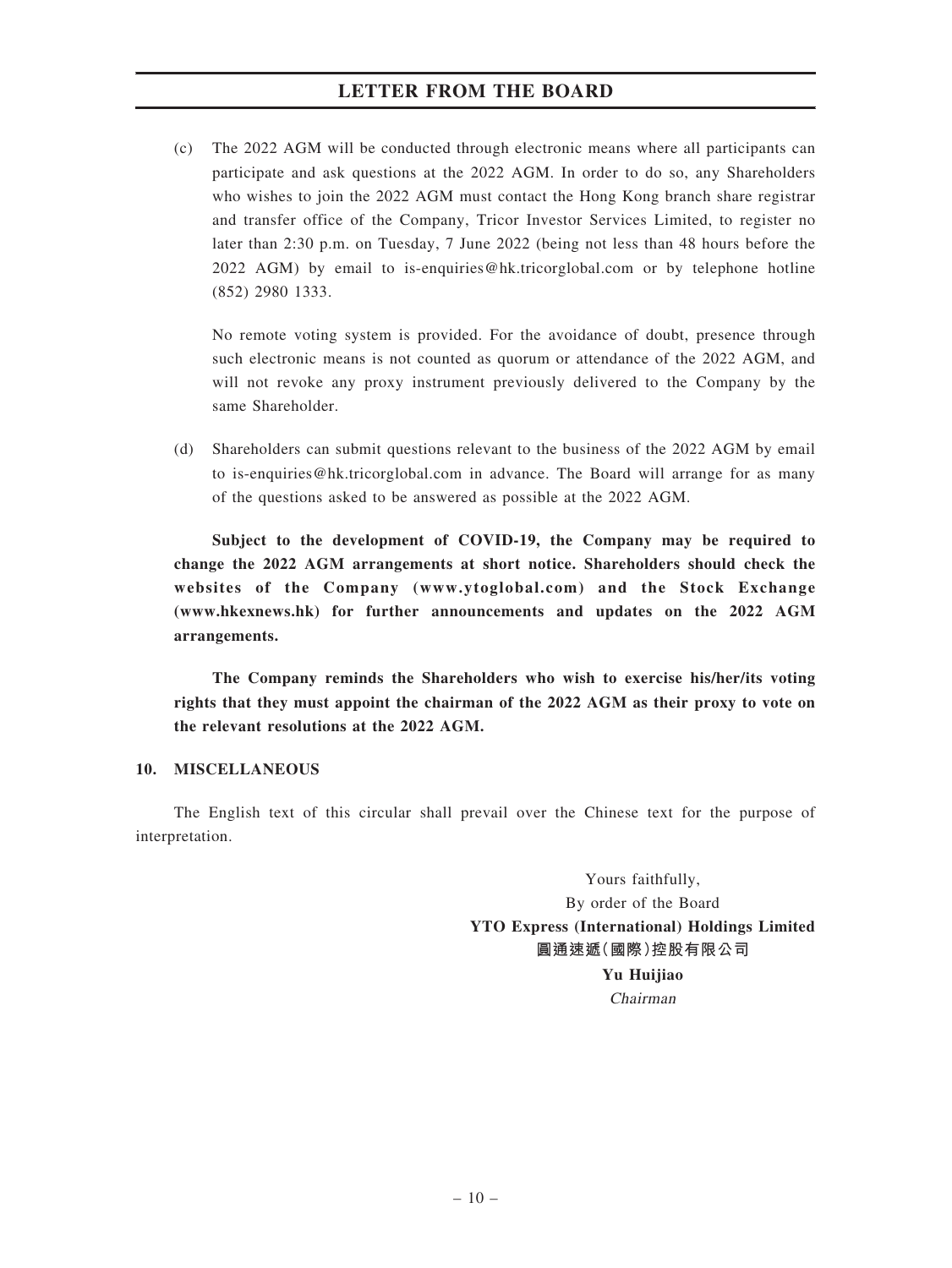## APPENDIX I EXPLANATORY STATEMENT ON THE REPURCHASE MANDATE

The following is an explanatory statement required by the Listing Rules to be sent to Shareholders to enable them to make an informed decision on whether to vote for or against the ordinary resolution to be proposed at the 2022 AGM in relation to the granting of the Repurchase Mandate.

#### 1. REASONS FOR REPURCHASE OF SHARES

The Directors believe that the granting of the Repurchase Mandate is in the interests of the Company and the Shareholders as a whole.

Repurchases of Shares may, depending on the market conditions and funding arrangements at the time, lead to an enhancement of the net asset value per Share and/or earnings per Share and will only be made when the Directors believe that such repurchase will benefit the Company and the Shareholders. The Directors are seeking the granting of the Repurchase Mandate to give the Company the flexibility to do so if and when appropriate. The number of Shares to be repurchased on any occasion and the price and other terms upon which the same are repurchased will be decided by the Directors at the relevant time, having regard to the circumstances then pertaining.

#### 2. SHARE CAPITAL

As at the Latest Practicable Date, there were a total of 420,190,000 Shares in issue.

Subject to the passing of the proposed ordinary resolution set out in item 9 of the notice of the 2022 AGM in respect of the granting of the Repurchase Mandate and on the basis that the number of Shares in issue remains unchanged as at the date of the 2022 AGM, i.e. being 420,190,000 Shares as at the Latest Practicable Date, the Directors would be authorized under the Repurchase Mandate to repurchase, during the period in which the Repurchase Mandate remains in force, a total of 42,019,000 Shares, representing 10% of the number of Shares in issue as at the date of passing such resolution.

#### 3. FUNDING OF REPURCHASES

Repurchases of Shares will be funded from the Company's internal resources, which shall be funds legally available for such purposes in accordance with the Memorandum and Articles of Association, the Companies Act and other applicable laws of the Cayman Islands.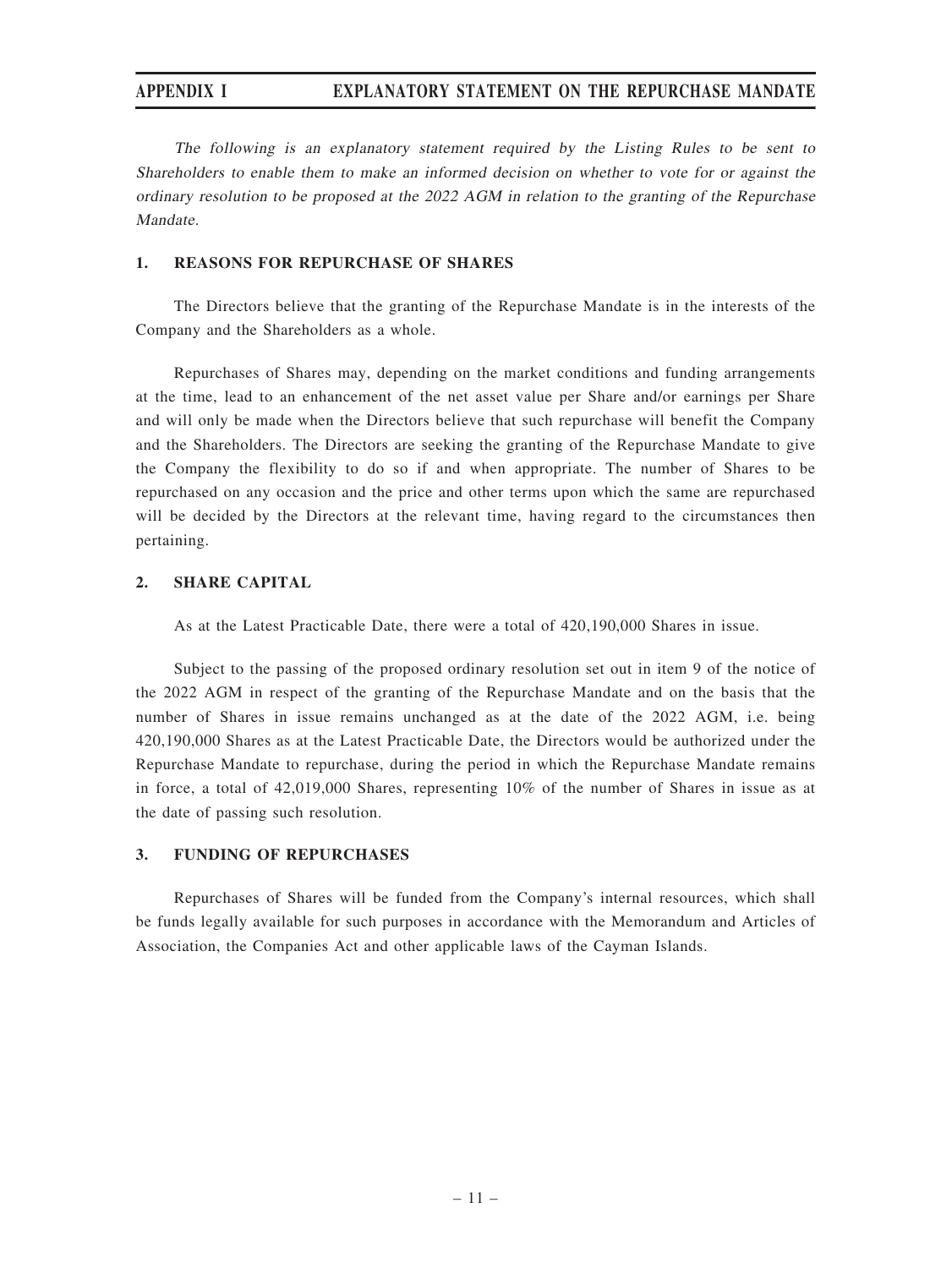#### 4. IMPACT OF REPURCHASES

There might be a material adverse impact on the working capital or gearing position of the Company (as compared with the position disclosed in the audited consolidated accounts contained in the annual report of the Company for the year ended 31 December 2021) in the event that the Repurchase Mandate was to be carried out in full at any time during the proposed repurchase period. However, the Directors do not intend to exercise the Repurchase Mandate to such an extent as would, in the circumstances, have a material adverse effect on the working capital requirements of the Company or the gearing position which in the opinion of the Directors are from time to time appropriate for the Company.

#### 5. TAKEOVERS CODE

If, on the exercise of the power to repurchase Shares pursuant to the Repurchase Mandate, a Shareholder's proportionate interest in the voting rights of the Company increases, such increase will be treated as an acquisition for the purposes of Rule 32 of the Takeovers Code. Accordingly, a Shareholder, or a group of Shareholders acting in concert, could obtain or consolidate control of the Company and become obliged to make a mandatory offer in accordance with Rule 26 of the Takeovers Code for all the Shares not already owned by such Shareholder or group of Shareholders.

As at the Latest Practicable Date, Mr. Yu Huijiao (''Mr. Yu''), the chairman of the Board, was deemed to be interested in 268,229,408 Shares, representing approximately 63.84% of the total issued share capital of the Company. These shares were held by YTO Global Holdings Limited, a company wholly owned by Yuan Jun. Yuan Jun was a company wholly owned by YTO Express, which was in turn owned as to 31.76% by Yuantong Jiaolong. Yuantong Jiaolong was owned as to 51% by Mr. Yu and 49% by his spouse, Ms. Zhang Xiaojuan. On the basis that (i) the total issued share capital of the Company (being 420,190,000 Shares) remains unchanged as at the date of the 2022 AGM, and (ii) the shareholding interest of Mr. Yu (being 268,229,408 issued Shares) in the Company remains unchanged immediately after the full exercise of the Repurchase Mandate, in the event that the Directors exercise in full the power to repurchase Shares in accordance with the terms of the relevant ordinary resolution to be proposed at the 2022 AGM (presuming that apart from the decrease of the issued share capital arising from the said full exercise of the Repurchase Mandate, there is no other change in the Company's issued share capital), the shareholding interest of Mr. Yu in the issued Shares would be increased to approximately 70.93% of the total issued share capital of the Company.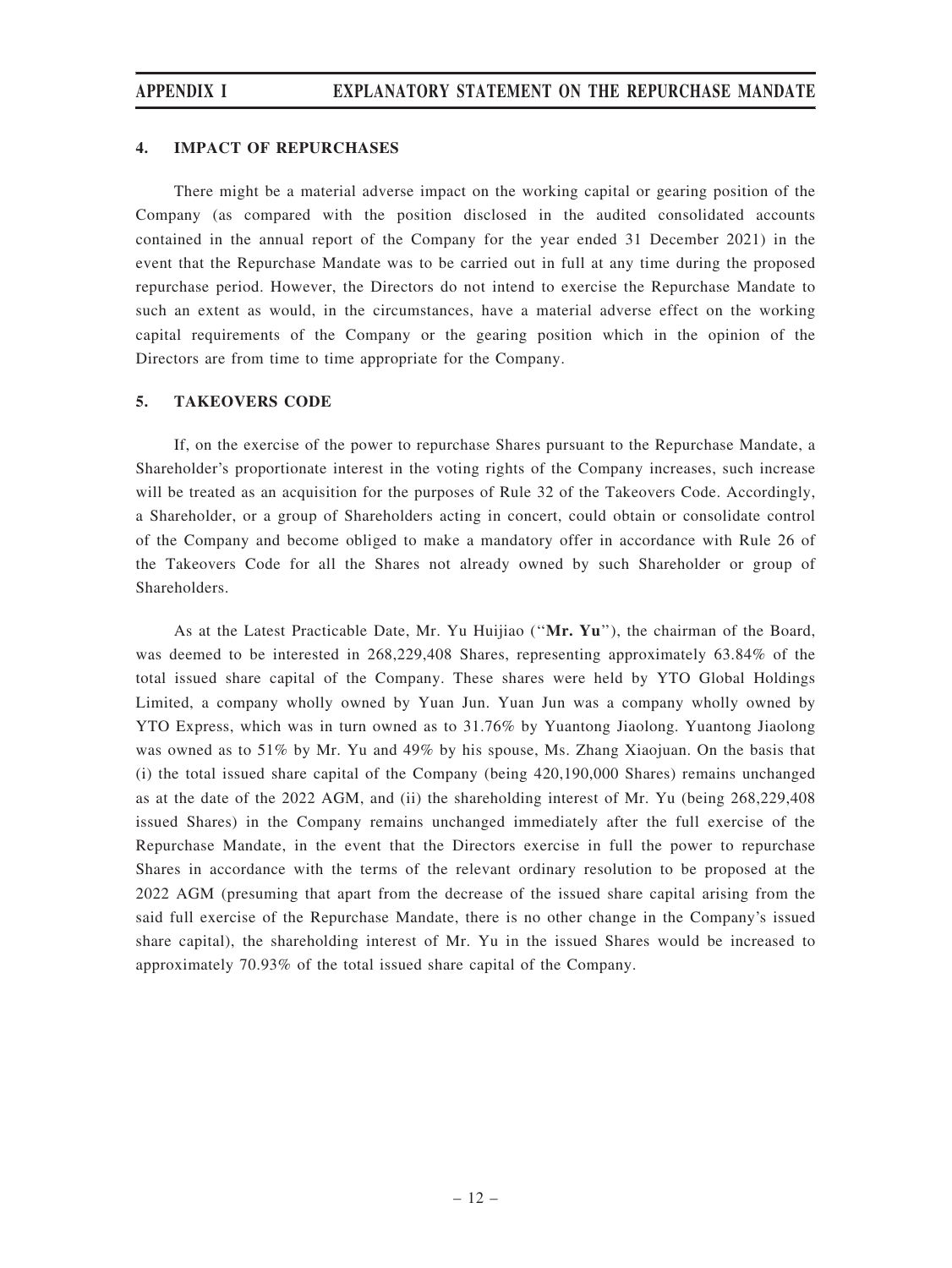## APPENDIX I EXPLANATORY STATEMENT ON THE REPURCHASE MANDATE

The Directors are not aware of any consequences which will arise under the Takeovers Code as a result of any repurchases to be made under the Repurchase Mandate. Besides, the Listing Rules prohibit a company from making repurchase of its shares on the Stock Exchange if the result of the repurchase would be that less than 25% (or such other prescribed minimum percentage as determined by the Stock Exchange) of the company's issued share capital would be in public hands. The Directors therefore will not propose to repurchase Shares if it would result in less than 25% of the Company's issued Shares in public hands.

#### 6. GENERAL

None of the Directors or, to the best of their knowledge having made all reasonable enquiries, any of their respective close associates (as defined in the Listing Rules) have any present intention to sell any Shares to the Company in the event that the granting of the Repurchase Mandate is approved by the Shareholders.

The Company has not been notified by any core connected persons (as defined in the Listing Rules) of the Company that they have a present intention to sell any Shares to the Company, or that they have undertaken not to sell any Shares held by them to the Company in the event that the granting of the Repurchase Mandate is approved by the Shareholders.

The Directors have undertaken to the Stock Exchange to exercise the power of the Company to make repurchases of Shares pursuant to the Repurchase Mandate in accordance with the Listing Rules and the applicable laws of the Cayman Islands.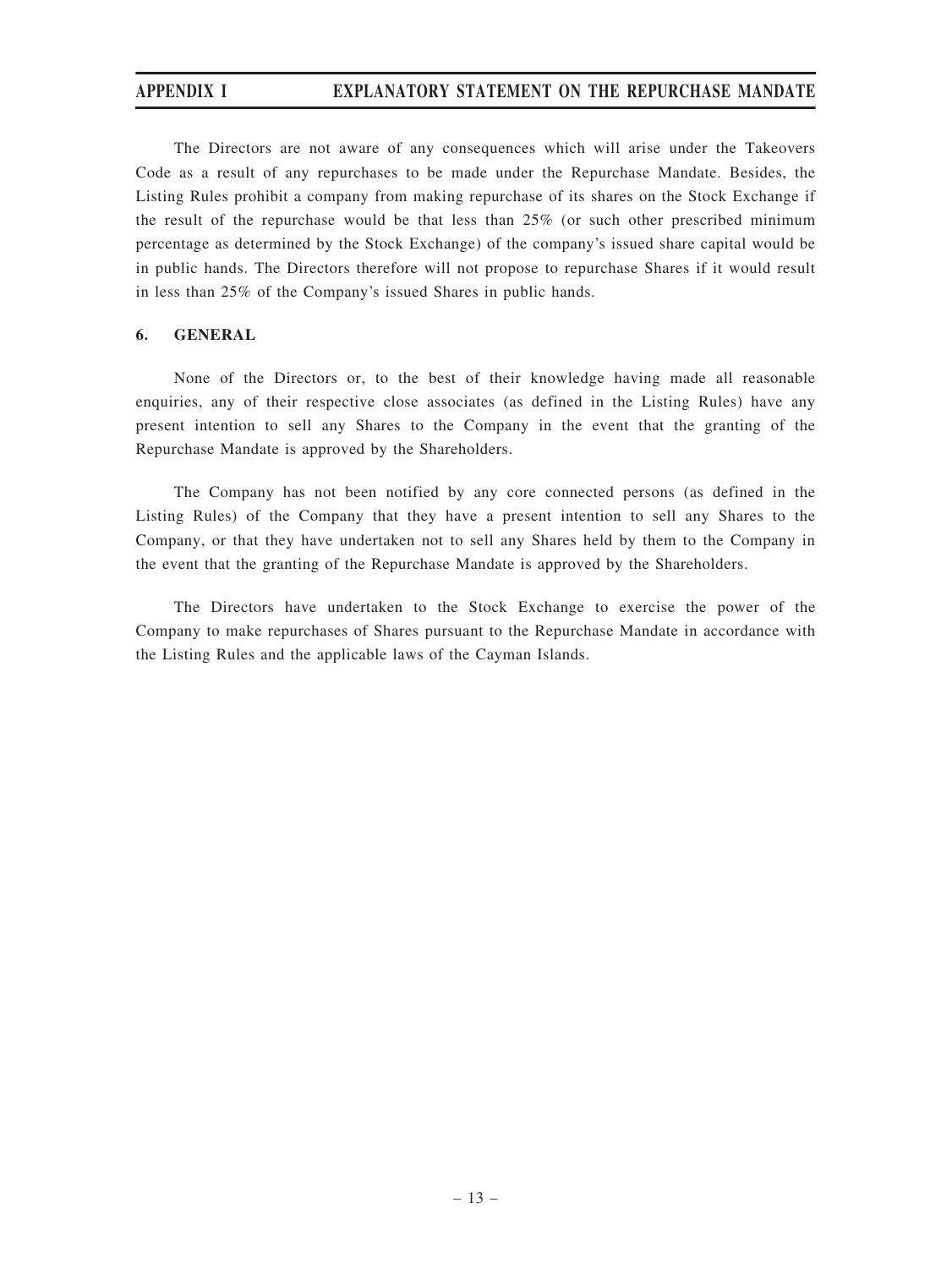## APPENDIX I EXPLANATORY STATEMENT ON THE REPURCHASE MANDATE

#### 7. MARKET PRICES OF SHARES

The highest and lowest prices per Share at which the Shares have traded on the Stock Exchange during each of the previous 12 months were as follows:

| Month                                     | <b>Highest</b> | Lowest |
|-------------------------------------------|----------------|--------|
|                                           | HK\$           | HK\$   |
|                                           |                |        |
| 2021                                      |                |        |
| April                                     | 5.97           | 5.01   |
| May                                       | 5.21           | 4.61   |
| June                                      | 4.94           | 4.18   |
| July                                      | 4.29           | 3.04   |
| August                                    | 3.53           | 2.85   |
| September                                 | 3.42           | 2.89   |
| October                                   | 3.73           | 2.91   |
| November                                  | 3.72           | 3.00   |
| December                                  | 3.25           | 2.80   |
|                                           |                |        |
| 2022                                      |                |        |
| January                                   | 3.30           | 2.57   |
| February                                  | 2.90           | 2.58   |
| March                                     | 2.62           | 1.85   |
| April (up to the Latest Practicable Date) | 2.48           | 2.18   |

#### 8. REPURCHASES OF SHARES MADE BY THE COMPANY

During the 6 months preceding the Latest Practicable Date, the Company had not repurchased any of the Shares (whether on the Stock Exchange or otherwise).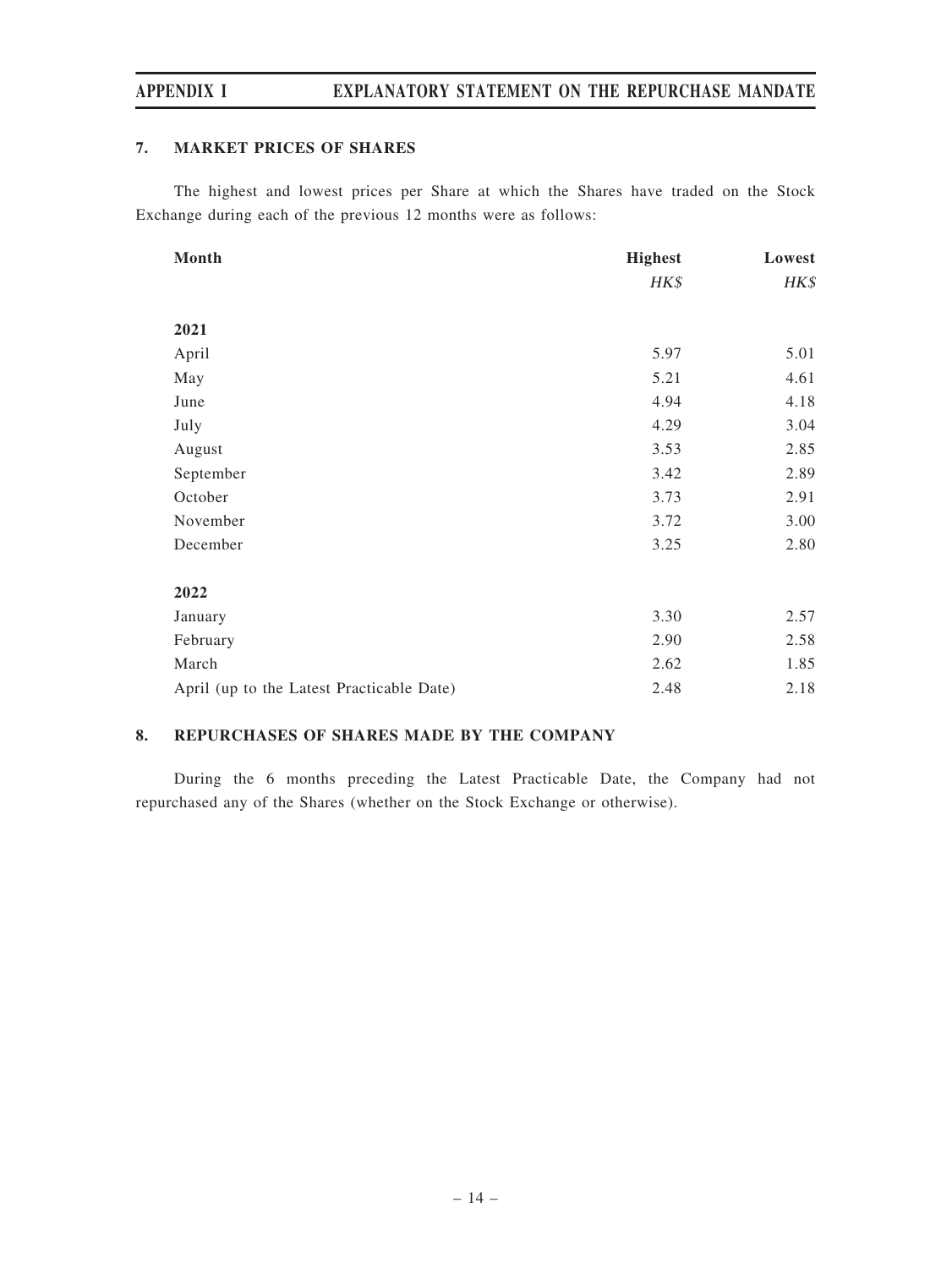Pursuant to the Listing Rules, the details of the Directors, who will retire and offer themselves for re-election at the 2022 AGM according to the Articles of Association, are provided below.

#### (1) Mr. Huang Yifeng, Executive Director

#### Position and experience

Mr. Huang Yifeng ("Mr. Huang"), aged 39, was appointed as the vice president of the Company on 3 December 2018 and was promoted as the president of the Company since 28 March 2019. With effect from 21 January 2020, Mr. Huang was appointed as an executive Director and a member of the Corporate Governance Committee of the Company. With effect from 1 December 2020, Mr. Huang was appointed as the chairman of the Corporate Governance Committee of the Company. He is now responsible for the overall strategy planning and international express business development. Mr. Huang graduated from Shanghai University of Finance and Economics with a master's degree in statistics. He joined YTO Express Group in January 2016, and held various managerial positions in strategy and merger and acquisition. Prior to joining YTO Express Group, he had been a senior consultant of consulting department in Deloitte Touche Tohmatsu from March 2007 to December 2010, as a senior investment manager of a private equity fund, Shanghai Yonghua Capital Management Co., Ltd. from December 2010 to November 2013, and as a senior investment director of Shanghai Fosun High Technology (Group) Co., Ltd. from November 2013 to January 2016. He is also a director of certain subsidiaries of the Company.

Mr. Huang has not held other directorships in the last three years in public companies the securities of which are listed on any securities market in Hong Kong or overseas.

#### Length of service

Mr. Huang has entered into a service agreement and subsequent service agreement with the Company in relation to his appointment as an executive Director for a term of one year and shall be automatically renewable for successive terms of one year each commencing from the next day after the expiry of the current term unless terminated by not less than three months' notice in writing served by either the Company or Mr. Huang. Mr. Huang is also subject to retirement by rotation and re-election at the annual general meeting of the Company in accordance with the Articles of Association.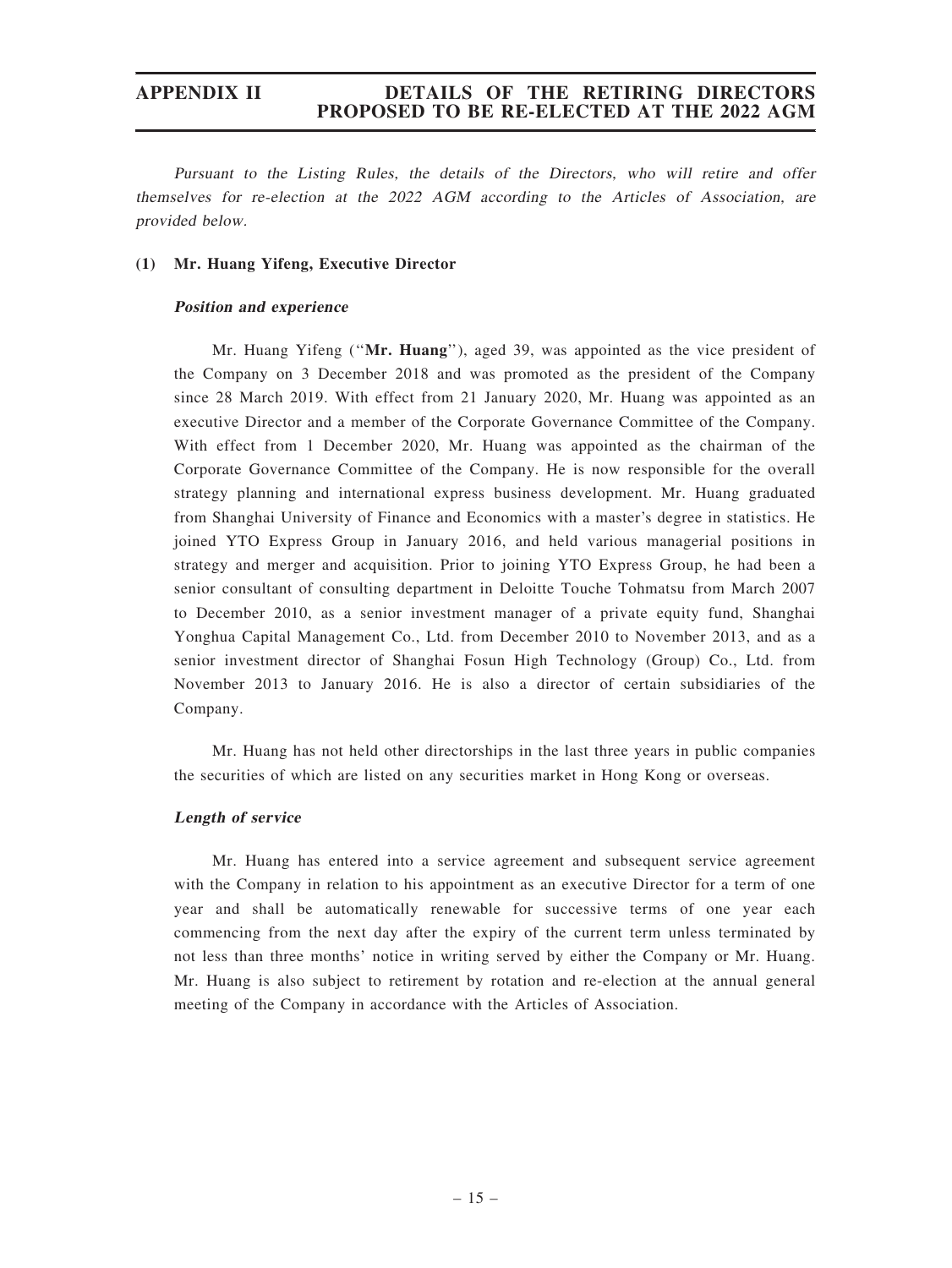#### Relationships

Save as disclosed above and as far as the Directors are aware, Mr. Huang does not have any relationships with other Directors, senior management of the Group, substantial Shareholders (as defined in the Listing Rules), or controlling Shareholders (as defined in the Listing Rules).

#### Interests in Shares

As far as the Directors are aware, as at the Latest Practicable Date, Mr. Huang held beneficially 700,000 Shares and was deemed to be interested in 3,017,600 Shares, which have been granted to him pursuant to the share award plan of the Company. Save as disclosed above, Mr. Huang was not interested or deemed to be interested in any shares or underlying shares of the Company or its associated corporations pursuant to Part XV of the SFO.

#### Director'<sup>s</sup> emoluments

Pursuant to the aforementioned service agreements, Mr. Huang's emoluments are set out below:

- (a) Mr. Huang is entitled to a monthly salary of HK\$107,692 per month.
- (b) Mr. Huang is entitled to a discretionary management bonus in such sum as the Board may in its absolute discretion determine provided that the aggregate amount of bonuses payable to all the executive Directors for the time being of the Company shall not exceed 15% of the audited consolidated or combined net profit of the Group (after taxation and minority interests and payment of such bonuses but before extraordinary or exceptional items) in respect of that financial year of the Company.
- (c) Mr. Huang is also eligible to participate in the Company's share option scheme.

The above emoluments of Mr. Huang have been determined with reference to his role and duties, experience and responsibilities as well as the prevailing market conditions and are subject to revision in future by the decision of the Board based on the recommendation of the Remuneration Committee of the Company.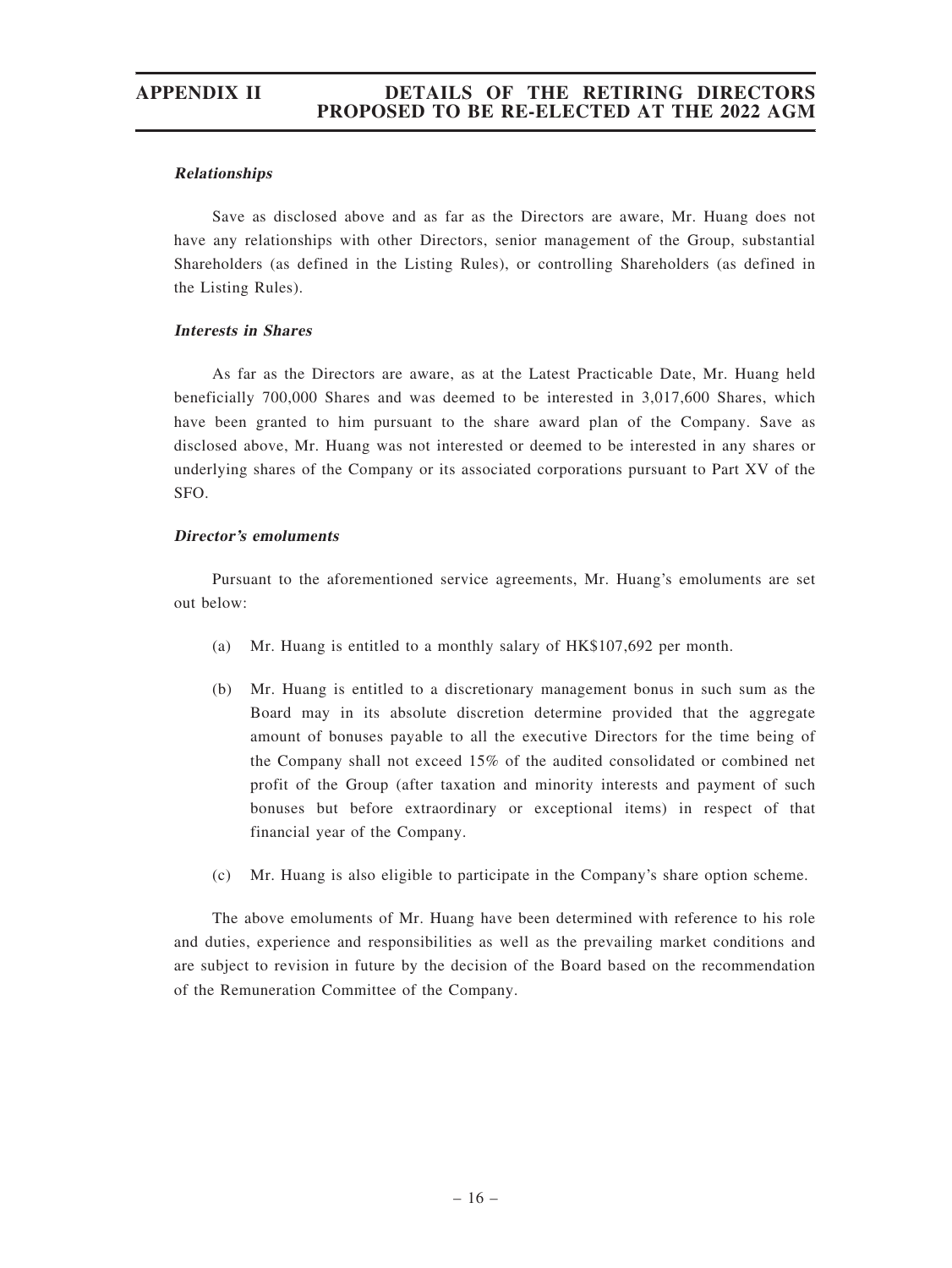#### (2) Mr. Pan Shuimiao, Non-executive Director

#### Position and experience

Mr. Pan Shuimiao (''Mr. Pan''), aged 54, was appointed as a non-executive Director on 21 January 2020. Mr. Pan obtained a master's degree in engineering from Zhejiang University in January 1991. From July 2006 to February 2012, Mr. Pan served as president of 浙江萬馬集團有限公司 (Zhejiang Wanma Group Company Limited\*) and chairman of 浙江萬馬電纜股份有限公司 (Zhejiang Wanma Cable Company Limited\*). From March 2012 to March 2019, Mr. Pan had been acting as the director, executive director and managing director of 上海雲鋒新創股權投資中心 (Shanghai Yunfeng New Venture Capital Investment Center\*). Mr. Pan joined YTO Express as a director in October 2016 and was appointed as president of YTO Express since April 2019.

Save as disclosed above, Mr. Pan has not held other directorships in the last three years in public companies the securities of which are listed on any securities market in Hong Kong or overseas.

#### Length of service

Pursuant to the letter of appointment issued by the Company to Mr. Pan, Mr. Pan has been appointed for a term of one year and shall be automatically renewable for successive terms of one year each commencing from the next day after the expiry of the current term unless terminated by not less than three months' notice in writing served by either the Company or Mr. Pan. Mr. Pan is also subject to retirement by rotation and re-election at the annual general meeting of the Company in accordance with the Articles of Association.

#### Relationships

Save as disclosed above and as far as the Directors are aware, Mr. Pan does not have any relationships with other Directors, senior management of the Group, substantial Shareholders (as defined in the Listing Rules), or controlling Shareholders (as defined in the Listing Rules).

#### Interests in Shares

As far as the Directors are aware, as at the Latest Practicable Date, Mr. Pan was not interested or deemed to be interested in any shares or underlying shares of the Company or its associated corporations pursuant to Part XV of the SFO.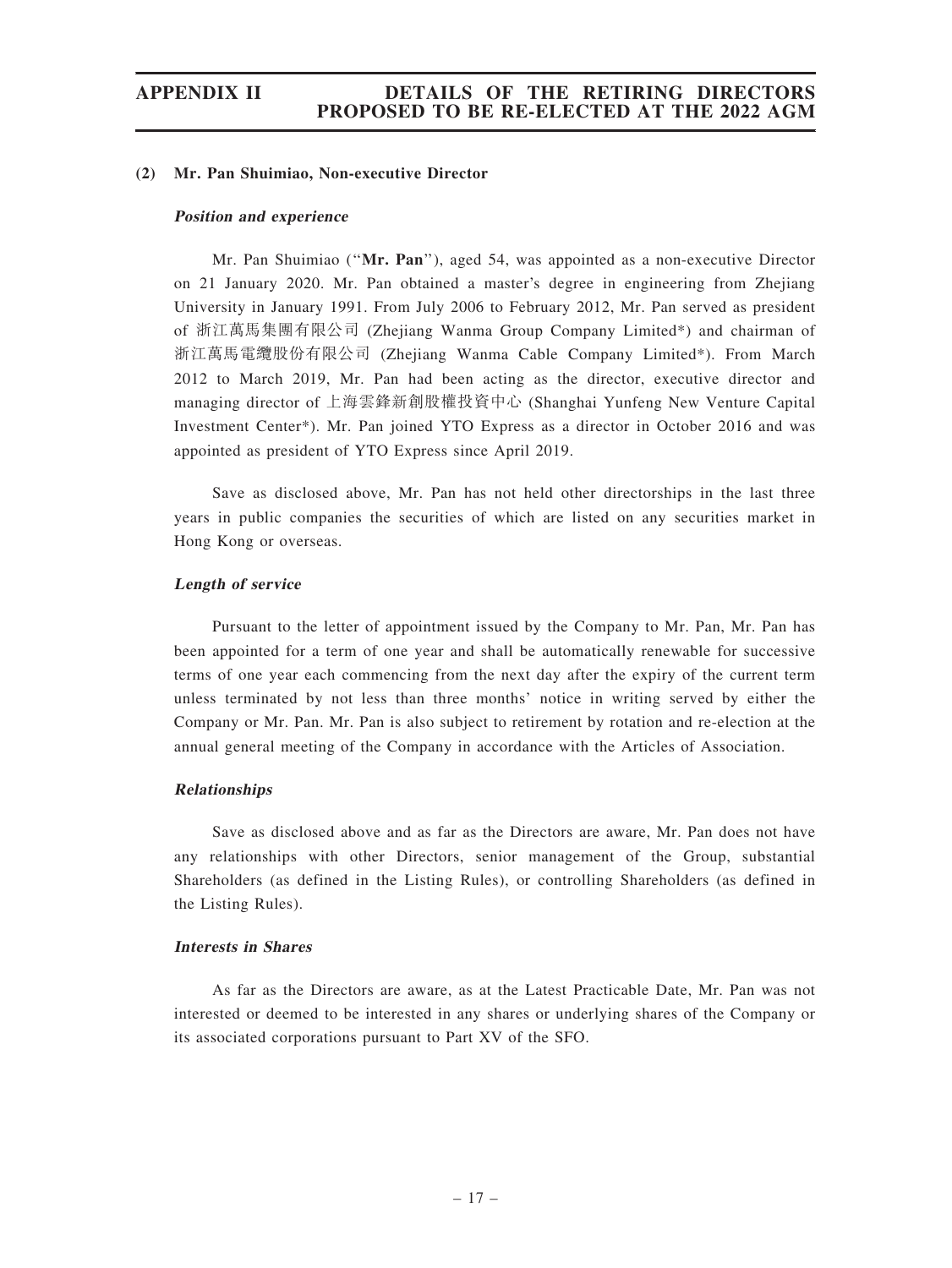#### Director'<sup>s</sup> emoluments

Mr. Pan is not entitled to any director's fee, but he is eligible to participate in the Company's share option scheme. The emoluments of Mr. Pan are subject to revision in future by the decision of the Board based on the recommendation of the Company's Remuneration Committee.

#### (3) Mr. Yang Xinwei, Non-executive Director

#### Position and experience

Mr. Yang Xinwei (''Mr. Yang''), aged 45, was appointed as a non-executive Director on 31 March 2022. Mr. Yang obtained a bachelor's degree in business administration from Xidian University (西安電子科技大學) in June 2016. Mr. Yang joined YTO Express Group in May 2000 and held various senior managerial positions in various subsidiaries and the aviation division of YTO Express Group. Since July 2015, Mr. Yang has been a vice president of YTO Express Co., Ltd. (圓通速遞有限公司), which is a member of YTO Express Group. From June 2021, Mr. Yang has been designated by YTO Express Group to oversee the overall strategy planning of the Company and business development of international express.

Mr. Yang has not held other directorships in the last three years in public companies the securities of which are listed on any securities market in Hong Kong or overseas.

#### Length of service

Pursuant to the letter of appointment issued by the Company to Mr. Yang, Mr. Yang has been appointed for a term of one year and shall be automatically renewable for successive terms of one year each commencing from the next day after the expiry of the current term unless terminated by not less than three months' notice in writing served by either the Company or Mr. Yang. Mr. Yang is also subject to retirement by rotation and reelection at the annual general meeting of the Company in accordance with the Articles of Association.

#### Relationships

Mr. Yang is the cousin-in-law of the spouse of Mr. Yu Huijiao, the Chairman of the Board, a non-executive Director and controlling shareholder of the Company. Save as disclosed above and as far as the Directors are aware, Mr. Yang does not have any relationships with other Directors, senior management of the Group, substantial Shareholders (as defined in the Listing Rules), or controlling Shareholders (as defined in the Listing Rules).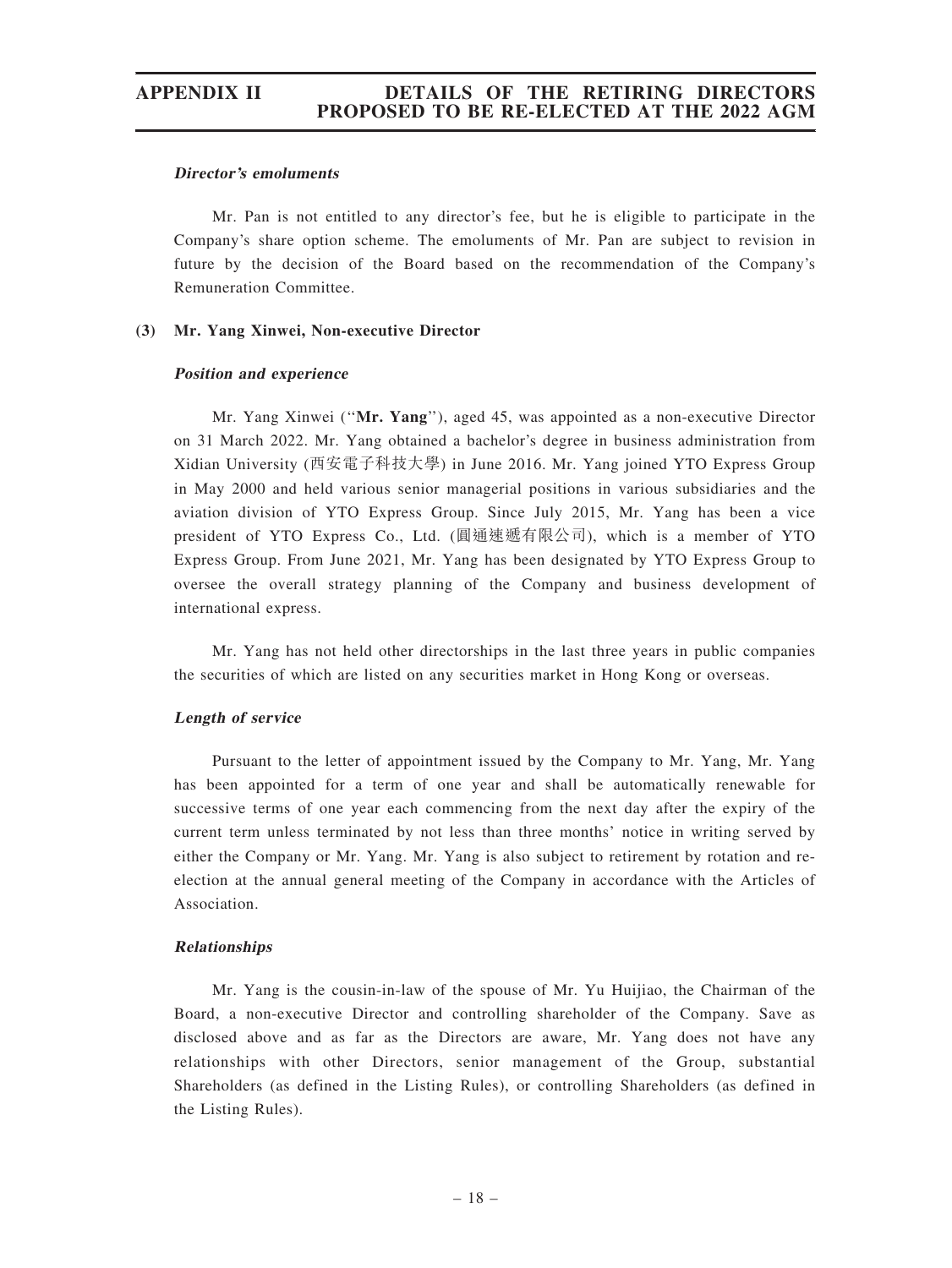#### Interests in Shares

As far as the Directors are aware, as at the Latest Practicable Date, Mr. Yang was not interested or deemed to be interested in any shares or underlying shares of the Company or its associated corporations pursuant to Part XV of the SFO.

#### Director'<sup>s</sup> emoluments

Pursuant to the aforementioned letter of appointment, Mr. Yang is not entitled to any director's fee. The emoluments of Mr. Yang are subject to revision in future by the decision of the Board based on the recommendation of the Company's Remuneration Committee.

#### (4) Mr. Li Donghui, Independent Non-executive Director

#### Position and experience

Mr. Li Donghui (" $Mr. Li$ "), aged 51, was appointed as an independent non-executive Director and a member of each of the Audit Committee, the Nomination Committee and the Corporate Governance Committee of the Company on 1 December 2017. Mr. Li obtained a bachelor's degree in philosophy from Renmin University of China in July 1991, a master's degree in management engineering from 北京機械工業學院 (Beijing Institute of Machinery\*) in June 1997, and a master's degree in business administration from Kelley School of Business of Indiana University in March 2010. Since Mr. Li has joined the group companies of Geely Automobile Holdings Limited (''Geely''), a company listed on the Main Board of the Stock Exchange (stock code: 0175), in July 2016, he has worked for various positions and currently serves as an executive director and vice chairman of Geely. He currently also serves as the chief executive officer of Zhejiang Geely Holding Group. Prior to joining Geely, Mr. Li served as the vice president and chief financial officer of Guangxi Liugong Machinery Co., Ltd, a company listed on the Shenzhen Stock Exchange (stock code: 000528), between December 2009 and March 2011. Between May 2014 and June 2016, Mr. Li served various positions including as a director and the vice chairman of 北京東方園林環境股份有限公司 (Beijing Orient Landscape & Environment Co., Ltd.\*) (previously known as 北京東方園林股份有限公司), a company listed on the Shenzhen Stock Exchange (stock code: 002310). He served as a director of 浙江錢江摩托股份有限公  $\vec{\mathbb{E}}$  (Zhejiang Qianjiang Motorcycle Co. Ltd.\*), a company listed on the Shenzhen Stock Exchange (stock code: 000913), until April 2018. Mr. Li served as an independent director of 中青旅控股股份有限公司 (China CYTS Holding Co., Ltd.\*), a company listed on the Shanghai Stock Exchange (stock code: 600138) until May 2020.

Save as disclosed above, Mr. Li has not held other directorships in the last three years in public companies the securities of which are listed on any securities market in Hong Kong or overseas.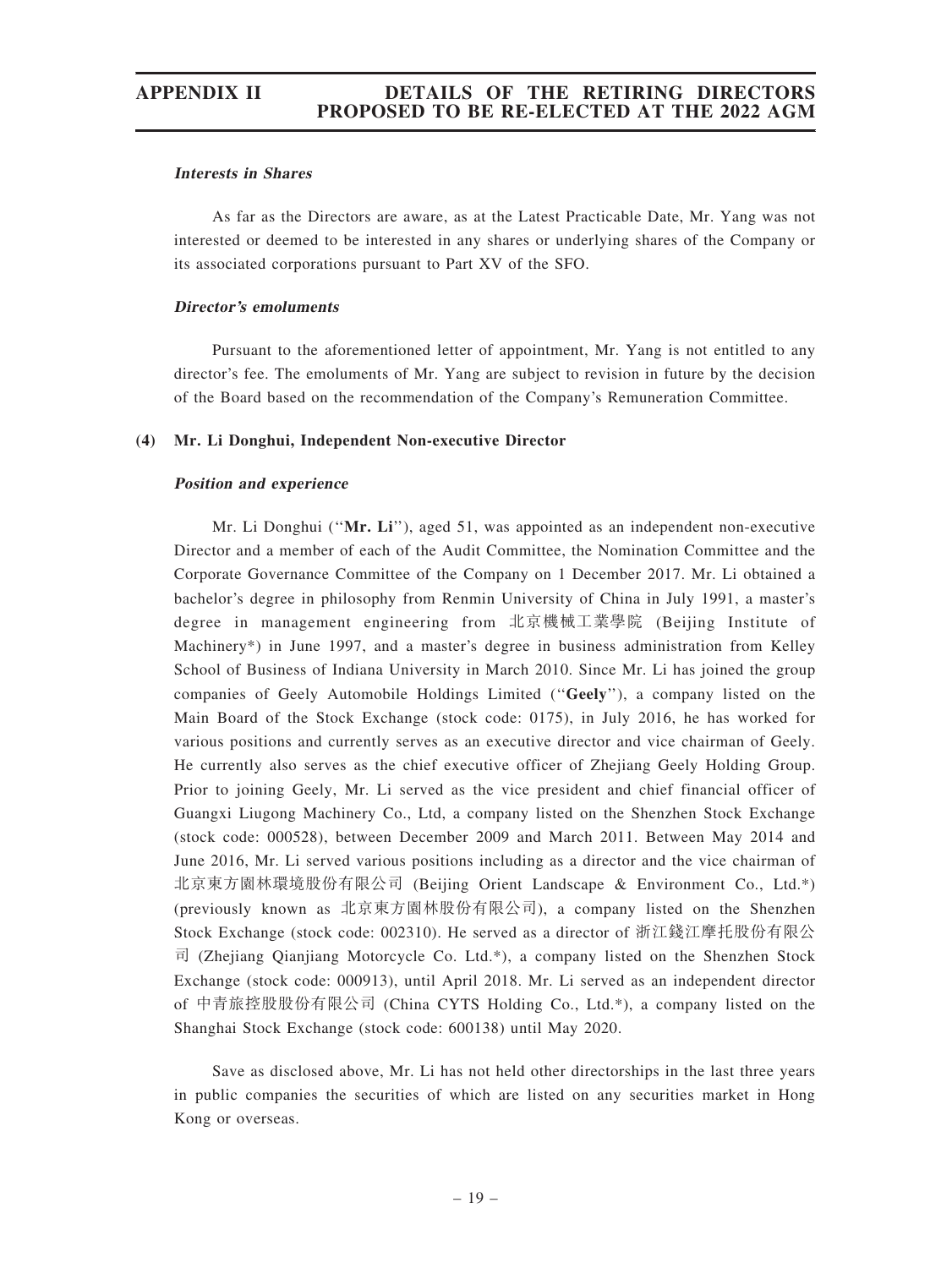#### Length of service

Pursuant to the letter of appointment issued by the Company to Mr. Li, Mr. Li has been appointed for a term of one year and shall be automatically renewable for successive terms of one year each commencing from the next day after the expiry of the current term unless terminated by not less than three months' notice in writing served by either the Company or Mr. Li. Mr. Li is also subject to retirement by rotation and re-election at the annual general meeting of the Company in accordance with the Articles of Association.

#### Relationships

As far as the Directors are aware, Mr. Li does not have any relationships with other Directors, senior management of the Group, substantial Shareholders (as defined in the Listing Rules), or controlling Shareholders (as defined in the Listing Rules).

#### Interests in Shares

As far as the Directors are aware, as at the Latest Practicable Date, Mr. Li was not interested or deemed to be interested in any shares or underlying shares of the Company or its associated corporations pursuant to Part XV of the SFO.

#### Director'<sup>s</sup> emoluments

Pursuant to the aforementioned letter of appointment, Mr. Li is entitled to an annual director's fee of HK\$200,000, which has been determined with reference to his role and duties, experience and responsibilities as well as the prevailing market conditions and are subject to revision in future by the decision of the Board based on the recommendation of the Remuneration Committee of the Company.

#### GENERAL

As far as the Directors are aware and save as disclosed above, there is no information of any of the above Directors that need to be disclosed pursuant to any of the requirements under paragraph 13.51(2) of the Listing Rules; and there are no other matters concerning any of the above Directors that need to be brought to the attention of the Shareholders.

\* For identification purposes only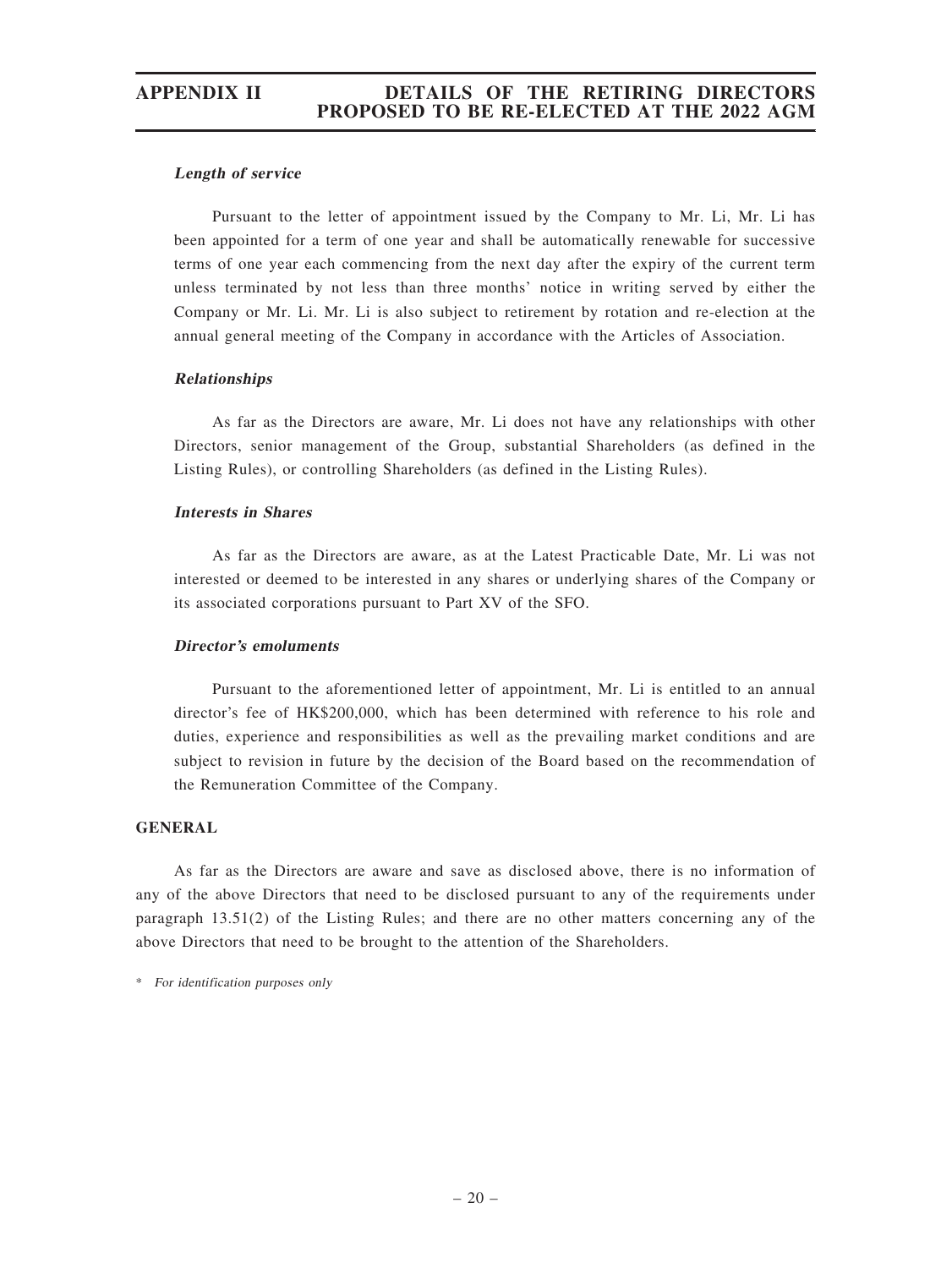#### PROPOSED AMENDMENTS OF THE MEMORANDUM

- (1) By deleting the words ''Companies Law'' wherever they may appear and replacing them with the words ''Companies Act''.
- (2) By deleting Paragraph 2 in its entirety and replacing it with the following:

''The Registered Office of the Company shall be at the offices of Tricor Services (Cayman Islands) Limited, Second Floor, Century Yard, Cricket Square, P.O. Box 902, Grand Cayman, KY1-1103, Cayman Islands.''

#### PROPOSED AMENDMENTS OF THE ARTICLES OF ASSOCIATION

- (1) By deleting the words ''Companies Law'' wherever they may appear and replacing them with the word ''Act''.
- (2) By deleting the words ''rules of the Designated Stock Exchange'' or ''rules of any Designated Stock Exchange'' or ''rules and regulations of the Designated Stock Exchange'' wherever they may appear and replacing them with the words ''Listing Rules''.
- (3) By adding the following definitions at the beginning of Article 2(1):

""Act" the Companies Act, Cap. 22 (Act 3 of 1961, as consolidated and revised) of the Cayman Islands.

- ''announcement'' an official publication of a Notice or document of the Company, including a publication, subject to and to such extent permitted by the Listing Rules, by electronic communication or by advertisement published in the newspapers or in such manner or means ascribed and permitted by the Listing Rules and applicable laws.''
- (4) By deleting the definition ''business day'' in its entirety.
- (5) By adding the words ''including but not limited to HKSCC'' at the end of the definition of ''clearing house''.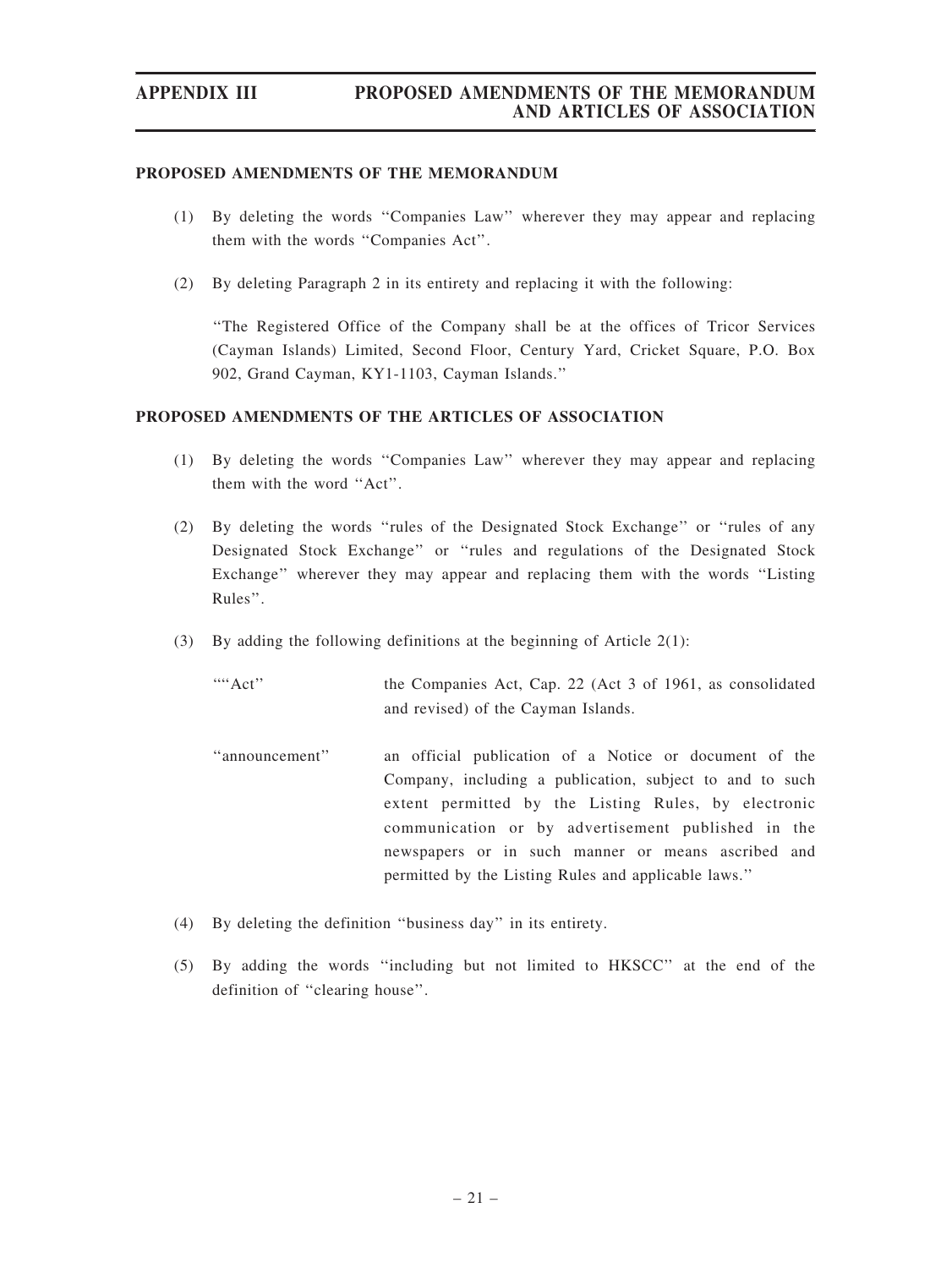- (6) By replacing the definition of ''close associate'' with the following:
	- ''''close associate'' in relation to any Director, shall have the same meaning as defined in the Listing Rules as modified from time to time, except that for purposes of Article 100 where the transaction or arrangement to be approved by the Board is a connected transaction referred to in the Listing Rules, it shall have the same meaning as that ascribed to ''associate'' in the Listing Rules.''
- (7) By adding the following definitions immediately after ''''dollar'' and ''\$'''':

| ""electronic"        | a communication sent, transmitted, conveyed and received by |
|----------------------|-------------------------------------------------------------|
| communication"       | wire, by radio, by optical means or by other electron       |
|                      | magnetic means in any form through any medium.              |
|                      |                                                             |
| "electronic meeting" | a general meeting held and conducted wholly and exclusively |
|                      | by virtual attendance and participation by Members and/or   |

proxies by means of electronic facilities.''

(8) By adding the following definitions immediately after ''head office'':

| "HKSCC"          | Hong Kong Securities Clearing Company Limited.                                                                                                                                                                                                                                                 |
|------------------|------------------------------------------------------------------------------------------------------------------------------------------------------------------------------------------------------------------------------------------------------------------------------------------------|
| "hybrid meeting" | a general meeting convened for the (i) physical attendance by<br>Members and/or proxies at the Principal Meeting Place and<br>where applicable, one or more Meeting Locations and<br>(ii) virtual attendance and participation by Members and/or<br>proxies by means of electronic facilities. |
| "Listing Rules"  | rules of the Designated Stock Exchange.                                                                                                                                                                                                                                                        |

- ''Meeting Location'' has the meaning given to it in Article 64A.''
- (9) By deleting the definition ''Law'' in its entirety.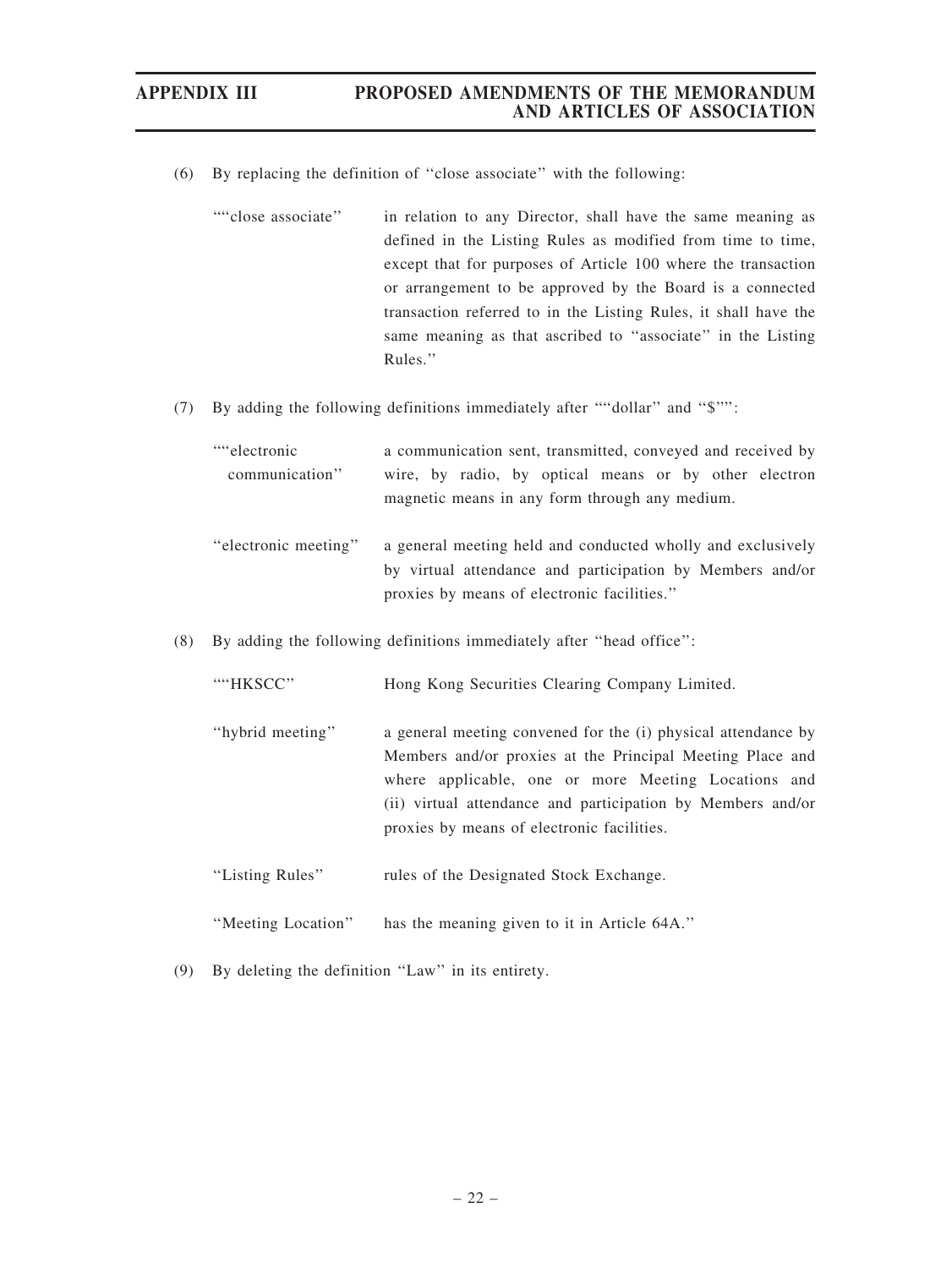- (10) By adding the following definitions immediately after ''paid up'':
	- ''''physical meeting'' a general meeting held and conducted by physical attendance and participation by Members and/or proxies at the Principal Meeting Place and/or where applicable, one or more Meeting Locations.

''Principal Meeting Place'' shall have the meaning given to it in Article 59(2).''

- (11) By deleting the definition of ''Subsidiary and Holding Company'' in its entirety.
- (12) By deleting Article  $2(2)(e)$  in its entirety and replacing it with the following:

''expressions referring to writing shall, unless the contrary intention appears, be construed as including printing, lithography, photography and other modes of representing or reproducing words or figures in a legible and non-transitory form or, to the extent permitted by and in accordance with the Statutes and other applicable laws, rules and regulations, any visible substitute for writing (including an electronic communication), or modes of representing or reproducing words partly in one visible form and partly in another visible form, and including where the representation takes the form of electronic display, provided that both the mode of service of the relevant document or Notice and the Member's election comply with all applicable Statutes, rules and regulations;''

(13) By deleting Article  $2(2)(h)$  in its entirety and replacing it with the following:

''references to a document (including, but without limitation, a resolution in writing) being signed or executed include references to it being signed or executed under hand or under seal or by electronic signature or by electronic communication or by any other method and references to a Notice or document include a Notice or document recorded or stored in any digital, electronic, electrical, magnetic or other retrievable form or medium and information in visible form whether having physical substance or not;''

- (14) By deleting paragraph (i) of Article 2(2) in its entirety and replacing it with the following:
	- ''(i) Section 8 and Section 19 of the Electronic Transactions Act (2003) of the Cayman Islands, as amended from time to time, shall not apply to these Articles to the extent it imposes obligations or requirements in addition to those set out in these Articles;''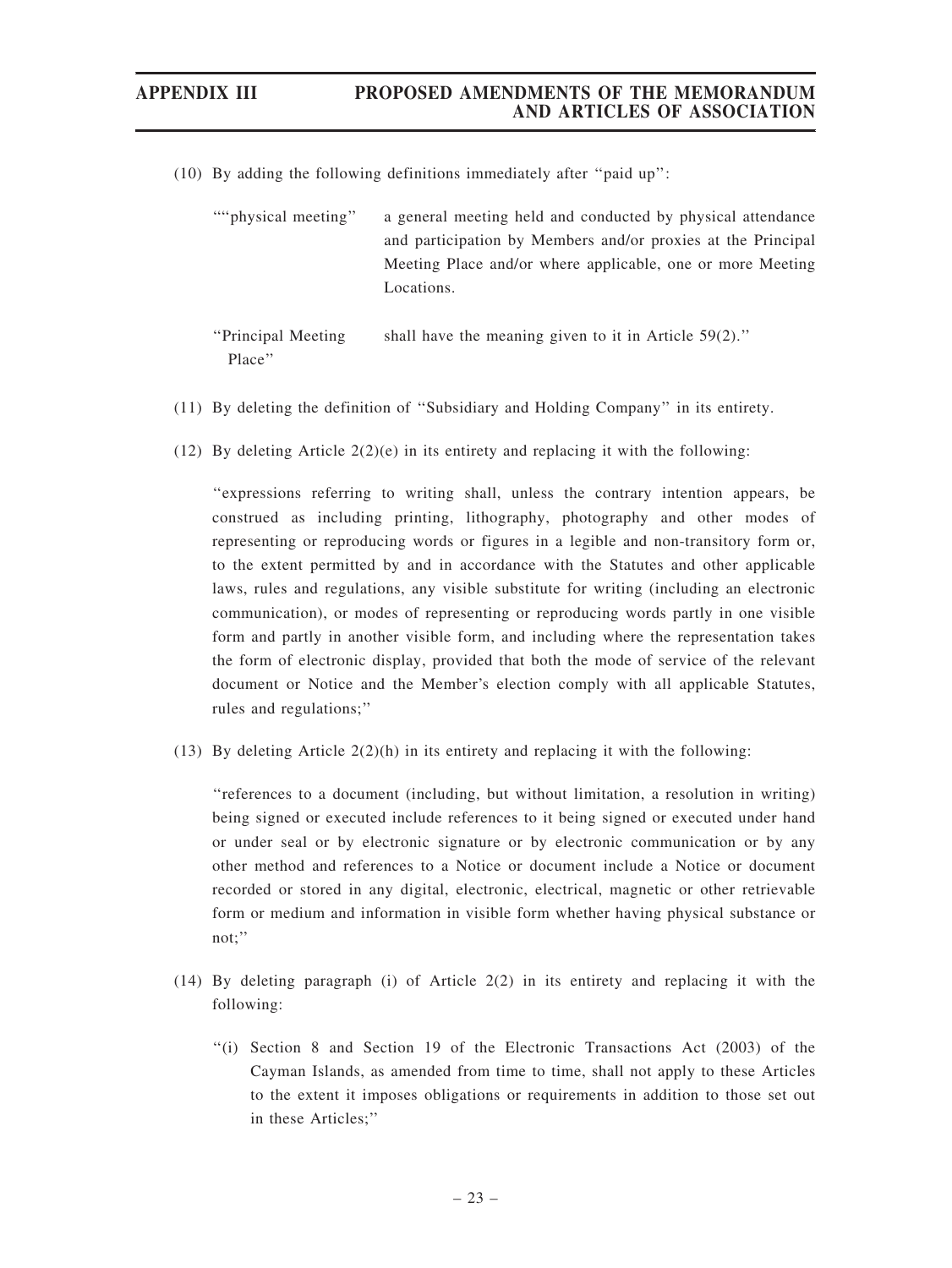(15) By adding the following paragraphs at the end of Article 2(2):

- ''(j) a reference to a meeting: (a) shall mean a meeting convened and held in any manner permitted by these Articles and any Member or Director attending and participating at a meeting by means of electronic facilities shall be deemed to be present at that meeting for all purposes of the Statutes and these Articles, and attend, participate, attending, participating, attendance and participation shall be construed accordingly;
- (k) references to a person's participation in the business of a general meeting include without limitation and as relevant the right (including, in the case of a corporation, through a duly authorised representative) to speak or communicate, vote, be represented by a proxy and have access in hard copy or electronic form to all documents which are required by the Statutes or these Articles to be made available at the meeting, and participate and participating in the business of a general meeting shall be construed accordingly;
- (l) references to electronic facilities include, without limitation, website addresses, webinars, webcast, video or any form of conference call systems (telephone, video, web or otherwise); and
- (m) where a Member is a corporation, any reference in these Articles to a Member shall, where the context requires, refer to a duly authorised representative of such Member.''
- (16) By renumbering Article 3(4) as  $3(5)$  and adding the following as a new Article 3(4):
	- ''3(4) The Board may accept the surrender for no consideration of any fully paid share.''
- (17) By deleting article 9 in its entirety and replacing it with the words ''INTENTIONALLY DELETED''.
- (18) By deleting paragraph (a) in its entirety and replacing it with the following in Article 10:
	- ''(a) the necessary quorum (other than at an adjourned meeting) shall be two persons holding or representing by proxy not less than one third in nominal value of the issued shares of that class and at any adjourned meeting of such holders, two holders present in person or by proxy (whatever the number of shares held by them) shall be a quorum; and''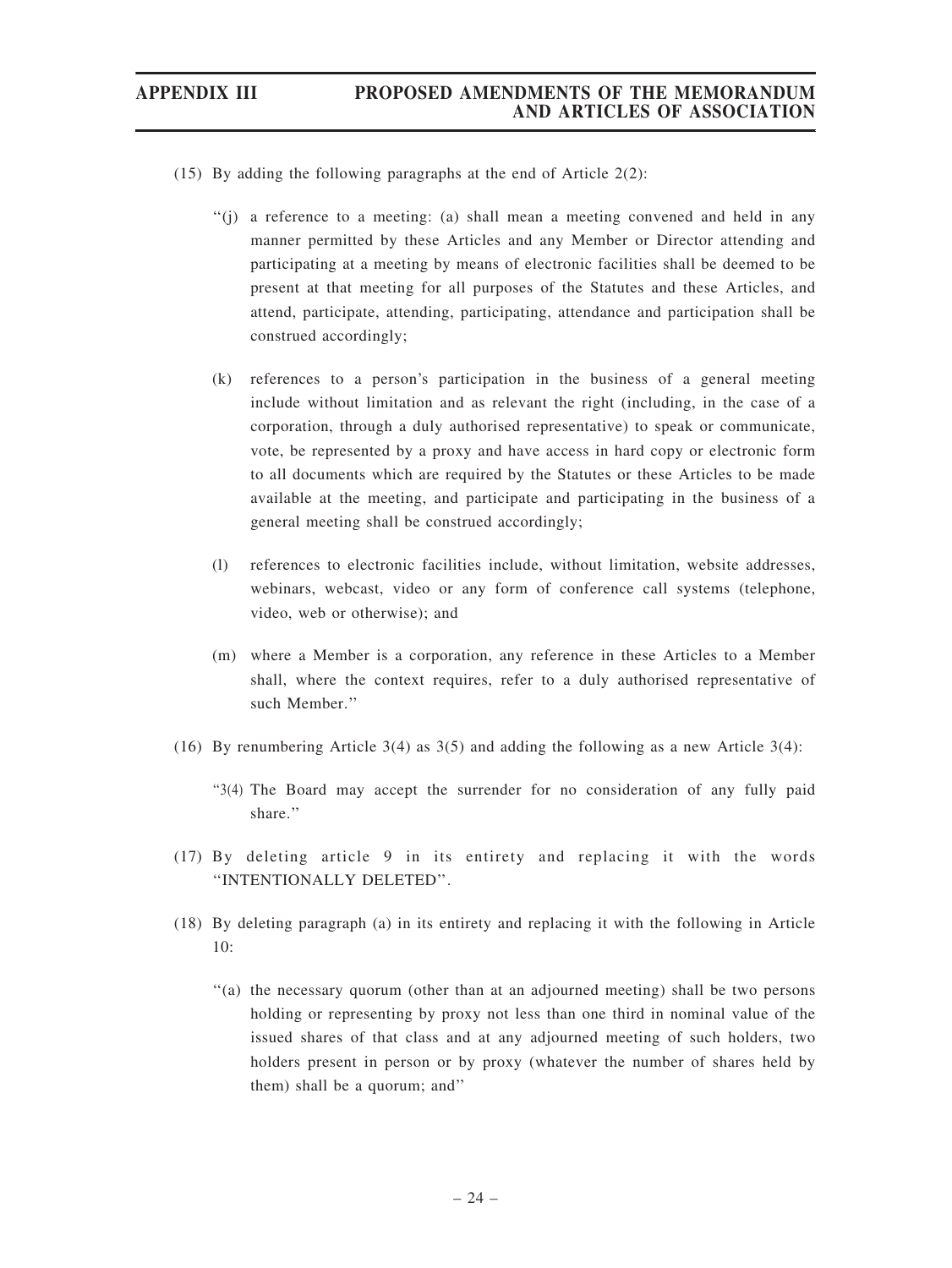- (19) By deleting articles 16 in its entirety and replacing it with the following:
	- ''16. Every share certificate shall be issued under the Seal or a facsimile thereof or with the Seal printed thereon and shall specify the number and class and distinguishing numbers (if any) of the shares to which it relates, and the amount paid up thereon and may otherwise be in such form as the Directors may from time to time determine. The seal of the Company may only be affixed or imprinted to a share certificate with the authority of the Directors, or be executed under the signature of appropriate officials with statutory authority, unless otherwise determined by the Directors. No certificate shall be issued representing shares of more than one class. The Board may by resolution determine, either generally or in any particular case or cases, that any signatures on any such certificates (or certificates in respect of other securities) need not be autographic but may be affixed to such certificates by some mechanical means or may be printed thereon.''
- (20) By deleting Article 45 in its entirety and replacing it with the following:
	- ''45. Subject to the Listing Rules, notwithstanding any other provision of these Articles the Company or the Directors may fix any date as the record date for:
		- (a) determining the Members entitled to receive any dividend, distribution, allotment or issue;
		- (b) determining the Members entitled to receive Notice of and to vote at any general meeting of the Company.''
- (21) By renumbering article 46 as 46(1) and adding the following as Article 46(2):
	- ''(2) Notwithstanding the provisions of subparagraph (1) above, for so long as any shares are listed on the Designated Stock Exchange, titles to such listed shares may be evidenced and transferred in accordance with the laws applicable to and the Listing Rules that are or shall be applicable to such listed shares. The register of members of the Company in respect of its listed shares (whether the Register or a branch register) may be kept by recording the particulars required by Section 40 of the Act in a form otherwise than legible if such recording otherwise complies with the laws applicable to and the Listing Rules that are or shall be applicable to such listed shares.''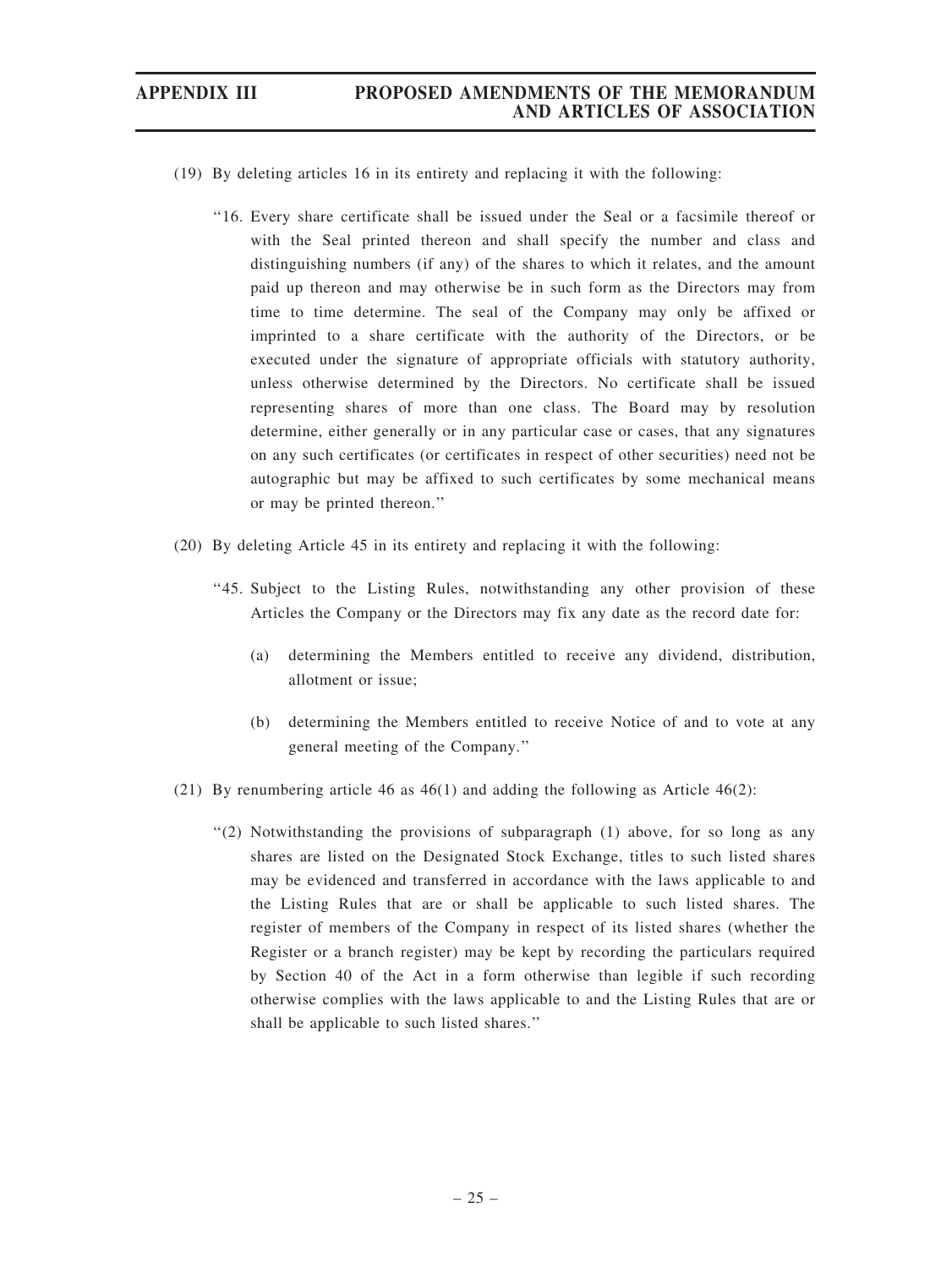(22) By deleting Article 51 in its entirety and replacing it with the following:

''The registration of transfers of shares or of any class of shares may, after notice has been given by announcement or by electronic communication or by advertisement in any newspapers or by any other means in accordance with the requirements of any Designated Stock Exchange to that effect be suspended at such times and for such periods (not exceeding in the whole thirty (30) days in any year) as the Board may determine. The period of thirty (30) days may be extended in respect of any year if approved by the Members by ordinary resolution.''

- (23) By deleting Article  $55(2)(c)$  in its entirety and replacing it with the following:
	- ''(c) the Company has given notice of its intention to sell such shares to, and caused advertisement both in daily newspaper and in a newspaper circulating in the area of the last known address of such Member or any person entitled to the share under Article 54 and where applicable, in each case in accordance with the requirements of, the Designated Stock Exchange, and a period of three (3) months or such shorter period as may be allowed by the Designated Stock Exchange has elapsed since the date of such advertisement.''
- (24) By deleting Article 56 in its entirety and replacing it with the following:
	- ''56. An annual general meeting of the Company shall be held in each financial year other than the financial year of the Company's adoption of these Articles and such annual general meeting must be held within six (6) months after the end of Company's financial year (unless a longer period would not infringe the Listing Rules, if any).''
- (25) By deleting Article 57 in its entirety and replacing it with the following:
	- ''57. Each general meeting, other than an annual general meeting, shall be called an extraordinary general meeting. All general meetings (including an annual general meeting, any adjourned meeting or postponed meeting) may be held as a physical meeting in any part of the world and at one or more locations as provided in Article 64A, as a hybrid meeting or as an electronic meeting, as may be determined by the Board in its absolute discretion.''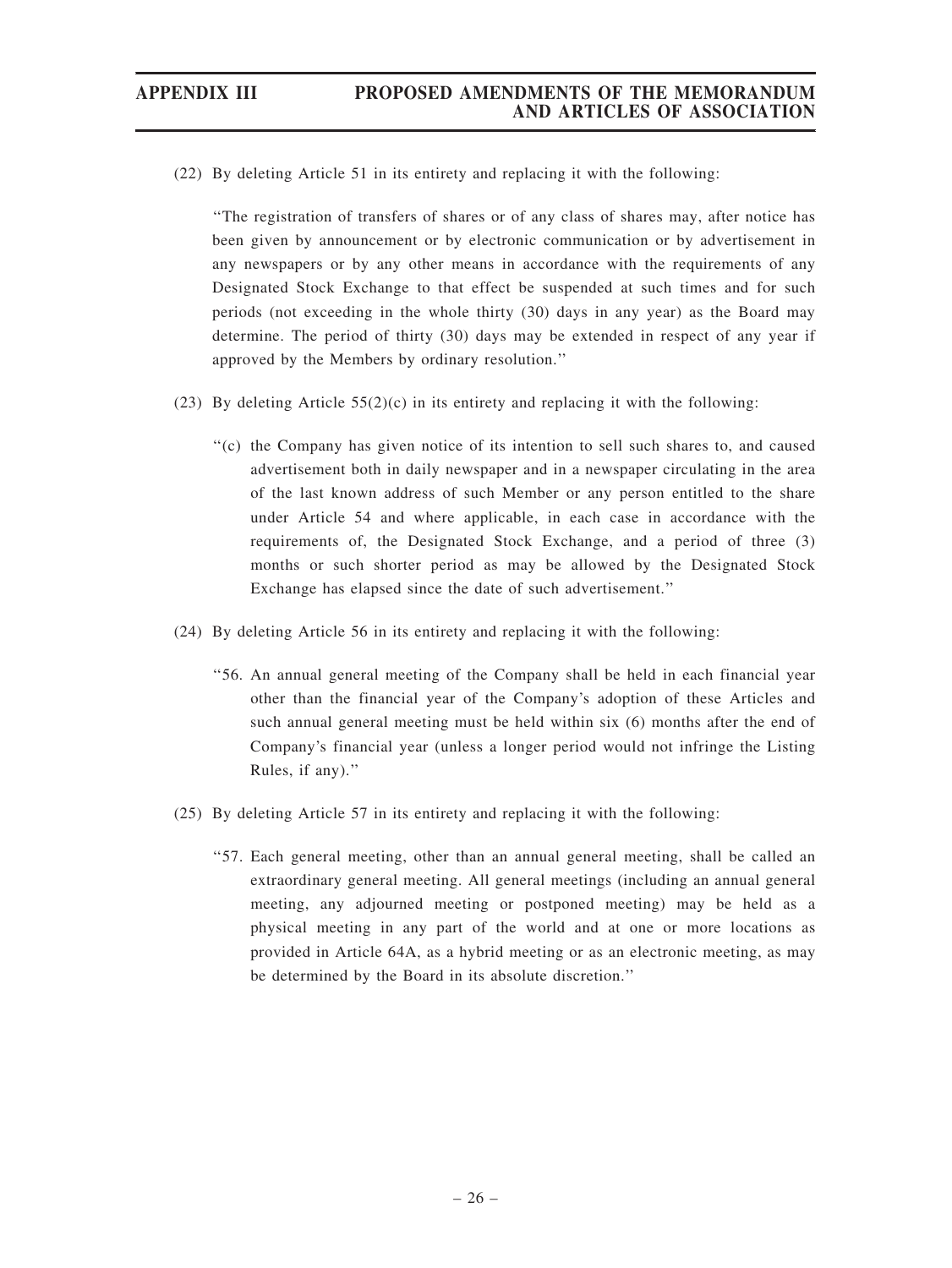- (26) By deleting Article 58 in its entirety and replacing it with the following:
	- ''58. The Board may whenever it thinks fit call extraordinary general meetings. Any one or more Member(s) holding at the date of deposit of the requisition not less than one-tenth of the paid up capital of the Company carrying the right of voting at general meetings of the Company shall at all times have the right, by written requisition to the Board or the Secretary of the Company, to require an extraordinary general meeting to be called by the Board for the transaction of any business or resolution specified in such requisition; and such meeting shall be held within two (2) months after the deposit of such requisition. If within twenty one (21) days of such deposit the Board fails to proceed to convene such meeting the requisitionist(s) himself (themselves) may convene a physical meeting at only one location which will be the Principal Meeting Place, and all reasonable expenses incurred by the requisitionist(s) as a result of the failure of the Board shall be reimbursed to the requisitionist(s) by the Company.''
- (27) By deleting Articles 59 its entirety and replacing it with the following:
	- ''59.(1) An annual general meeting must be called by Notice of not less than twenty-one (21) clear days. All other general meetings must be called by Notice of not less than fourteen (14) clear days but if permitted by the Listing Rules, a general meeting may be called by shorter notice, subject to the Act, if it is so agreed:
		- (a) in the case of a meeting called as an annual general meeting, by all the Members entitled to attend and vote thereat; and
		- (b) in the case of any other meeting, by a majority in number of the Members having the right to attend and vote at the meeting, being a majority together representing not less than ninety five per cent. (95%) of the total voting rights at the meeting of all the Members.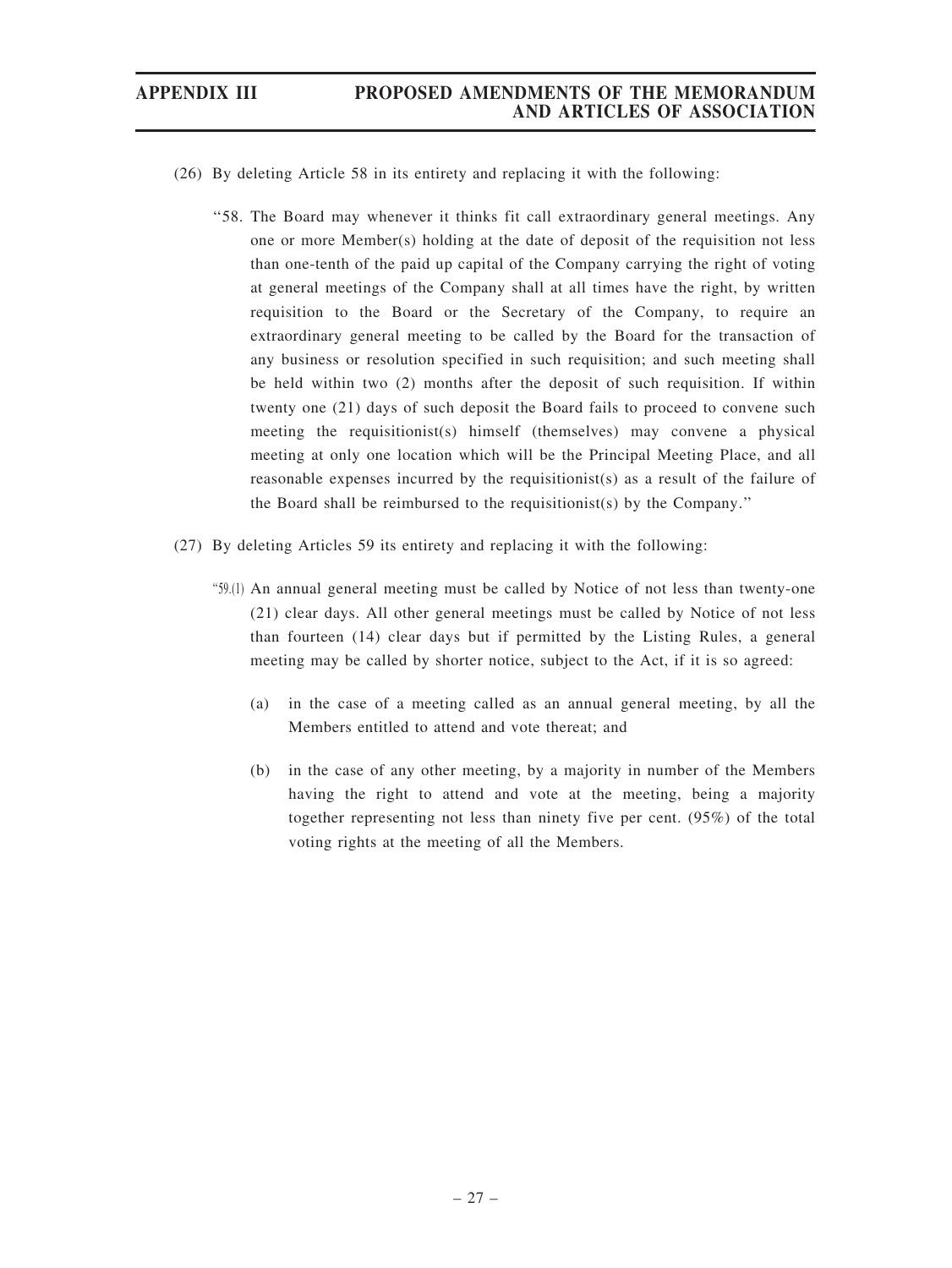- (2) The Notice shall specify (a) the time and date of the meeting, (b) save for an electronic meeting, the place of the meeting and if there is more than one meeting location as determined by the Board pursuant to Article 64A, the principal place of the meeting (the ''Principal Meeting Place''), (c) if the general meeting is to be a hybrid meeting or an electronic meeting, the Notice shall include a statement to that effect and with details of the electronic facilities for attendance and participation by electronic means at the meeting or where such details will be made available by the Company prior to the meeting, and (d) particulars of resolutions to be considered at the meeting. The Notice convening an annual general meeting shall specify the meeting as such. Notice of every general meeting shall be given to all Members other than to such Members as, under the provisions of these Articles or the terms of issue of the shares they hold, are not entitled to receive such Notices from the Company, to all persons entitled to a share in consequence of the death or bankruptcy or winding up of a Member and to each of the Directors and the Auditors.''
- (28) By adding "and" after paragraph  $61(1)(d)$  and replacing the ";" at the end of paragraph  $61(1)(e)$  with a "." and deleting paragraphs  $61(1)(f)$  and (g) in their entirety in Article 61.
- (29) By deleting the second sentence of Article 61(2) in its entirety and replacing it with the following:

''Two (2) Members entitled to vote and present in person or by proxy or, for quorum purposes only, two persons appointed by the clearing house as authorised representative or proxy shall form a quorum for all purposes.''

- (30) By deleting Article 62 in its entirety and replacing it with the following:
	- ''62. If within thirty (30) minutes (or such longer time not exceeding one hour as the chairman of the meeting may determine to wait) after the time appointed for the meeting a quorum is not present, the meeting, if convened on the requisition of Members, shall be dissolved. In any other case it shall stand adjourned to the same day in the next week at the same time and (where applicable) same  $place(s)$  or to such time and (where applicable) such place(s) and in such form and manner referred to in Article 57 as the chairman of the meeting (or in default, the Board) may absolutely determine. If at such adjourned meeting a quorum is not present within half an hour from the time appointed for holding the meeting, the meeting shall be dissolved.''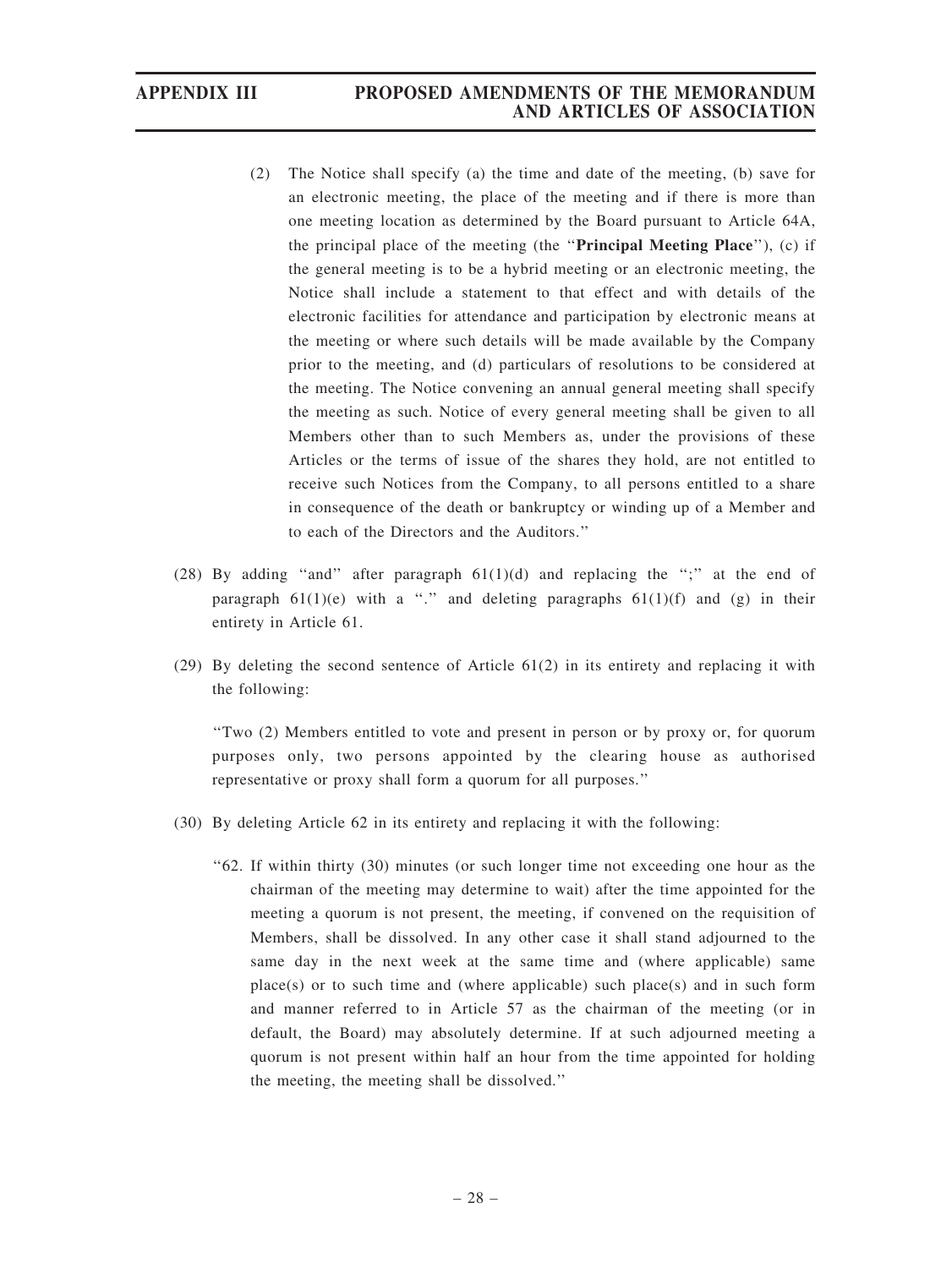- (31) By deleting Article 63 in its entirety and replacing it with the following:
	- ''63. The chairman of the Company or if there is more than one chairman, any one of them as may be agreed amongst themselves or failing such agreement, any one of them elected by all the Directors present shall preside as chairman at a general meeting. If at any meeting no chairman, is present within fifteen (15) minutes after the time appointed for holding the meeting, or is willing to act as chairman, the deputy chairman of the Company or if there is more than one deputy chairman, any one of them as may be agreed amongst themselves or failing such agreement, any one of them elected by all the Directors present shall preside as chairman. If no chairman or deputy chairman is present or is willing to act as chairman of the meeting, the Directors present shall choose one of their number to act, or if one Director only is present he shall preside as chairman if willing to act. If no Director is present, or if each of the Directors present declines to take the chair, or if the chairman chosen shall retire from the chair, the Members present in person or by proxy and entitled to vote shall elect one of their number to be chairman of the meeting.''
- (32) By deleting Article 64 in its entirety and replacing it with the following:

''Subject to Article 64C, the chairman may, with the consent of any meeting at which a quorum is present (and shall if so directed by the meeting), adjourn the meeting from time to time (or indefinitely) and/or from place to place(s) and/or from one form to another (a physical meeting, a hybrid meeting or an electronic meeting) as the meeting shall determine, but no business shall be transacted at any adjourned meeting other than the business which might lawfully have been transacted at the meeting had the adjournment not taken place. When a meeting is adjourned for fourteen (14) days or more, at least seven (7) clear days' Notice of the adjourned meeting shall be given specifying details set out in Article 59(2) but it shall not be necessary to specify in such Notice the nature of the business to be transacted at the adjourned meeting and the general nature of the business to be transacted. Save as aforesaid, it shall be unnecessary to give Notice of an adjournment.''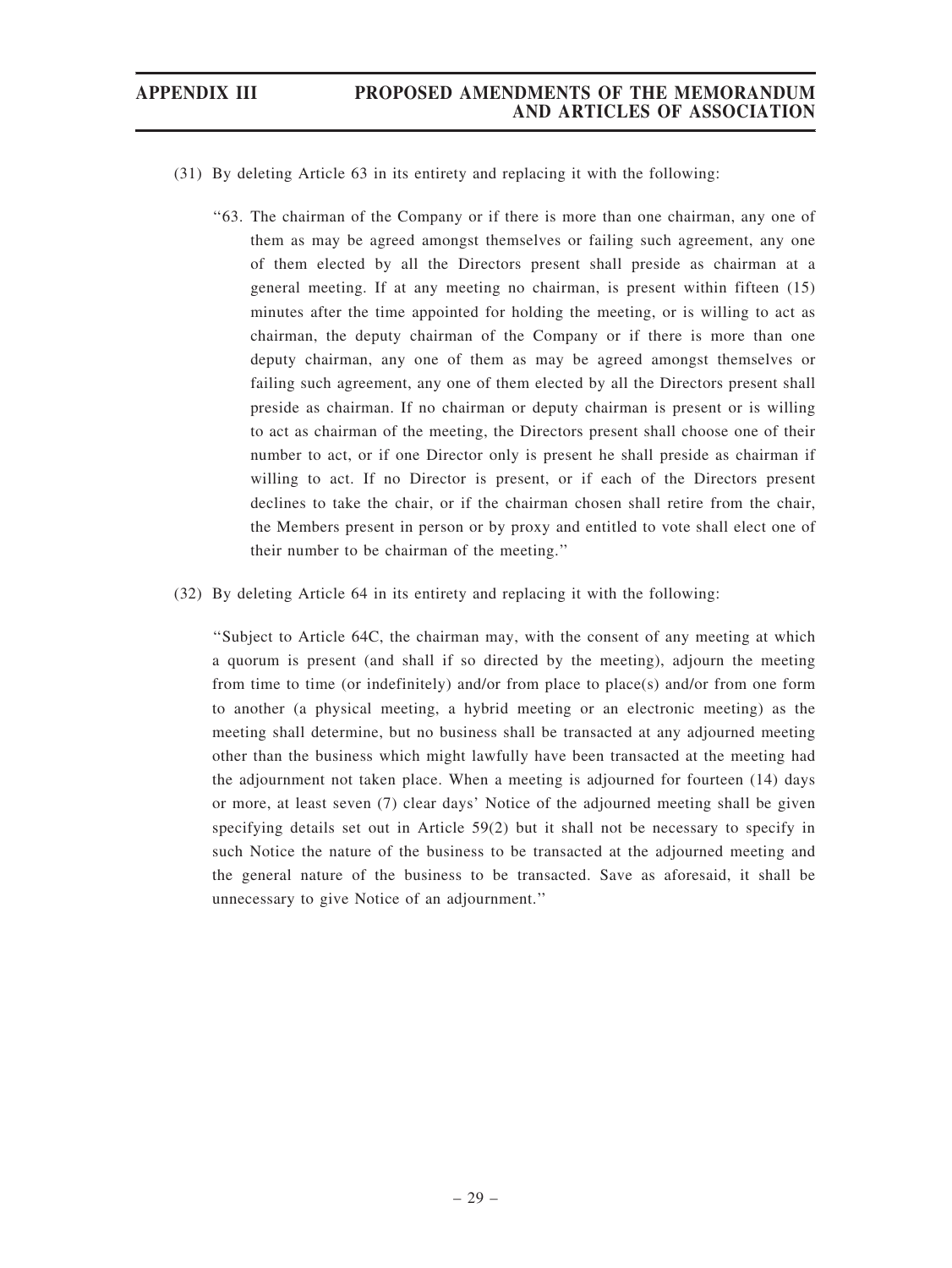- (33) By adding the followings Articles 64A, 64B, 64C, 64D, 64E, 64F and 64G:
	- ''64A.(1) The Board may, at its absolute discretion, arrange for persons entitled to attend a general meeting to do so by simultaneous attendance and participation by means of electronic facilities at such location or locations (''Meeting Location(s)'') determined by the Board at its absolute discretion. Any Member or any proxy attending and participating in such way or any Member or proxy attending and participating in an electronic meeting or a hybrid meeting by means of electronic facilities is deemed to be present at and shall be counted in the quorum of the meeting.
		- (2) All general meetings are subject to the following and, where appropriate, all references to a ''Member'' or ''Members'' in this sub-paragraph (2) shall include a proxy or proxies respectively:
			- (a) where a Member is attending a Meeting Location and/or in the case of a hybrid meeting, the meeting shall be treated as having commenced if it has commenced at the Principal Meeting Place;
			- (b) Members present in person or by proxy at a Meeting Location and/or Members attending and participating in an electronic meeting or a hybrid meeting by means of electronic facilities shall be counted in the quorum for and entitled to vote at the meeting in question, and that meeting shall be duly constituted and its proceedings valid provided that the chairman of the meeting is satisfied that adequate electronic facilities are available throughout the meeting to ensure that Members at all Meeting Locations and Members participating in an electronic meeting or a hybrid meeting by means of electronic facilities are able to participate in the business for which the meeting has been convened;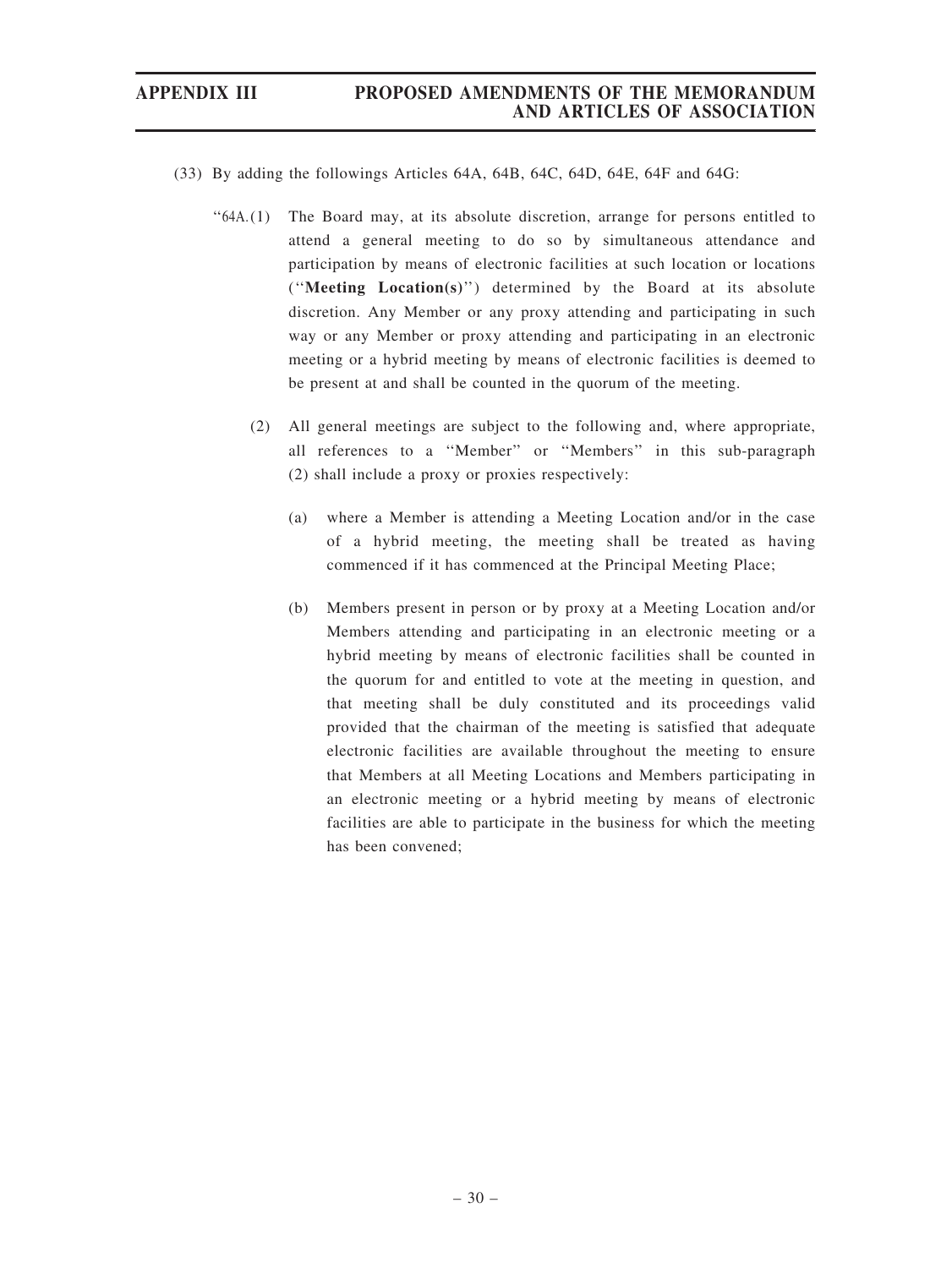- (c) where Members attend a meeting by being present at one of the Meeting Locations and/or where Members participating in an electronic meeting or a hybrid meeting by means of electronic facilities, a failure (for any reason) of the electronic facilities or communication equipment, or any other failure in the arrangements for enabling those in a Meeting Location other than the Principal Meeting Place to participate in the business for which the meeting has been convened or in the case of an electronic meeting or a hybrid meeting, the inability of one or more Members or proxies to access, or continue to access, the electronic facilities despite adequate electronic facilities having been made available by the Company, shall not affect the validity of the meeting or the resolutions passed, or any business conducted there or any action taken pursuant to such business provided that there is a quorum present throughout the meeting.
- (d) if any of the Meeting Locations is not in the same jurisdiction as the Principal Meeting Place and/or in the case of a hybrid meeting, the provisions of these Articles concerning the service and giving of Notice for the meeting, and the time for lodging proxies, shall apply by reference to the Principal Meeting Place; and in the case of an electronic meeting, the time for lodging proxies shall be as stated in the Notice for the meeting.
- 64B. The Board and, at any general meeting, the chairman of the meeting may from time to time make arrangements for managing attendance and/or participation and/or voting at the Principal Meeting Place, any Meeting Location(s) and/or participation in an electronic meeting or a hybrid meeting by means of electronic facilities (whether involving the issue of tickets or some other means of identification, passcode, seat reservation, electronic voting or otherwise) as it shall in its absolute discretion consider appropriate, and may from time to time change any such arrangements, provided that a Member who, pursuant to such arrangements, is not entitled to attend, in person or by proxy, at any Meeting Location shall be entitled so to attend at one of the other Meeting Locations; and the entitlement of any Member so to attend the meeting or adjourned meeting or postponed meeting at such Meeting Location or Meeting Locations shall be subject to any such arrangement as may be for the time being in force and by the Notice of meeting or adjourned meeting or postponed meeting stated to apply to the meeting.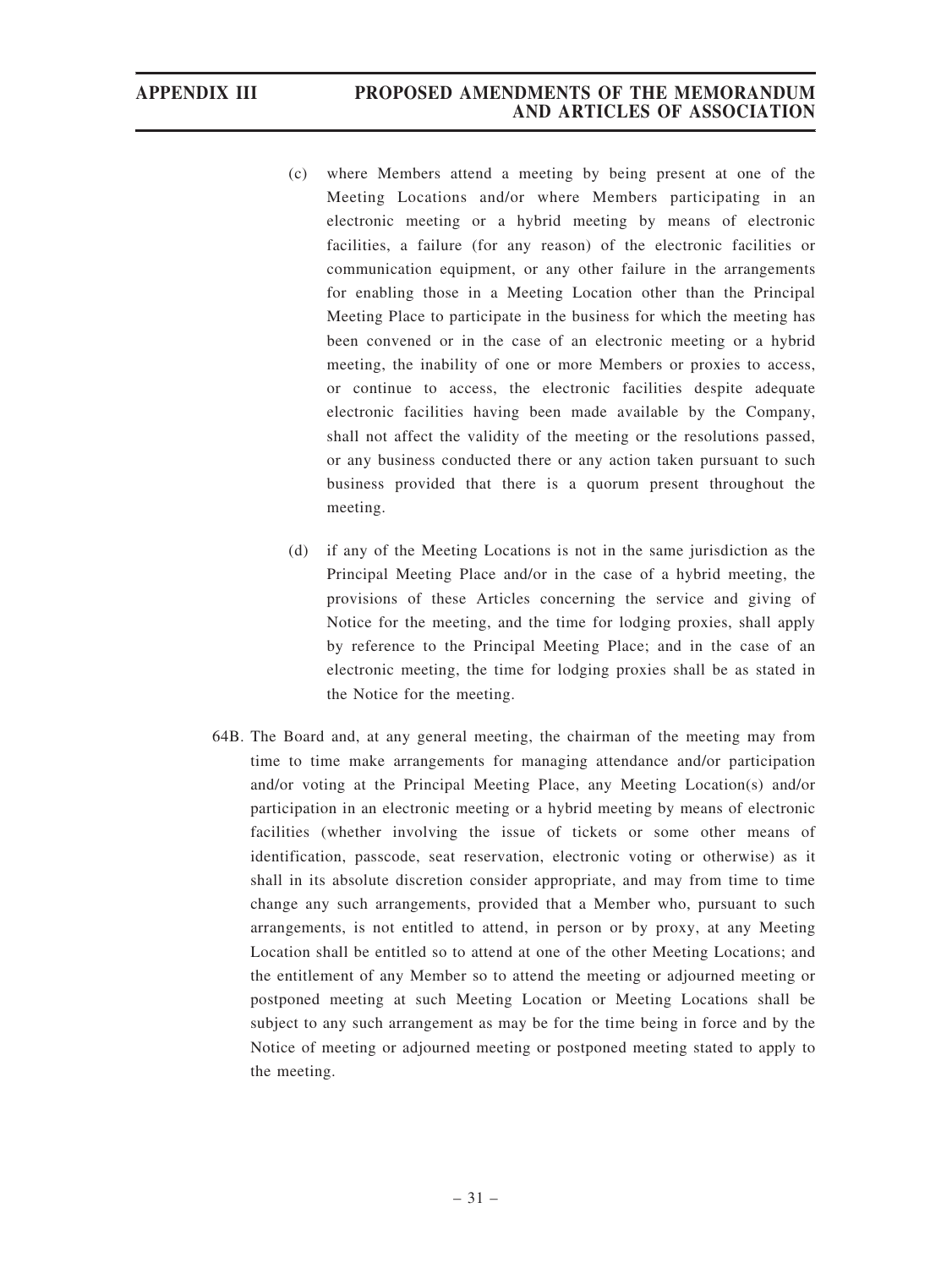64C. If it appears to the chairman of the general meeting that:

- (a) the electronic facilities at the Principal Meeting Place or at such other Meeting Location(s) at which the meeting may be attended have become inadequate for the purposes referred to in Article  $64A(1)$  or are otherwise not sufficient to allow the meeting to be conducted substantially in accordance with the provisions set out in the Notice of the meeting; or
- (b) in the case of an electronic meeting or a hybrid meeting, electronic facilities being made available by the Company have become inadequate; or
- (c) it is not possible to ascertain the view of those present or to give all persons entitled to do so a reasonable opportunity to communicate and/or vote at the meeting; or
- (d) there is violence or the threat of violence, unruly behaviour or other disruption occurring at the meeting or it is not possible to secure the proper and orderly conduct of the meeting;

then, without prejudice to any other power which the chairman of the meeting may have under these Articles or at common law, the chairman may, at his/her absolute discretion, without the consent of the meeting, and before or after the meeting has started and irrespective of whether a quorum is present, interrupt or adjourn the meeting (including adjournment for indefinite period). All business conducted at the meeting up to the time of such adjournment shall be valid.

64D. The Board and, at any general meeting, the chairman of the meeting may make any arrangement and impose any requirement or restriction the Board or the chairman of the meeting, as the case may be, considers appropriate to ensure the security and orderly conduct of a meeting (including, without limitation, requirements for evidence of identity to be produced by those attending the meeting, the searching of their personal property and the restriction of items that may be taken into the meeting place, determining the number and frequency of and the time allowed for questions that may be raised at a meeting). Members shall also comply with all requirements or restrictions imposed by the owner of the premises at which the meeting is held. Any decision made under this Article shall be final and conclusive and a person who refuses to comply with any such arrangements, requirements or restrictions may be refused entry to the meeting or ejected (physically or electronically) from the meeting.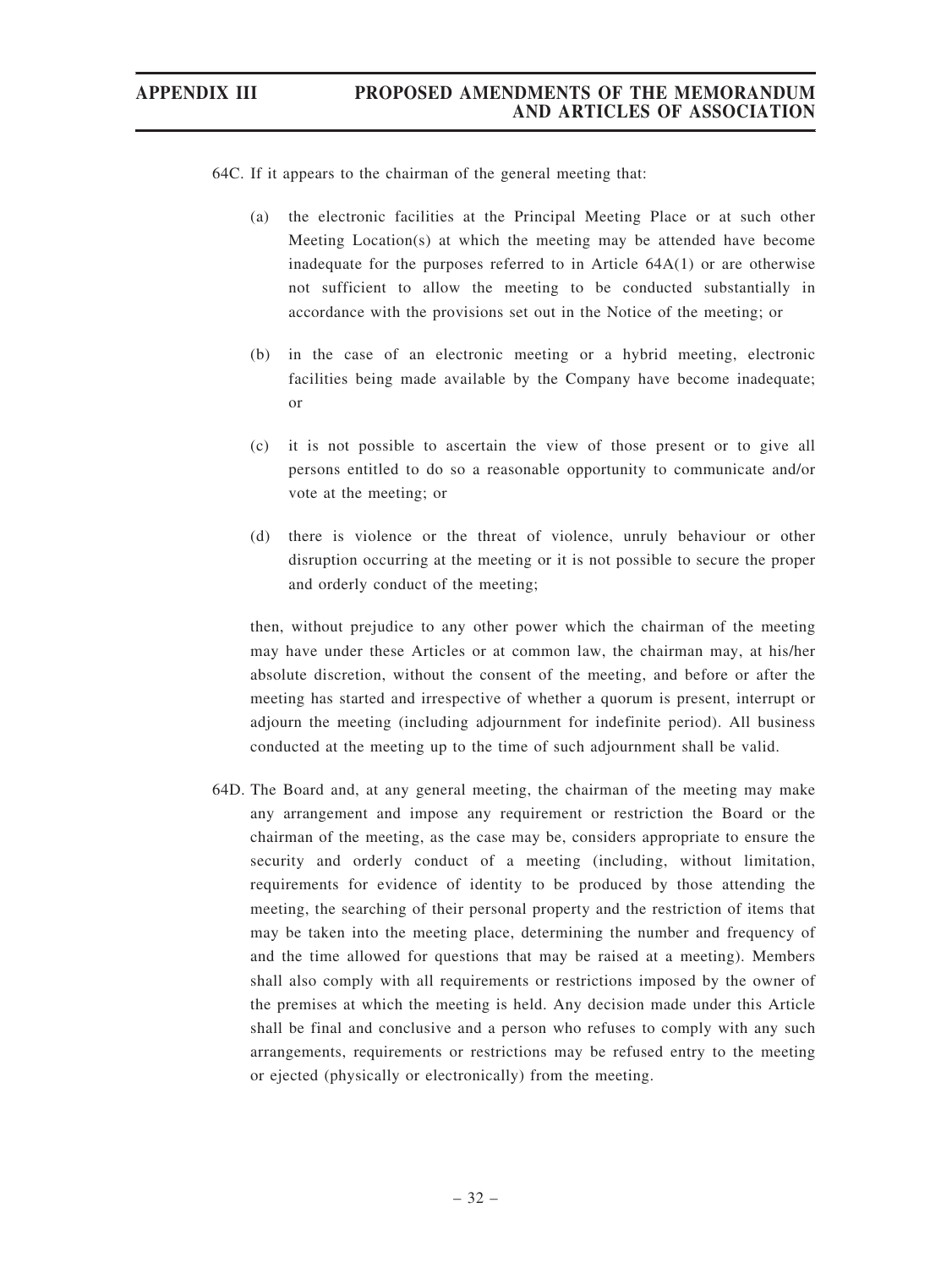- 64E. If, after the sending of Notice of a general meeting but before the meeting is held, or after the adjournment of a meeting but before the adjourned meeting is held (whether or not Notice of the adjourned meeting is required), the Directors, in their absolute discretion, consider that it is inappropriate, impracticable, unreasonable or undesirable for any reason to hold the general meeting on the date or at the time or place or by means of electronic facilities specified in the Notice calling the meeting, they may change or postpone the meeting to another date, time and/or place and/or change the electronic facilities and/or change the form of the meeting (a physical meeting, an electronic meeting or a hybrid meeting) without approval from the Members. Without prejudice to the generality of the foregoing, the Directors shall have the power to provide in every Notice calling a general meeting the circumstances in which a postponement of the relevant general meeting may occur automatically without further notice, including without limitation where a number 8 or higher typhoon signal, black rainstorm warning or other similar event is in force at any time on the day of the meeting. This Article shall be subject to the following:
	- (a) when a meeting is so postponed, the Company shall endeavour to post a Notice of such postponement on the Company's website as soon as practicable (provided that failure to post such a Notice shall not affect the automatic postponement of a meeting);
	- (b) when only the form of the meeting or electronic facilities specified in the Notice are changed, the Board shall notify the Members of details of such change in such manner as the Board may determine;
	- (c) when a meeting is postponed or changed in accordance with this Article, subject to and without prejudice to Article 64, unless already specified in the original Notice of the meeting, the Board shall fix the date, time, place (if applicable) and electronic facilities (if applicable) for the postponed or changed meeting and shall notify the Members of such details in such manner as the Board may determine; further all proxy forms shall be valid (unless revoked or replaced by a new proxy) if they are received as required by these Articles not less than 48 hours before the time of the postponed meeting; and
	- (d) Notice of the business to be transacted at the postponed or changed meeting shall not be required, nor shall any accompanying documents be required to be recirculated, provided that the business to be transacted at the postponed or changed meeting is the same as that set out in the original Notice of general meeting circulated to the Members.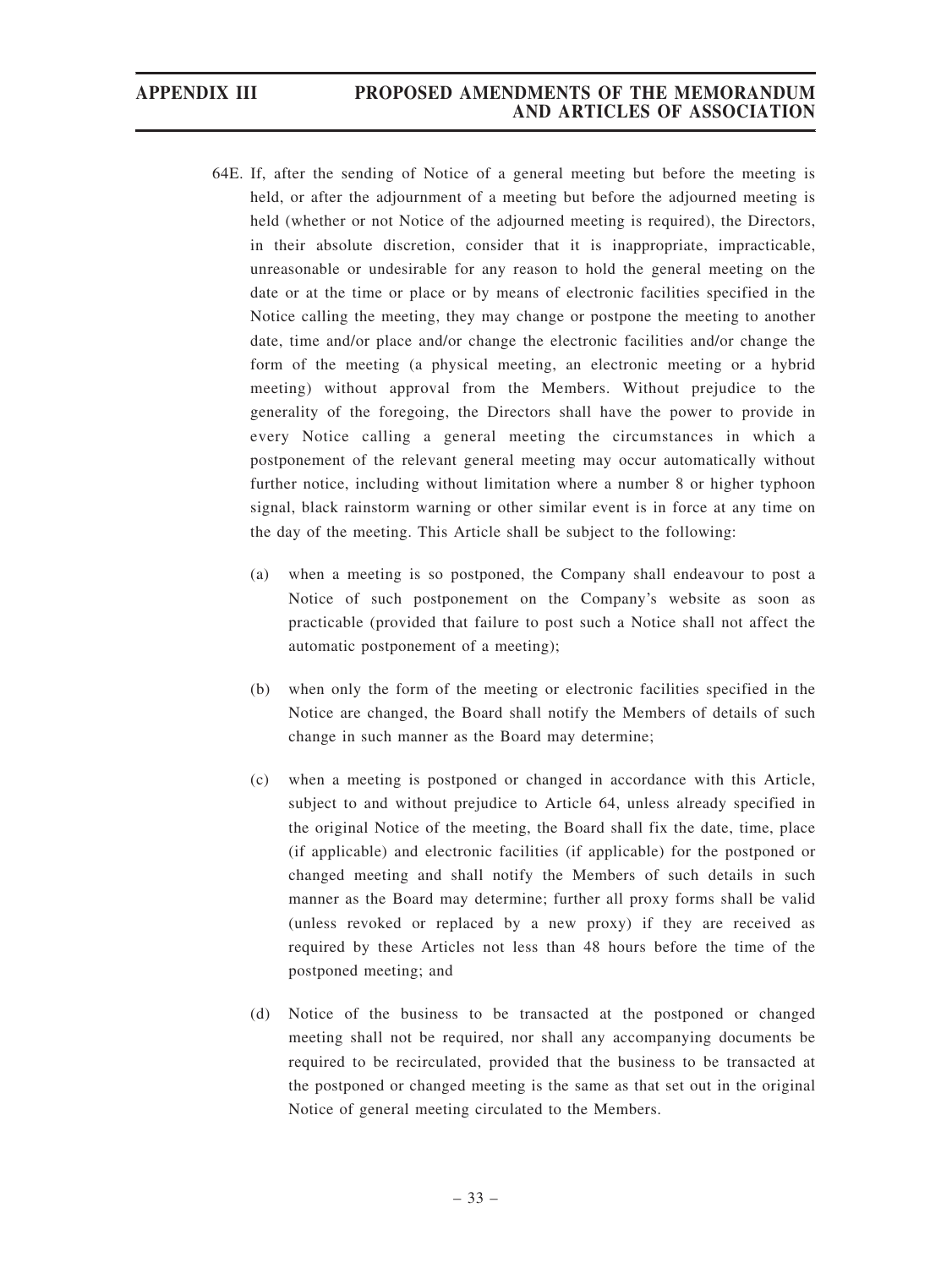- 64F. All persons seeking to attend and participate in an electronic meeting or a hybrid meeting shall be responsible for maintaining adequate facilities to enable them to do so. Subject to Article 64C, any inability of a person or persons to attend or participate in a general meeting by way of electronic facilities shall not invalidate the proceedings of and/or resolutions passed at that meeting.
- 64G. Without prejudice to other provisions in Article 64, a physical meeting may also be held by means of such telephone, electronic or other communication facilities as permit all persons participating in the meeting to communicate with each other simultaneously and instantaneously, and participation in such a meeting shall constitute presence in person at such meeting.''
- (34) By deleting Articles 66 in its entirety and replacing it with the following:
	- ''(1) Subject to any special rights or restrictions as to voting for the time being attached to any shares by or in accordance with these Articles, at any general meeting on a poll every Member present in person or by proxy or, in the case of a Member being a corporation, by its duly authorised representative shall have one vote for every fully paid share of which he is the holder but so that no amount paid up or credited as paid up on a share in advance of calls or instalments is treated for the foregoing purposes as paid up on the share. A resolution put to the vote of a meeting shall be decided by way of a poll save that in the case of a physical meeting, the chairman of the meeting may in good faith, allow a resolution which relates purely to a procedural or administrative matter to be voted on by a show of hands in which case every Member present in person or by proxy(ies) shall have one vote provided that where more than one proxy is appointed by a Member which is a clearing house (or its nominee(s)), each such proxy shall have one vote on a show of hands. For purposes of this Article, procedural and administrative matters are those that (i) are not on the agenda of the general meeting or in any supplementary circular that may be issued by the Company to its Members; and (ii) relate to the chairman's duties to maintain the orderly conduct of the meeting and/or allow the business of the meeting to be properly and effectively dealt with, whilst allowing all Members a reasonable opportunity to express their views. Votes (whether on a show of hands or by way of poll) may be cast by such means, electronic or otherwise, as the Directors or the chairman of the meeting may determine.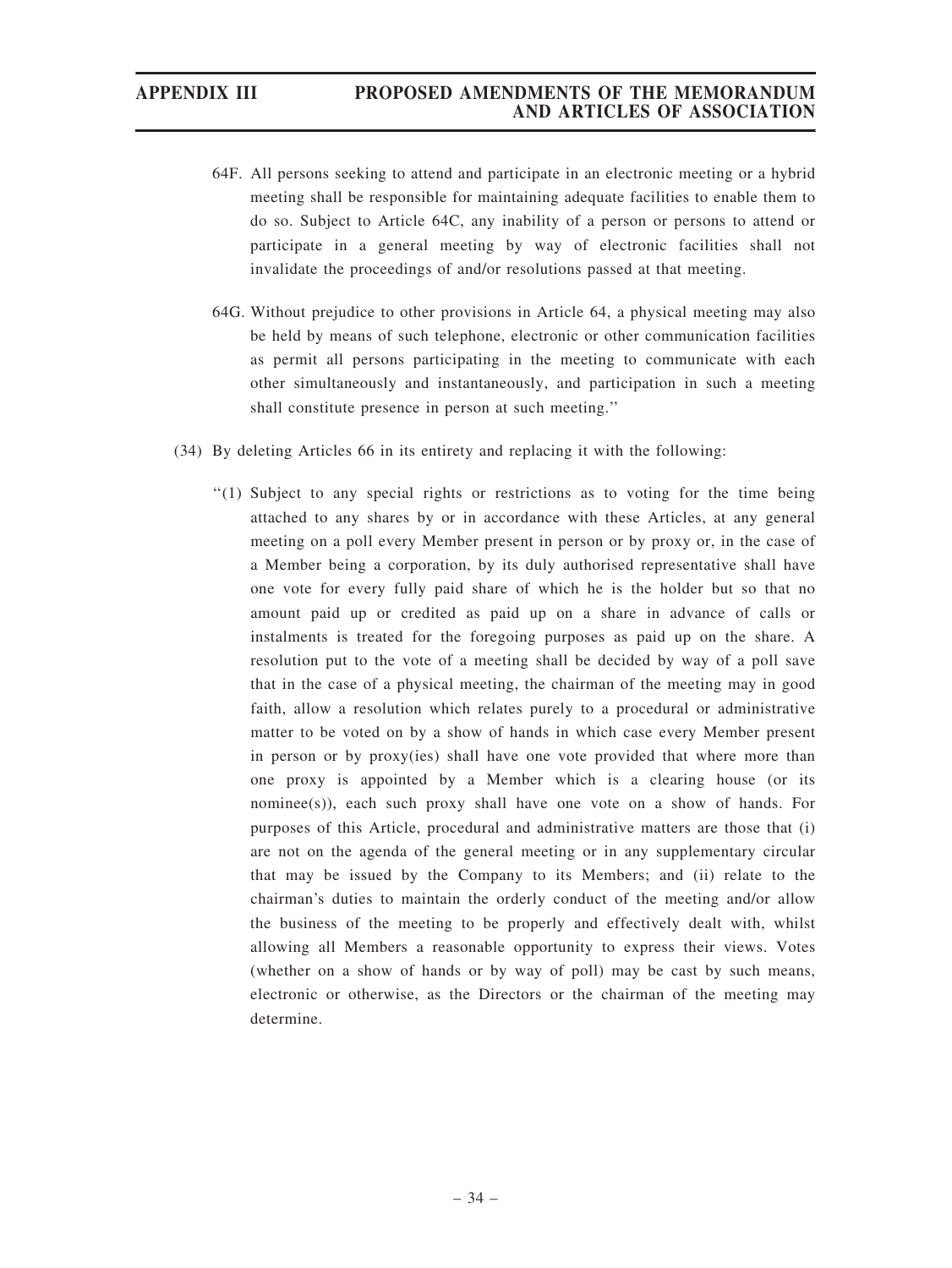- (2) In the case of a physical meeting where a show of hands is allowed, before or on the declaration of the result of the show of hands a poll may be demanded:
	- (a) by at least three Members present in person or by proxy for the time being entitled to vote at the meeting; or
	- (b) by a Member or Members present in person or by proxy and representing not less than one tenth of the total voting rights of all Members having the right to vote at the meeting; or
	- (c) by a Member or Members present in person or by proxy and holding shares in the Company conferring a right to vote at the meeting being shares on which an aggregate sum has been paid up equal to not less than one tenth of the total sum paid up on all shares conferring that right.

A demand by a person as proxy for a Member shall be deemed to be the same as a demand by the Member.''

- (35) By adding the words '', or postponed meeting,'' immediately after the words ''or adjourned meeting'' wherever they appear in Articles 72(1) and 72(2).
- (36) By re-lettering Article 73(2) as 73(3) and adding the following as Article 73(2):
	- ''(2) All Members shall have the right to (1) speak at a general meeting; and (b) vote at a general meeting except where a Member is required, by the Listing Rules, to abstain from voting to approve the matter under consideration.''
- (37) By adding the words '', or postponed meeting,'' immediately after the words ''or adjourned meeting'' wherever they appear in Articles 74.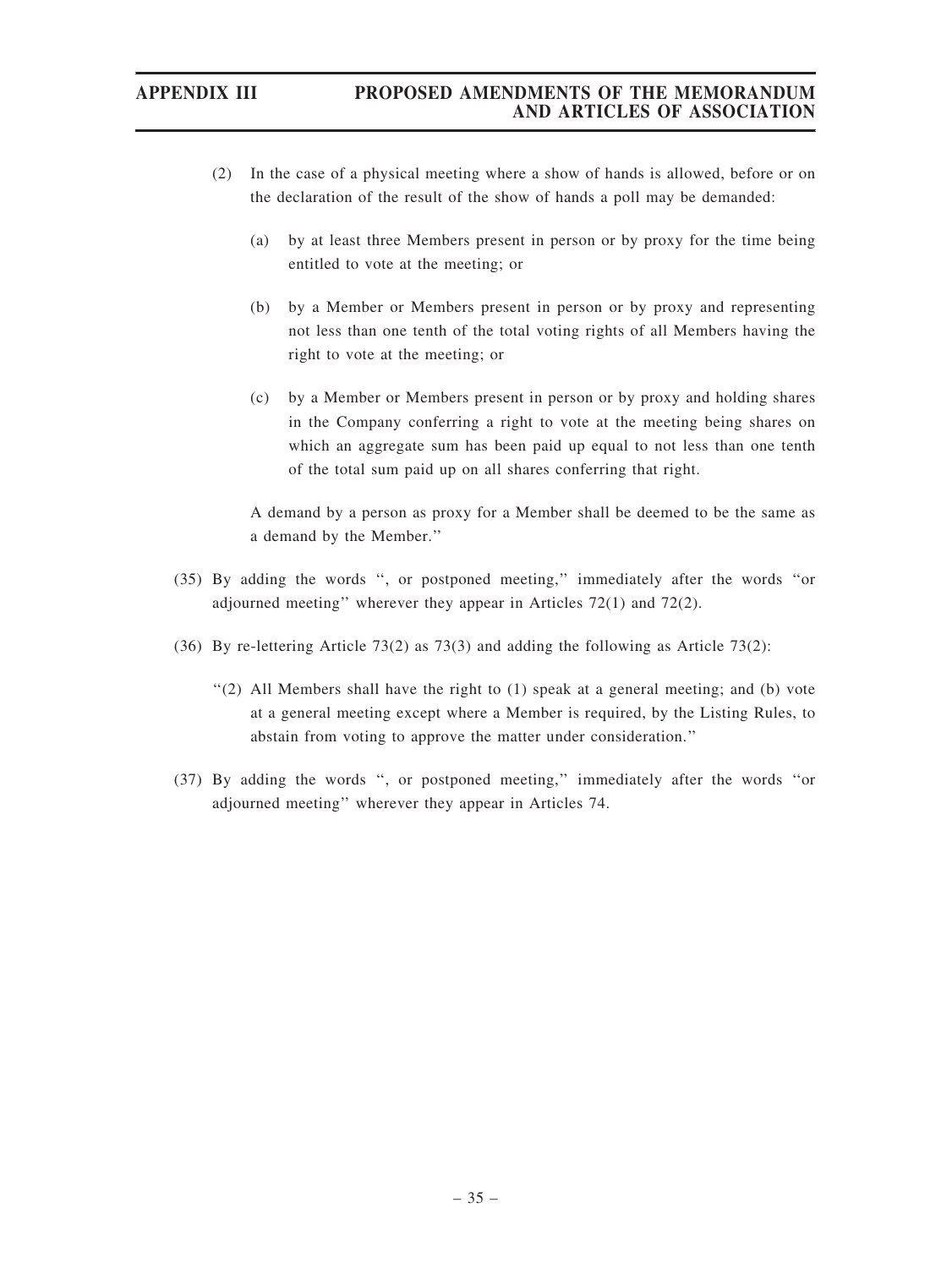- (38) By deleting Article 77 in its entirety and replacing it with the following:
	- ''77. (1) The Company may, at its absolute discretion, provide an electronic address for the receipt of any document or information relating to proxies for a general meeting (including any instrument of proxy or invitation to appoint a proxy, any document necessary to show the validity of, or otherwise relating to, an appointment of proxy (whether or not required under these Articles) and notice of termination of the authority of a proxy). If such an electronic address is provided, the Company shall be deemed to have agreed that any such document or information (relating to proxies as aforesaid) may be sent by electronic means to that address, subject as hereafter provided and subject to any other limitations or conditions specified by the Company when providing the address. Without limitation, the Company may from time to time determine that any such electronic address may be used generally for such matters or specifically for particular meetings or purposes and, if so, the Company may provide different electronic addresses for different purposes. The Company may also impose any conditions on the transmission of and its receipt of such electronic communications including, for the avoidance of doubt, imposing any security or encryption arrangements as may be specified by the Company. If any document or information required to be sent to the Company under this Article is sent to the Company by electronic means, such document or information is not treated as validly delivered to or deposited with the Company if the same is not received by the Company at its designated electronic address provided in accordance with this Article or if no electronic address is so designated by the Company for the receipt of such document or information.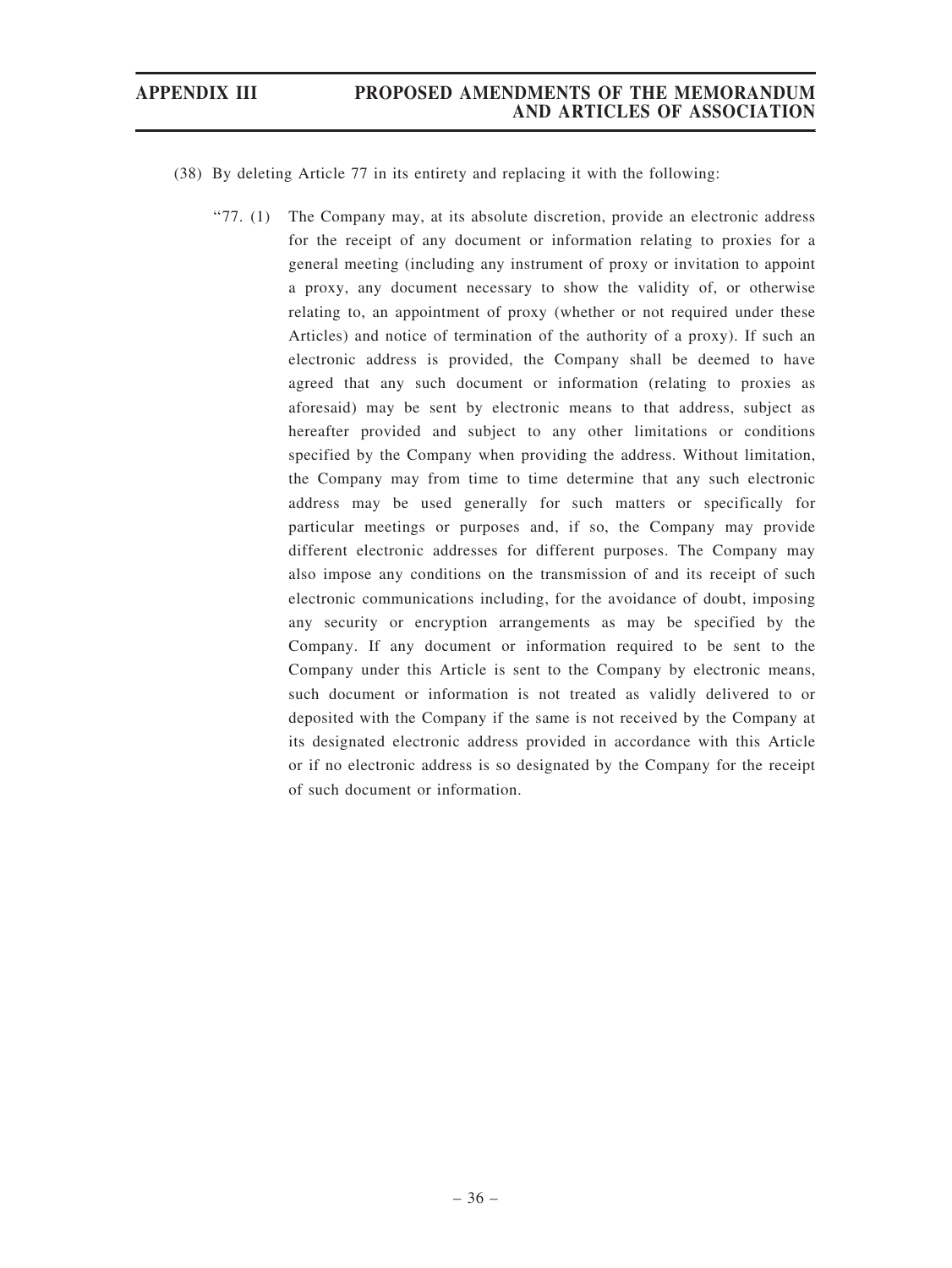## APPENDIX III PROPOSED AMENDMENTS OF THE MEMORANDUM AND ARTICLES OF ASSOCIATION

- (2) The instrument appointing a proxy and (if required by the Board) the power of attorney or other authority (if any) under which it is signed, or a certified copy of such power or authority, shall be delivered to such place or one of such places (if any) as may be specified for that purpose in or by way of note to or in any document accompanying the Notice convening the meeting (or, if no place is so specified at the Registration Office or the Office, as may be appropriate), or if the Company has provided an electronic address in accordance with the preceding paragraph, shall be received at the electronic address specified, not less than forty eight (48) hours before the time appointed for holding the meeting or adjourned meeting or postponed meeting at which the person named in the instrument proposes to vote. No instrument appointing a proxy shall be valid after the expiration of twelve (12) months from the date named in it as the date of its execution, except at an adjourned meeting or postponed meeting in cases where the meeting was originally held within twelve (12) months from such date. Delivery of an instrument appointing a proxy shall not preclude a Member from attending and voting at the meeting convened and in such event, the instrument appointing a proxy shall be deemed to be revoked.''
- (39) By deleting Article 78 in its entirety and replacing it with the following:

''Instruments of proxy shall be in any common form or in such other form as the Board may approve (provided that this shall not preclude the use of the two way form) and the Board may, if it thinks fit, send out with the Notice of any meeting forms of instrument of proxy for use at the meeting. The instrument of proxy shall be deemed to confer authority to demand or join in demanding a poll and to vote on any amendment of a resolution put to the meeting for which it is given as the proxy thinks fit. The instrument of proxy shall, unless the contrary is stated therein, be valid as well for any adjournment or postponement of the meeting as for the meeting to which it relates. The Board may decide, either generally or in any particular case, to treat a proxy appointment as valid notwithstanding that the appointment or any of the information required under these Articles has not been received in accordance with the requirements of these Articles. Subject to aforesaid, if the proxy appointment and any of the information required under these Articles is not received in the manner set out in these Articles, the appointee shall not be entitled to vote in respect of the shares in question.''

(40) By adding the words ''or postponed meeting,'' immediately after the words ''or adjourned meeting,'' in Article 79.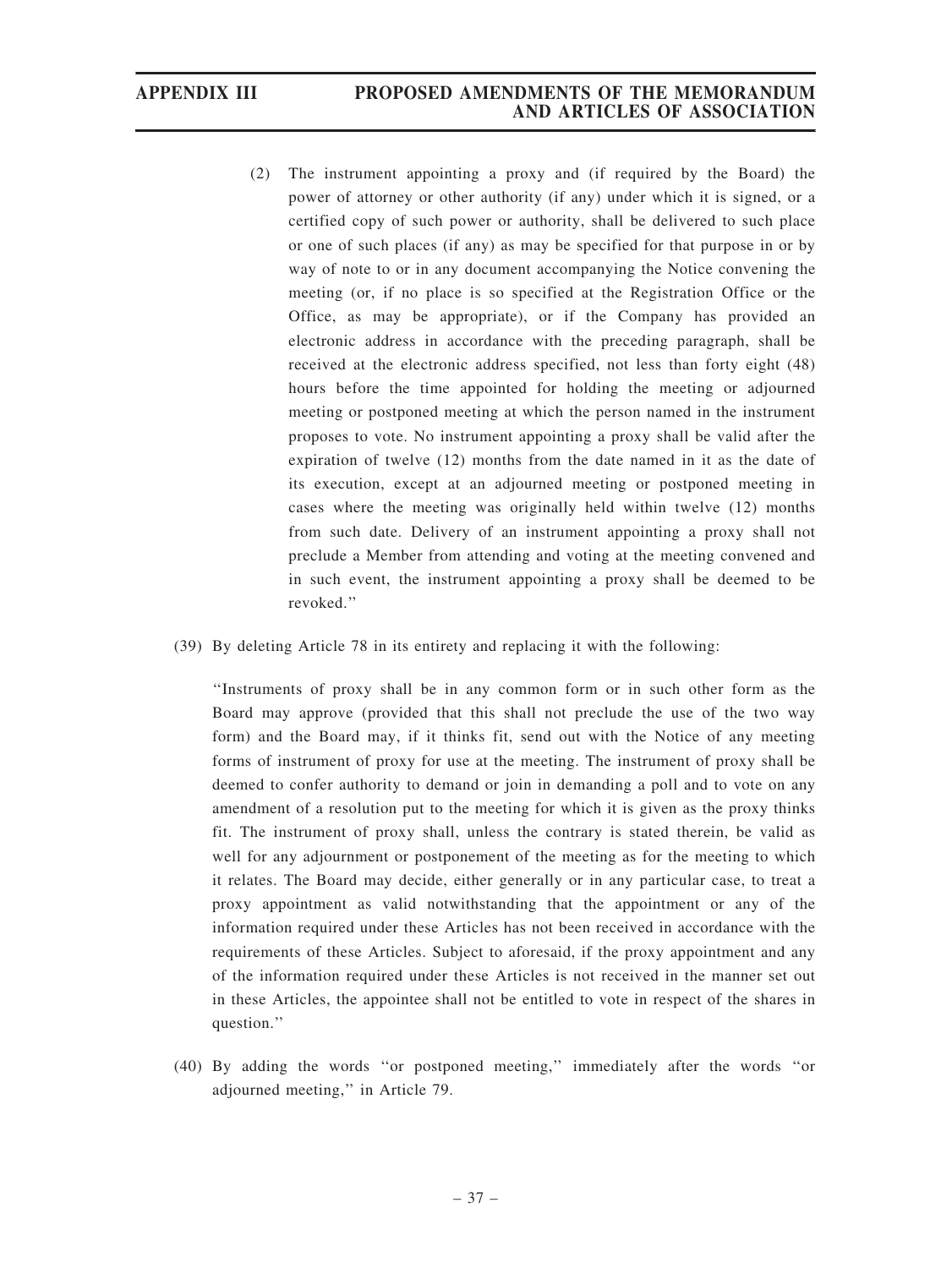- (41) By adding the words ''to speak,'' after the word ''including,'' in the second sentence of Article 81(2).
- (42) By deleting Article 83(3) in its entirety and replacing it with the following:
	- ''83(3) The Directors shall have the power from time to time and at any time to appoint any person as a Director either to fill a casual vacancy on the Board or as an addition to the existing Board. Any Director so appointed shall hold office only until the first annual general meeting of the Company after his appointment and shall then be eligible for re-election.''
- (43) By deleting Article 83(5) in its entirety and replacing it with the following:
	- ''83(5) The Members may, at any general meeting convened and held in accordance with these Articles, by ordinary resolution remove a Director (including a managing or other executive director) at any time before the expiration of his term of office notwithstanding anything to the contrary in these Articles or in any agreement between the Company and such Director (but without prejudice to any claim for damages under any such agreement).''
- (44) By deleting Article 100(1) in its entirety and replacing it with the following:
	- ''100.(1) A Director shall not vote (nor be counted in the quorum) on any resolution of the Board approving any contract or arrangement or any other proposal in which he or any of his close associates is materially interested, but this prohibition shall not apply to any of the following matters namely:
		- (i) the giving of any security or indemnity either:-
			- (a) to the Director or his close associate(s) in respect of money lent or obligations incurred or undertaken by him or any of them at the request of or for the benefit of the Company or any of its subsidiaries; or
			- (b) to a third party in respect of a debt or obligation of the Company or any of its subsidiaries for which the Director or his close associate(s) has himself/themselves assumed responsibility in whole or in part and whether alone or jointly under a guarantee or indemnity or by the giving of security;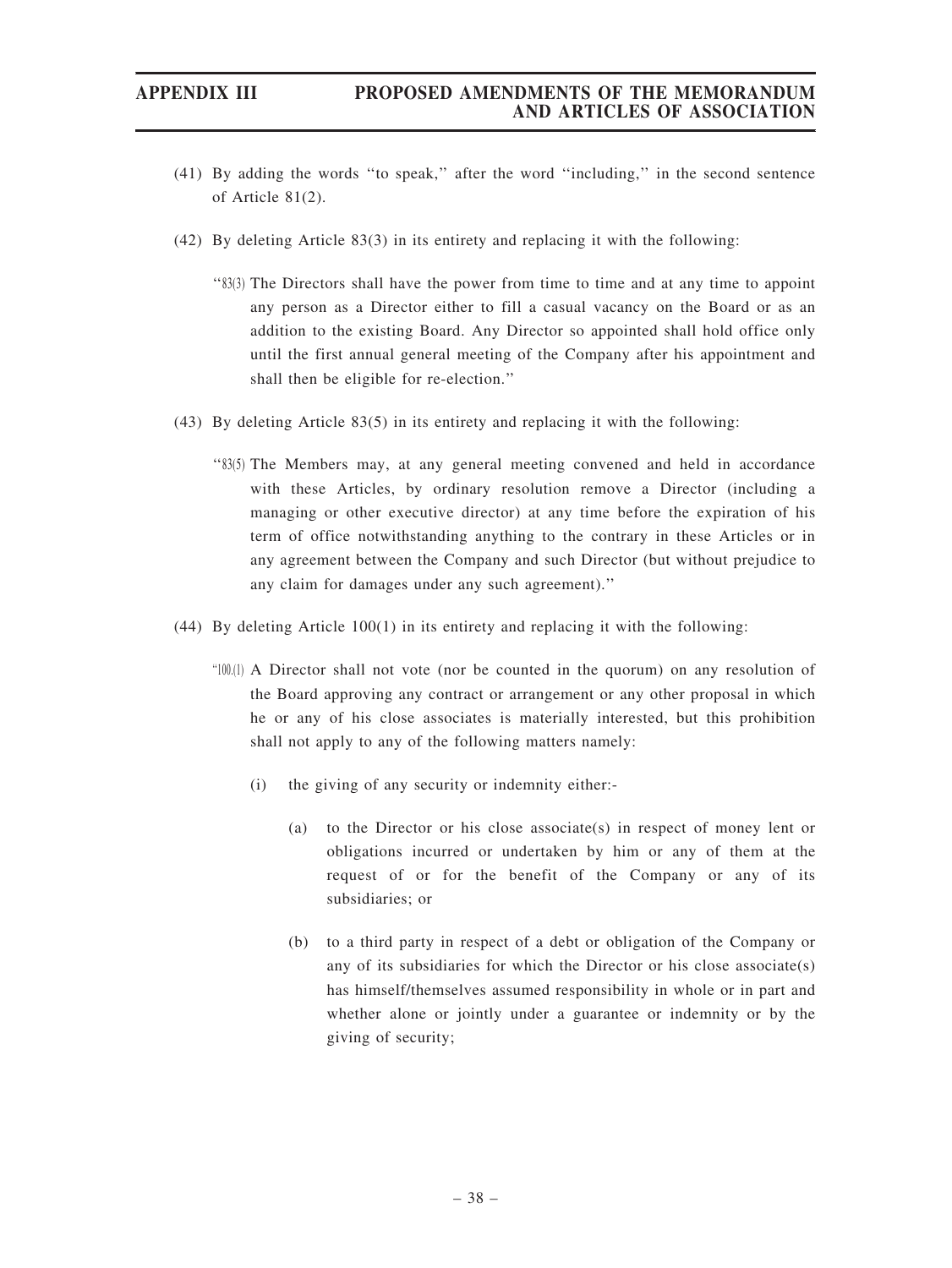- (ii) any proposal concerning an offer of shares or debentures or other securities of or by the Company or any other company which the Company may promote or be interested in for subscription or purchase where the Director or his close associate(s) is/are or is/are to be interested as a participant in the underwriting or sub-underwriting of the offer;
- (iii) any proposal or arrangement concerning the benefit of employees of the Company or its subsidiaries including:
	- (a) the adoption, modification or operation of any employees' share scheme or any share incentive or share option scheme under which the Director or his close associate(s) may benefit; or
	- (b) the adoption, modification or operation of a pension fund or retirement, death or disability benefits scheme which relates to the Director, his close associate(s) and employee(s) of the Company or any of its subsidiaries and does not provide in respect of any Director, or his close associate(s), as such any privilege or advantage not generally accorded to the class of persons to which such scheme or fund relates;
- (iv) any contract or arrangement in which the Director or his close associate(s) is/are interested in the same manner as other holders of shares or debentures or other securities of the Company by virtue only of his/their interest in shares or debentures or other securities of the Company.''
- (45) By deleting article 101(4) in its entirety and replacing it with the following:
	- ''(4) The Company shall not make any loan, directly or indirectly, to a Director or his close associate(s) if and to the extent it would be prohibited by the Companies Ordinance (Chapter 622 of the laws of Hong Kong) as if the Company were a company incorporated in Hong Kong. Article 101(4) shall only have effect for so long as the shares of the Company are listed on The Stock Exchange of Hong Kong Limited.''
- (46) By adding the words ''or postpone'' after the word ''adjourn'' in Article 111.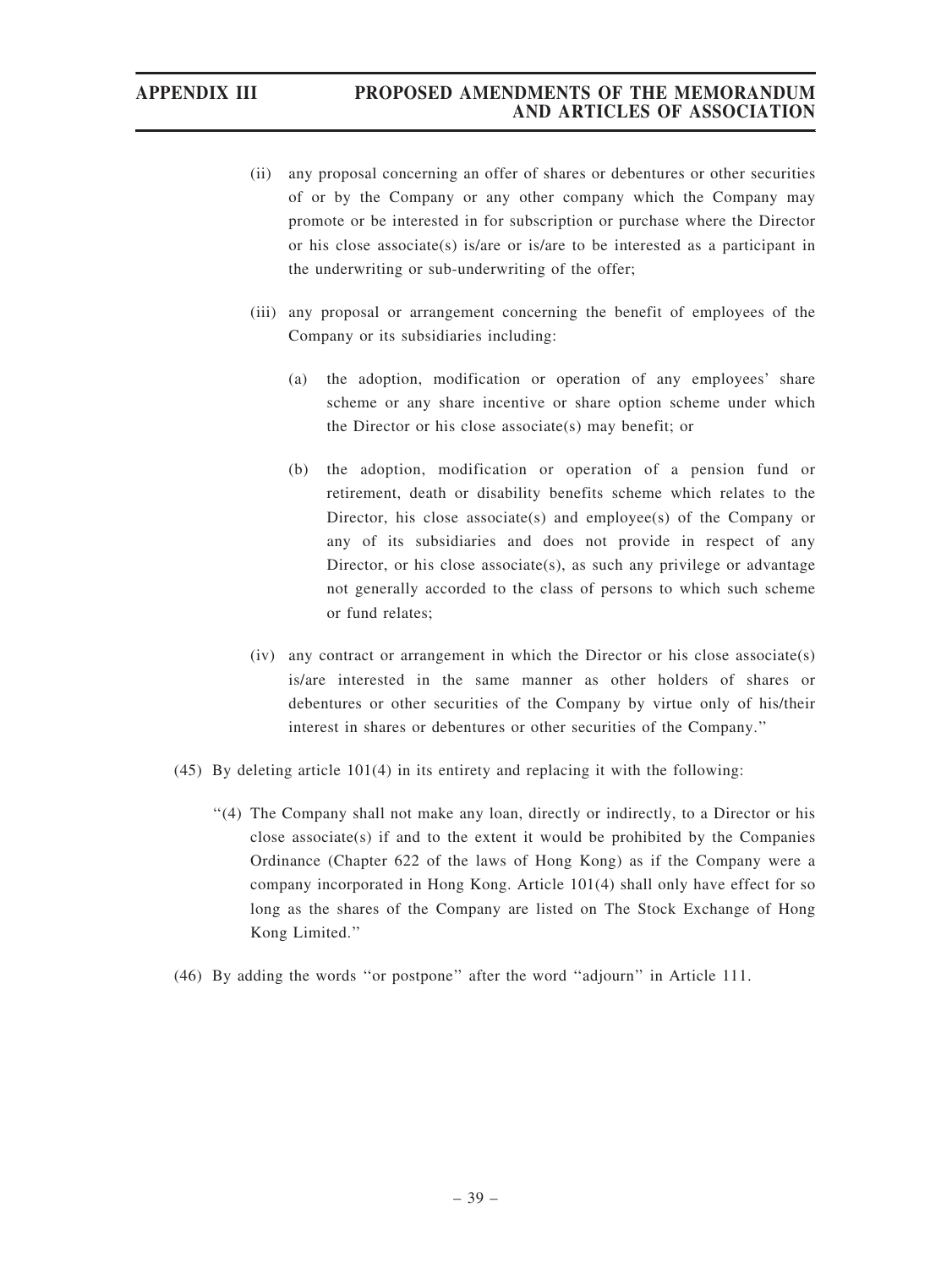- (47) By deleting Article 112 in its entirety and replacing it with the following:
	- ''112. A meeting of the Board may be convened by the Secretary on request of a Director or by any Director. The Secretary shall convene a meeting of the Board whenever he shall be required so to do by any Director. Notice of a meeting of the Board shall be deemed to be duly given to a Director if it is given to such Director in writing or verbally (including in person or by telephone) or by electronic means to an electronic address from time to time notified to the Company by such Director or (if the recipient consents to it being made available on a website) by making it available on a website or by telephone or in such other manner as the Board may from time to time determine.''
- (48) By adding the word ''electronic'' immediately after the words ''conference telephone or other'' in Article 113(2).
- (49) By deleting Article 115 in its entirety and replacing it with the following:
	- ''115. The Board may elect one or more chairman and one or more deputy chairman of its meetings and determine the period for which they are respectively to hold such office. If no chairman or deputy chairman is elected, or if at any meeting no chairman or deputy chairman is present within five (5) minutes after the time appointed for holding the same, the Directors present may choose one of their number to be chairman of the meeting.''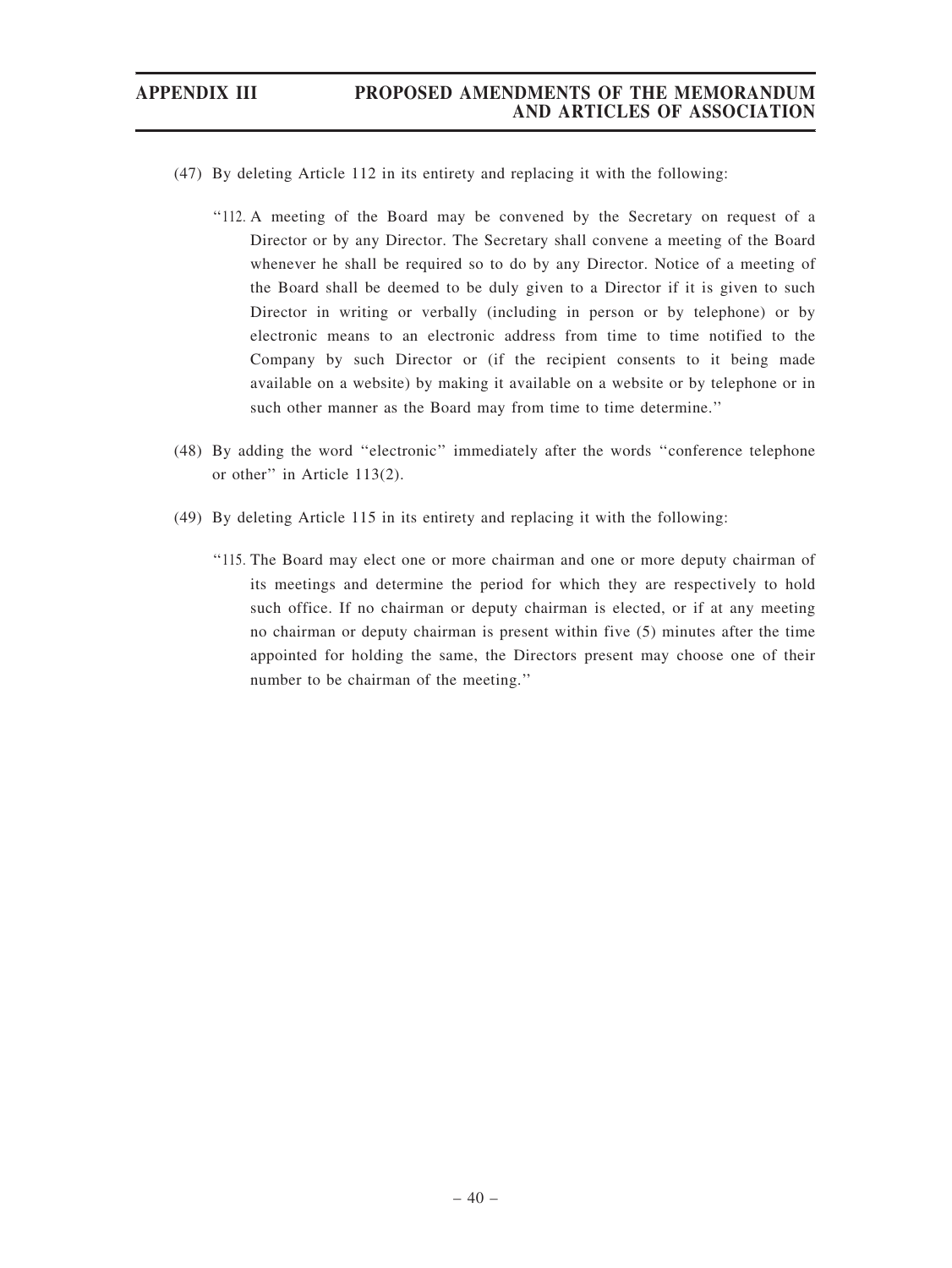- (50) By deleting Article 119 in its entirety and replacing it with the following:
	- ''119. A resolution in writing signed by all the Directors except such as are temporarily unable to act through ill health or disability, and all the alternate Directors, if appropriate, whose appointors are temporarily unable to act as aforesaid shall (provided that such number is sufficient to constitute a quorum and further provided that a copy of such resolution has been given or the contents thereof communicated to all the Directors for the time being entitled to receive notices of Board meetings in the same manner as notices of meetings are required to be given by these Articles) be as valid and effectual as if a resolution had been passed at a meeting of the Board duly convened and held. A notification of consent to such resolution given by a Director in writing to the Board by any means (including by means of electronic communication) shall be deemed to be his/her signature to such resolution in writing for the purpose of this Article. Such resolution may be contained in one document or in several documents in like form each signed by one or more of the Directors or alternate Directors and for this purpose a facsimile signature of a Director or an alternate Director shall be treated as valid. Notwithstanding the foregoing, a resolution in writing shall not be passed in lieu of a meeting of the Board for the purposes of considering any matter or business in which a substantial shareholder of the Company or a Director has a conflict of interest and the Board has determined that such conflict of interest to be material.''
- (51) By deleting Articles 124 (1) and (2) in their entirety and replacing them with the following:
	- ''124. (1) The officers of the Company shall consist of at least one chairman, the Directors and Secretary and such additional officers (who may or may not be Directors) as the Board may from time to time determine, all of whom shall be deemed to be officers for the purposes of the Act and these Articles.
		- (2) The Directors shall, as soon as may be after each appointment or election of Directors, elect amongst the Directors a chairman and if more than one (1) Director is proposed for this office, the Directors may elect more than one chairman in such manner as the Directors may determine.''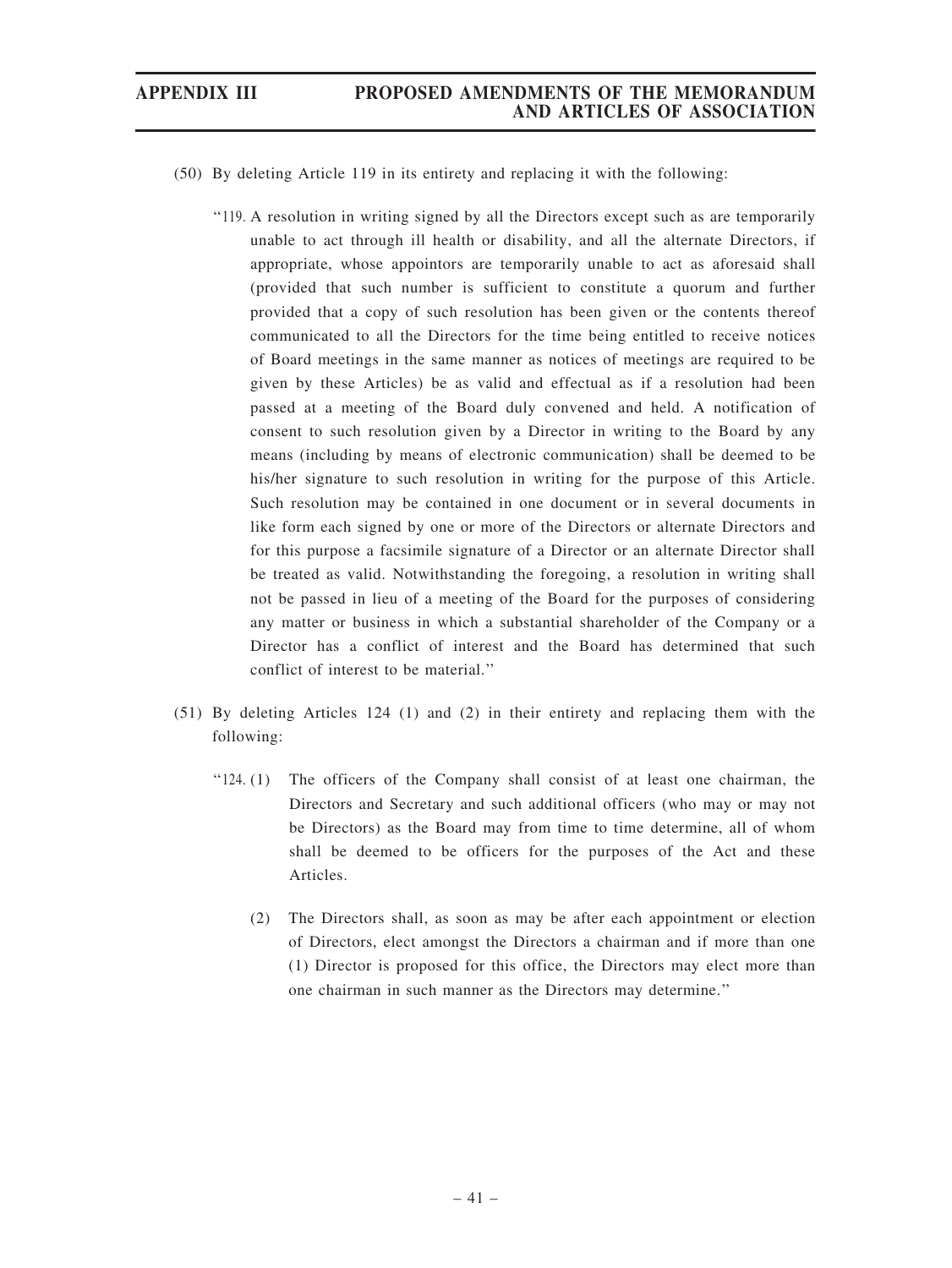- (52) By renumbering Article 144 as 144(1) and adding the following as Article 144(2):
	- ''(2) Notwithstanding any provisions in these Articles, the Board may resolve to capitalise all or any part of any amount for the time being standing to the credit of any reserve or fund (including a share premium account and the profit and loss account) whether or not the same is available for distribution by applying such sum in paying up unissued shares to be allotted to (i) employees (including directors) of the Company and/or its affiliates (meaning any individual, corporation, partnership, association, joint-stock company, trust, unincorporated association or other entity (other than the Company) that directly, or indirectly through one or more intermediaries, controls, is controlled by or is under common control with, the Company) upon exercise or vesting of any options or awards granted under any share incentive scheme or employee benefit scheme or other arrangement which relates to such persons that has been adopted or approved by the Members at a general meeting, or (ii) any trustee of any trust to whom shares are to be allotted and issued by the Company in connection with the operation of any share incentive scheme or employee benefit scheme or other arrangement which relates to such persons that has been adopted or approved by the Members at a general meeting.''
- (53) By adding the words ''by ordinary resolution'' immediately after the words ''the Members shall" in Article 152(1).
- (54) By replacing the word ''special'' with ''ordinary'' in Article 152(2).
- (55) By adding the following as a new Article 152(3):
	- ''(3) The remuneration of the Auditor shall be fixed by the Company by ordinary resolution in general meeting or in such manner as the Members may determine by a body that is independent of the Board.''
- (56) By deleting Article 154 in its entirety and replacing it with the following:

''The Directors may fill any casual vacancy in the office of Auditor but while any such vacancy continues the surviving or continuing Auditor or Auditors, if any, may act. The remuneration of any Auditor appointed by the Directors under this Article may be fixed by the Board. Subject to Article 152(2), an Auditor appointed under this Article shall hold office until the next following annual general meeting of the Company and shall then be subject to appointment by the Members under Article 152(1) at such remuneration to be determined by the Members or other body that is independent of the Board in accordance with Article 152(3).''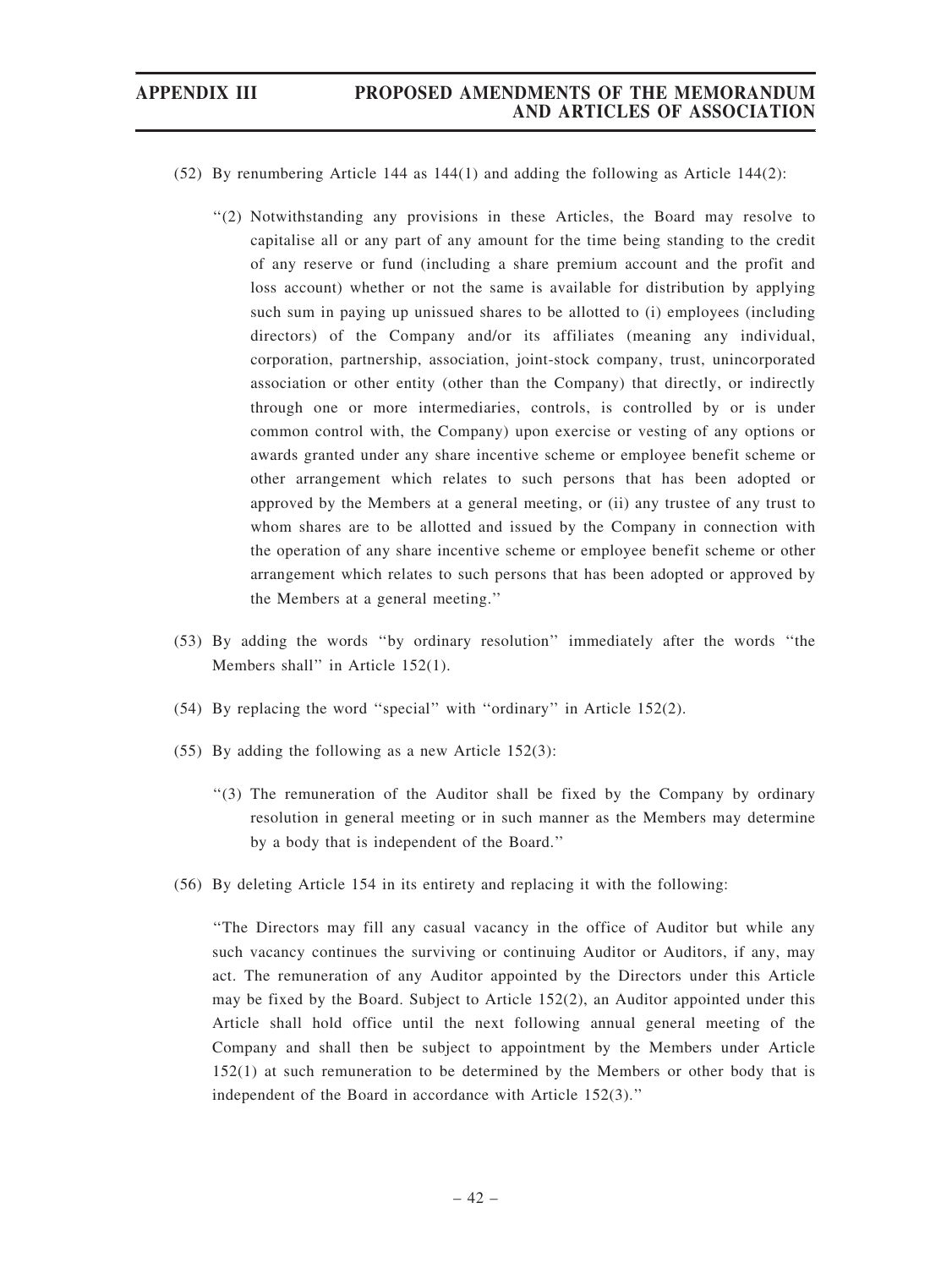- (57) By deleting Article 155 in its entirety and replacing it with the words ''INTENTIONALLY DELETED''.
- (58) By deleting Article 158 in its entirety and replacing it with the following:
	- ''158. (1) Any Notice or document (including any ''corporate communication'' within the meaning ascribed thereto under the Listing Rules), whether or not, to be given or issued under these Articles from the Company to a Member shall be in writing or by cable, telex or facsimile transmission message or other form of electronic transmission or electronic communication and any such Notice and document may be given or issued by the following means:
		- (a) by serving it personally on the relevant person;
		- (b) by sending it through the post in a prepaid envelope addressed to such Member at his registered address as appearing in the Register or at any other address supplied by him to the Company for the purpose;
		- (c) by delivering or leaving it at such address as aforesaid;
		- (d) by placing an advertisement in appropriate newspapers or other publication and where applicable, in accordance with the requirements of the Designated Stock Exchange;
		- (e) by sending or transmitting it as an electronic communication to the relevant person at such electronic address as he may provide under Article 158(5), subject to the Company complying with the Statutes and any other applicable laws, rules and regulations from time to time in force with regard to any requirements for the obtaining of consent (or deemed consent) from such person;
		- (f) by publishing it on the Company's website to which the relevant person may have access, subject to the Company complying with the Statutes and any other applicable laws, rules and regulations from time to time in force with regard to any requirements for the obtaining of consent (or deemed consent) from such person and/or for giving notification to any such person stating that the notice, document or publication is available on the Company's computer network website (a ''notice of availability''); or
		- (g) by sending or otherwise making it available to such person through such other means to the extent permitted by and in accordance with the Statutes and other applicable laws, rules and regulations.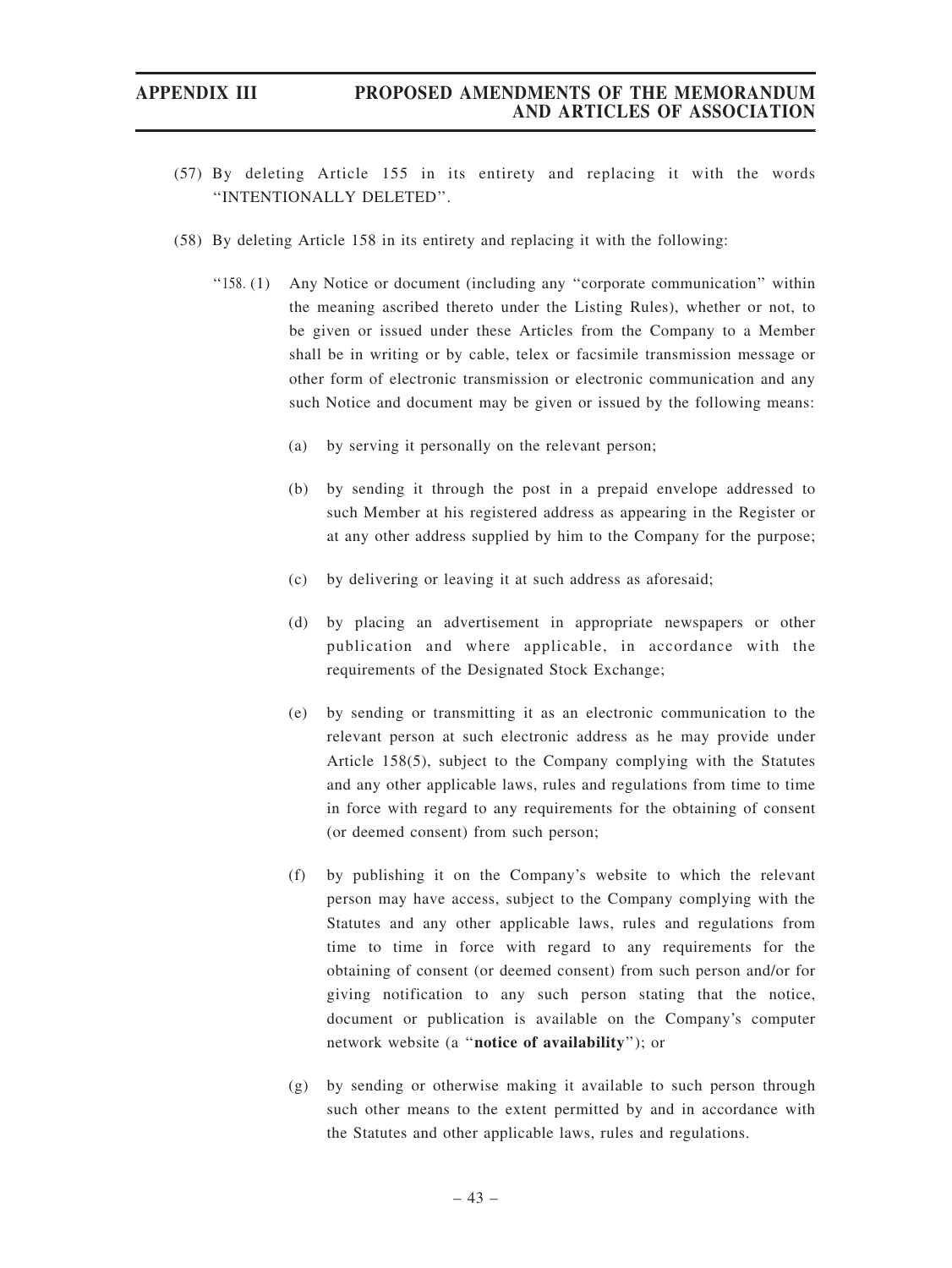- (2) The notice of availability may be given to the Member by any of the means set out above other than by posting it on a website.
- (3) In the case of joint holders of a share all notices shall be given to that one of the joint holders whose name stands first in the Register and notice so given shall be deemed a sufficient service on or delivery to all the joint holders.
- (4) Every person who, by operation of law, transfer, transmission, or other means whatsoever, shall become entitled to any share, shall be bound by every notice in respect of such share, which, previously to his name and address (including electronic address) being entered in the Register as the registered holder of such share, shall have been duly given to the person from whom he derives title to such share.
- (5) Every Member or a person who is entitled to receive notice from the Company under the provisions of the Statutes or these Articles may register with the Company an electronic address to which notices can be served upon him.
- (6) Subject to any applicable laws, rules and regulations and the terms of these Articles, any notice, document or publication, including but not limited to the documents referred to in Articles 149, 150 and 158 may be given in the English language only or in both the English language and the Chinese language.''
- (59) Be deleting Article 159 in its entirety and replacing it with the following:
	- ''159. (1) Any Notice or other document:
		- (a) if served or delivered by post, shall where appropriate be sent by airmail and shall be deemed to have been served or delivered on the day following that on which the envelope containing the same, properly prepaid and addressed, is put into the post; in proving such service or delivery it shall be sufficient to prove that the envelope or wrapper containing the notice or document was properly addressed and put into the post and a certificate in writing signed by the Secretary or other officer of the Company or other person appointed by the Board that the envelope or wrapper containing the Notice or other document was so addressed and put into the post shall be conclusive evidence thereof;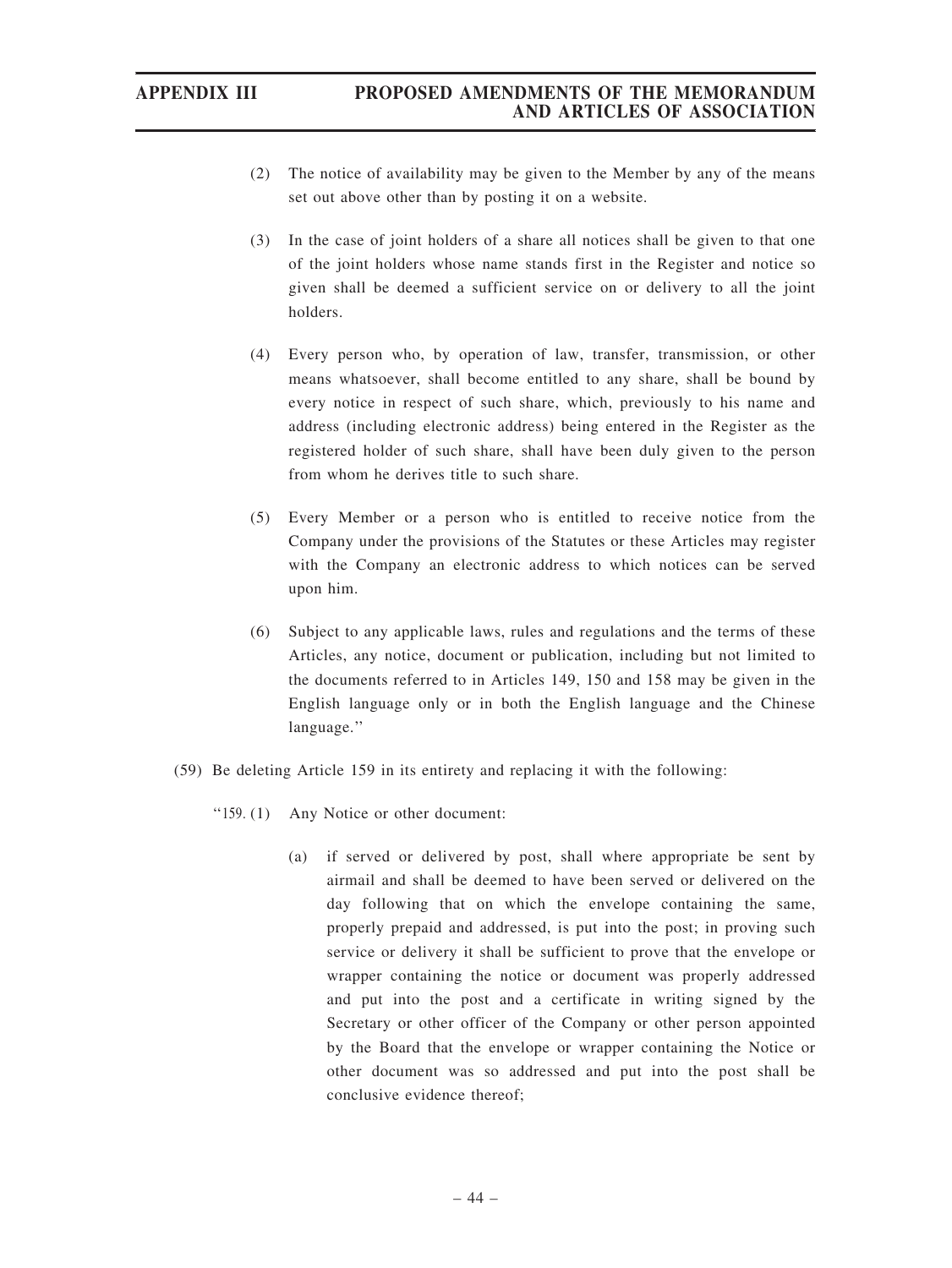- (b) if sent by electronic communication, shall be deemed to be given on the day on which it is transmitted from the server of the Company or its agent. A Notice placed on the Company's website or the website of the Designated Stock Exchange, is deemed given by the Company to a Member on the day following that on which a notice of availability is deemed served on the Member;
- (c) if published on the Company's website, shall be deemed to have been served on the day on which the notice, document or publication first so appears on the Company's website to which the relevant person may have access or the day on which the notice of availability is deemed to have been served or delivered to such person under these Articles, whichever is later;
- (d) if served or delivered in any other manner contemplated by these Articles, shall be deemed to have been served or delivered at the time of personal service or delivery or, as the case may be, at the time of the relevant despatch or transmission; and in proving such service or delivery a certificate in writing signed by the Secretary or other officer of the Company or other person appointed by the Board as to the act and time of such service, delivery, despatch or transmission shall be conclusive evidence thereof; and
- (e) if published as an advertisement in a newspaper or other publication permitted under these Articles, shall be deemed to have been served on the day on which the advertisement first so appears.''
- (60) By deleting Article 163(3) in its entirety.
- (61) By adding the following Article as a new Article 167:

''

#### FINANCIAL YEAR

167. Unless otherwise determined by the Directors, the financial year end of the Company shall be 31 December in each year.''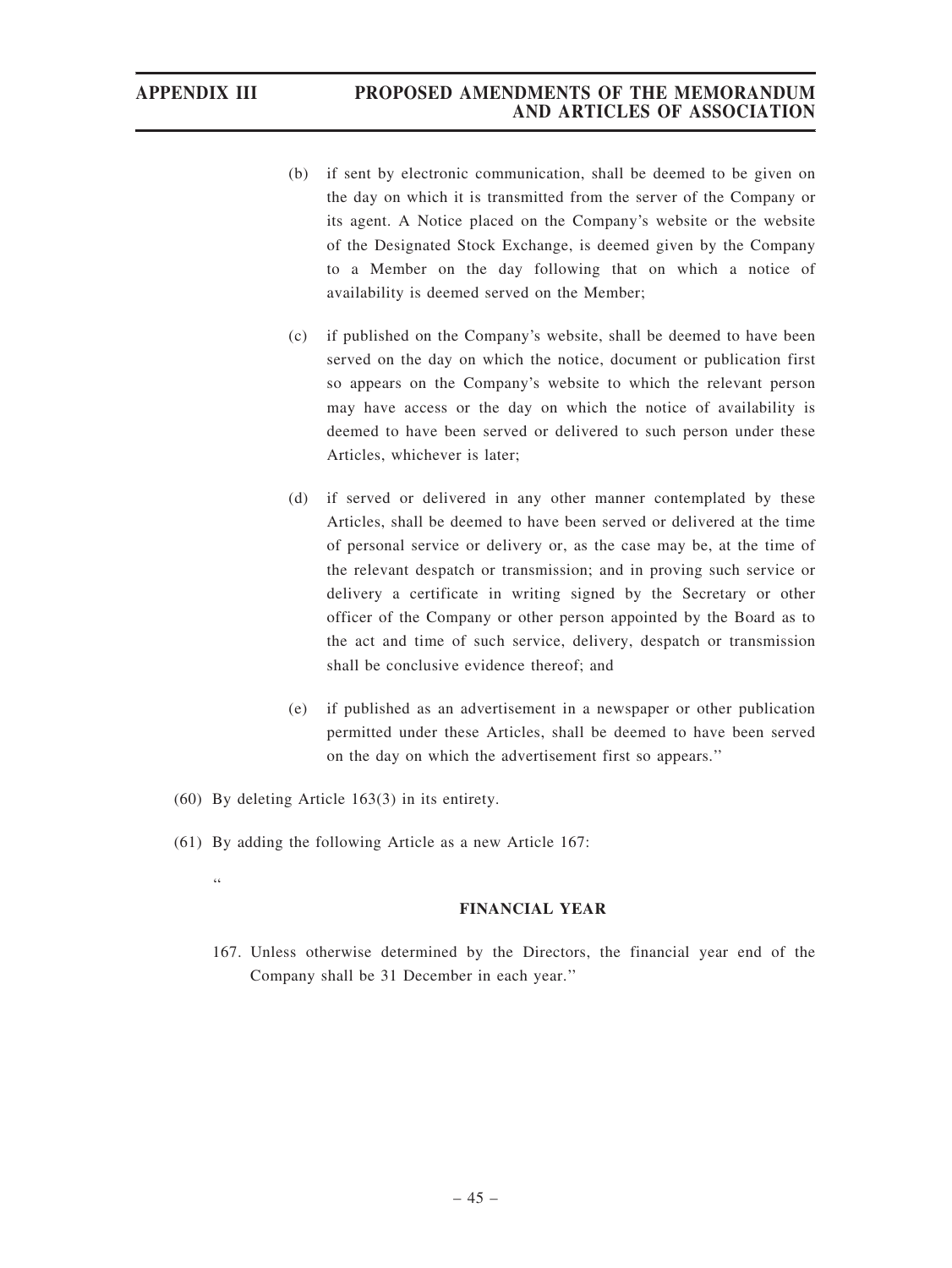

# **YTO EXPRESS (INTERNATIONAL) HOLDINGS LIMITED**

**圓通速遞(國際)控股有限公司**

*(incorporated in the Cayman Islands with limited liability)*

#### **(Stock code: 6123)**

NOTICE IS HEREBY GIVEN that an annual general meeting (the ''AGM'') of YTO Express (International) Holdings Limited (the ''Company'') will be held at Suite 2208, 22nd Floor, Office Tower, Skyline Tower, 39 Wang Kwong Road, Kowloon Bay, Kowloon, Hong Kong on Thursday, 9 June 2022 at 2:30 p.m. for the following purposes:

- 1. To consider and adopt the audited consolidated financial statements of the Company and its subsidiaries and the reports of the directors and auditor of the Company for the year ended 31 December 2021;
- 2. To declare a final dividend of HK6.5 cents per share for the year ended 31 December 2021;
- 3. To re-elect Mr. Huang Yifeng as an executive director of the Company;
- 4. To re-elect Mr. Pan Shuimiao as a non-executive director of the Company;
- 5. To re-elect Mr. Yang Xinwei as a non-executive director of the Company;
- 6. To re-elect Mr. Li Donghui as an independent non-executive director of the Company;
- 7. To authorize the board of directors of the Company to fix the directors' remuneration;
- 8. To re-appoint KPMG as auditor of the Company and to authorize the board of directors of the Company to fix their remuneration;
- 9. To consider and, if thought fit, pass with or without amendments, the following resolution as an ordinary resolution:

#### ''THAT:

(a) subject to paragraph (b) below, the exercise by the directors of the Company during the Relevant Period (as defined in paragraph (c) below) of all the powers of the Company to purchase its shares on The Stock Exchange of Hong Kong Limited (the ''Stock Exchange'') or on any other stock exchange recognized by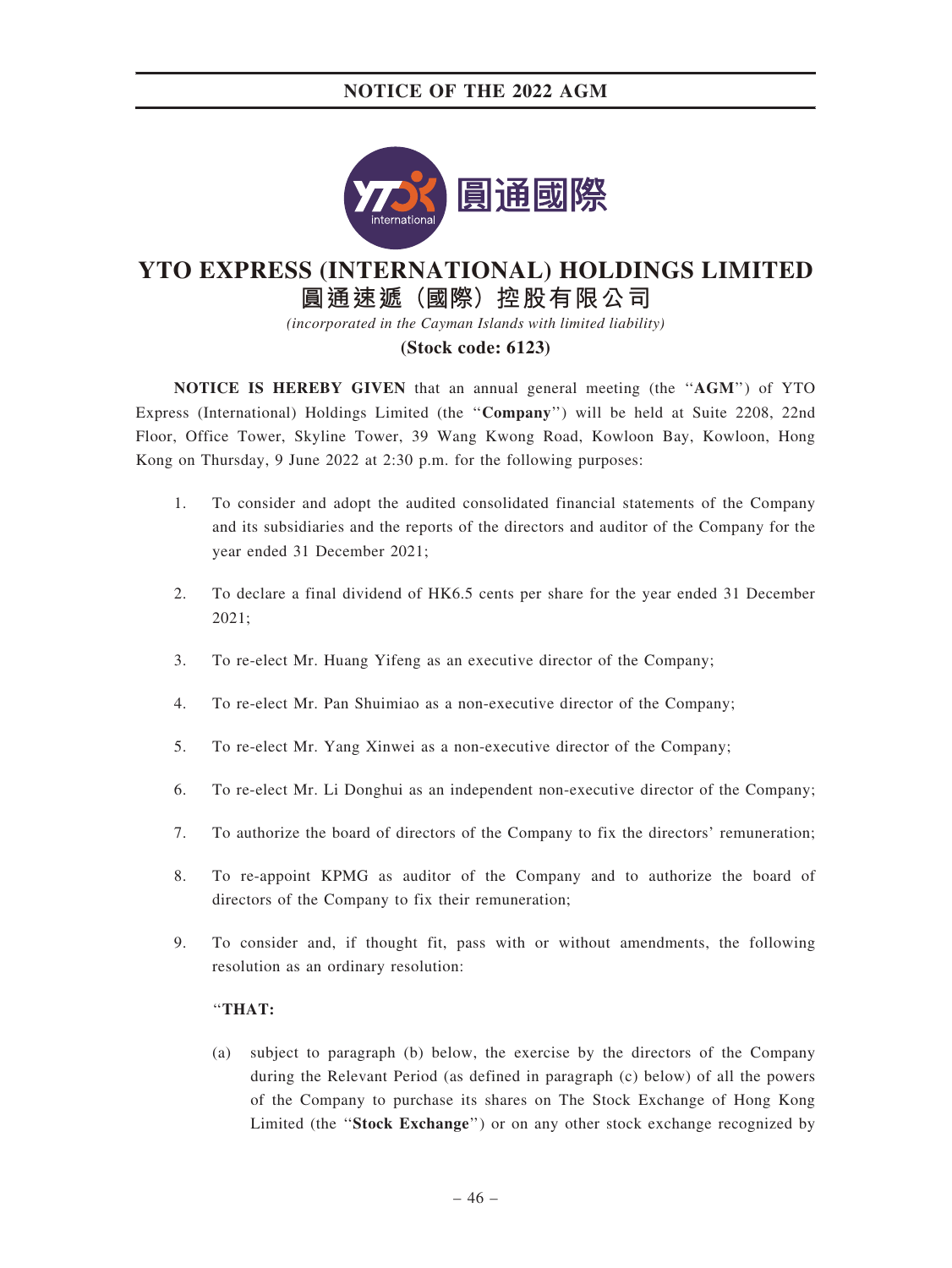the Securities and Futures Commission and the Stock Exchange, subject to and in accordance with the rules and regulations of the Securities and Futures Commission, the Stock Exchange and the applicable laws in this regard, be and is hereby generally and unconditionally approved;

- (b) the total number of shares of the Company which may be purchased or agreed to be purchased by the Company pursuant to the approval in paragraph (a) above during the Relevant Period shall not exceed 10% of the total number of shares of the Company in issue as at the date of passing of this resolution and the said approval shall be limited accordingly, and if any subsequent consolidation or subdivision of shares is conducted, the maximum number of shares that may be repurchased under the mandate in paragraph (a) above as a percentage of the total number of shares of the Company in issue at the date immediately before and after such consolidation or subdivision shall be the same; and
- (c) for the purpose of this resolution, ''Relevant Period'' means the period from the date of the passing of this resolution until whichever is the earliest of:
	- (i) the conclusion of the next annual general meeting of the Company;
	- (ii) the revocation or variation of the authority given under this resolution by ordinary resolution passed by the shareholders of the Company in general meetings; and
	- (iii) the expiration of the period within which the next annual general meeting of the Company is required by the articles of association of the Company or any applicable laws to be held.'';
- 10. To consider and, if thought fit, pass with or without amendments, the following resolution as an ordinary resolution:

#### ''THAT:

(a) subject to paragraph (c) below, the exercise by the directors during the Relevant Period (as defined in paragraph (d) below) of all the powers of the Company to allot, issue and deal with authorized and unissued shares in the Company and to make or grant offers, agreements and options (including warrants, bonds and debentures convertible into shares of the Company) which might require the exercise of such powers be and is hereby generally and unconditionally approved;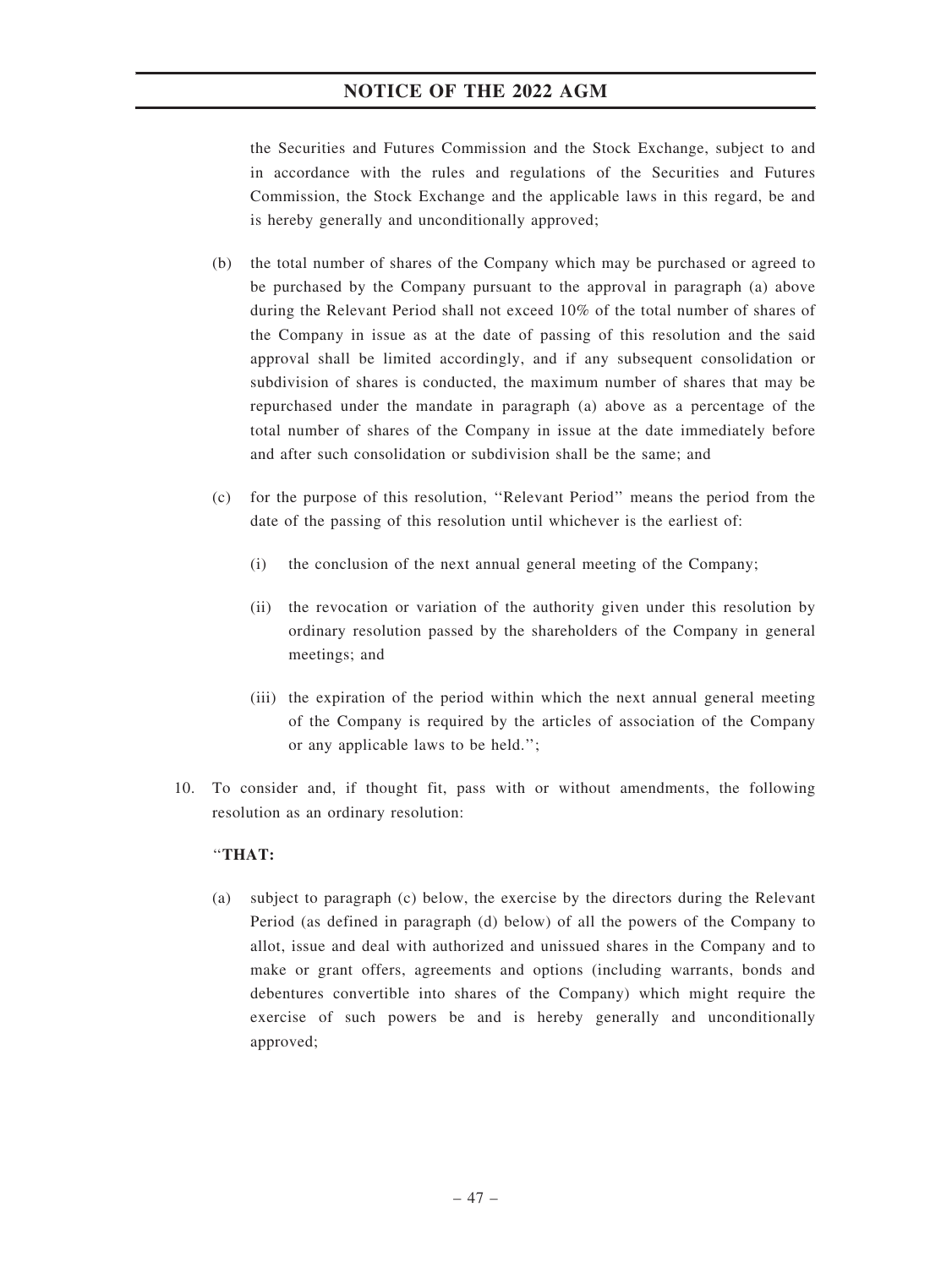- (b) the approval in paragraph (a) above shall authorize the directors of the Company to make or grant offers, agreements and options (including warrants, bonds and debentures convertible into shares of the Company) during the Relevant Period which would or might require the exercise of such powers during or after the end of the Relevant Period;
- (c) the aggregate number of shares of the Company allotted and issued or agreed conditionally or unconditionally to be allotted by the directors of the Company pursuant to the approval in paragraph (a) above, otherwise than pursuant to:
	- (i) a Rights Issue (as defined in paragraph (d) below);
	- (ii) the exercise of the outstanding conversion rights attaching to any convertible securities issued by the Company, which are convertible into shares of the Company;
	- (iii) the exercise of options under share option scheme(s) of the Company; and
	- (iv) any scrip dividend scheme or similar arrangement providing for the allotment of shares in the Company in lieu of the whole or part of a dividend on shares of the Company in accordance with the articles of association of the Company,

shall not exceed 20% of the total number of shares of the Company in issue as at the date of passing of this resolution and the said approval shall be limited accordingly, and if any subsequent consolidation or subdivision of shares is conducted, the maximum number of shares that may be issued under the mandate in paragraph (a) above as a percentage of the total number of issued shares at the date immediately before and after such consolidation or subdivision shall be the same; and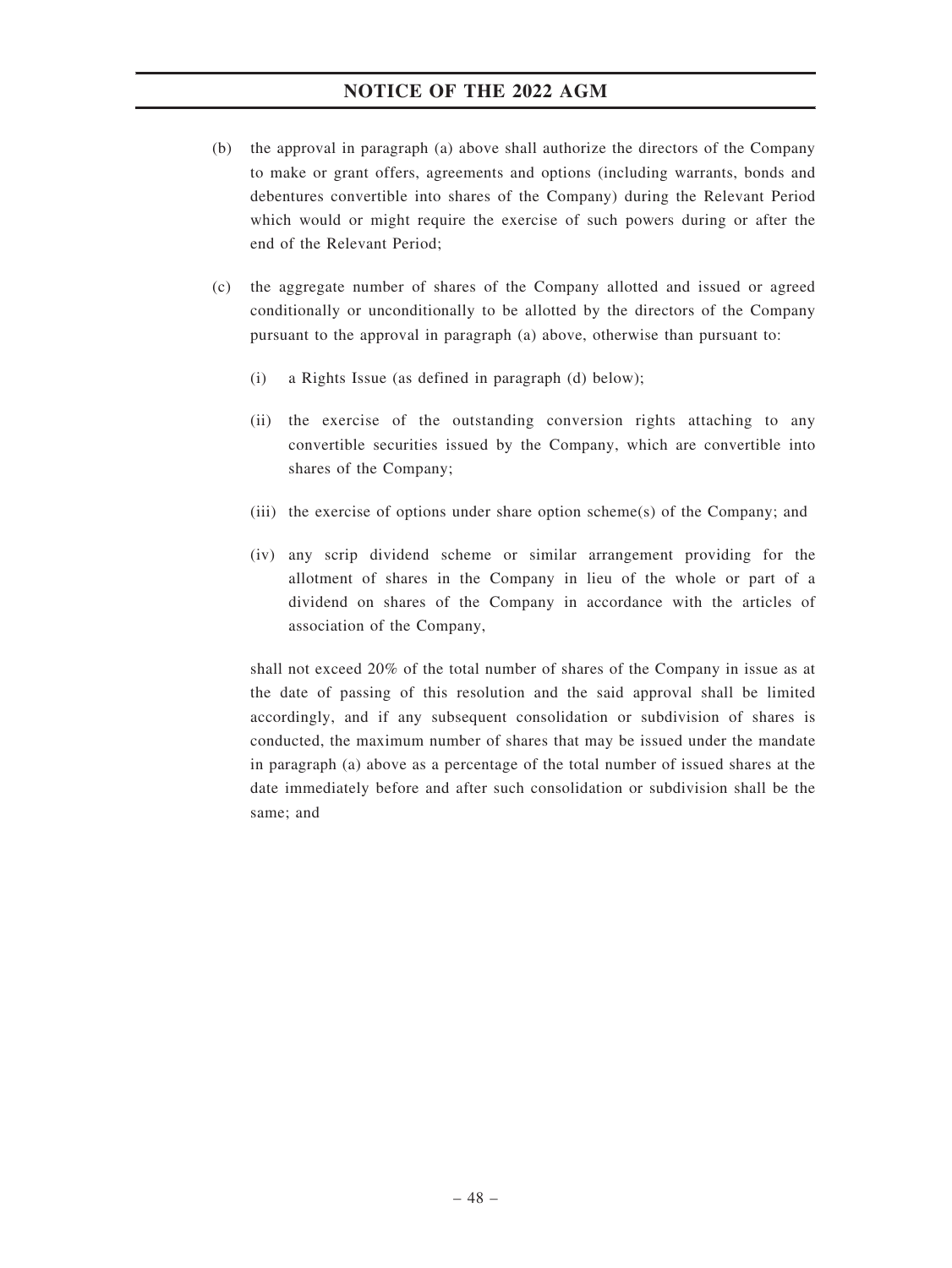(d) for the purposes of this resolution:

''Relevant Period'' means the period from the date of the passing of this resolution until whichever is the earliest of:

- (i) the conclusion of the next annual general meeting of the Company;
- (ii) the revocation or variation of the authority given under this resolution by ordinary resolution passed by the shareholders of the Company in general meetings; and
- (iii) the expiration of the period within which the next annual general meeting of the Company is required by the articles of association of the Company or any applicable laws to be held; and

''Rights Issue'' means an offer of shares of the Company open for a period fixed by the directors of the Company to holders of shares of the Company or any class thereof on the register of members of the Company on a fixed record date in proportion to their then holdings of such shares or class thereof (subject to such exclusions or other arrangements as the directors of the Company may deem necessary or expedient in relation to fractional entitlements or having regard to any restrictions or obligations under the laws of any relevant jurisdiction or the requirements of any recognized regulatory body or any stock exchange).'';

11. To consider and, if thought fit, pass with or without amendments, the following resolution as an ordinary resolution:

''THAT conditional upon the passing of resolutions set out in items 9 and 10 of notice convening the AGM (the ''Notice''), the general mandate referred to in the resolution set out in item 10 of the Notice be and is hereby extended by the addition to the aggregate number of shares of the Company which may be allotted and issued or agreed conditionally or unconditionally to be allotted and issued by the directors of the Company pursuant to such general mandate of an amount representing the aggregate number of shares of the Company purchased by the Company pursuant to the general mandate referred to in the resolution set out in item 9 of the Notice, provided that such amount shall not exceed 10% of the total number of shares of the Company in issue as at the date of passing of this resolution.''; and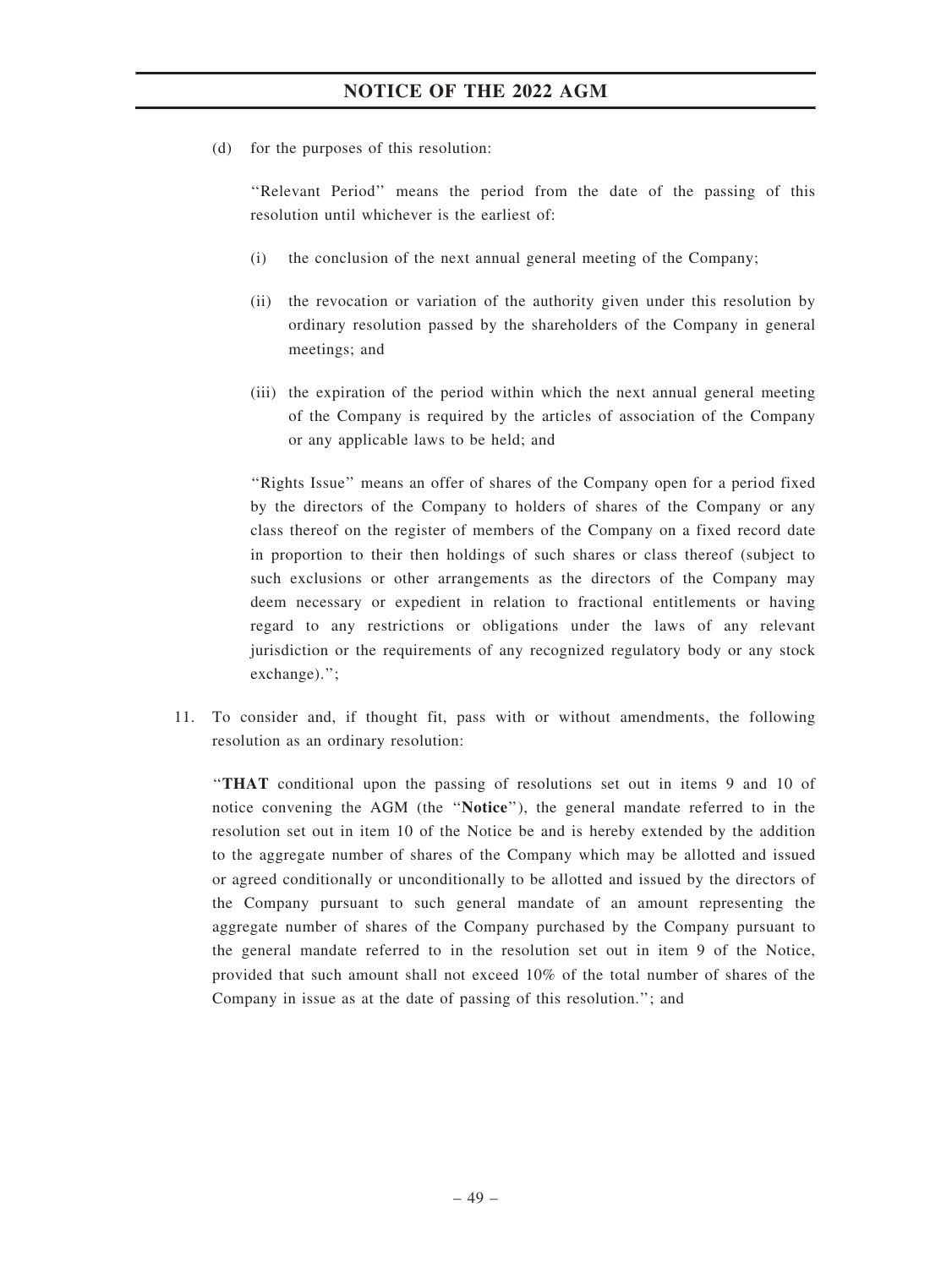12. As special business to consider and, if thought fit, pass with or without amendments, the following resolution as a special resolution:

''THAT the memorandum of association and articles of association of the Company be amended in the manner as set out in the circular of the Company dated 29 April 2022 (the ''Circular''); and the amended and restated memorandum of association and articles of association of the Company in the form produced to the meeting, a copy of which has been produced to the meeting marked "A" and signed by the chairman of the AGM for the purpose of identification, which consolidates all the proposed amendments mentioned in the Circular, be approved and adopted in substitution for and to the exclusion of the existing amended and restated memorandum of association and articles of association of the Company with immediate effect after the close of the meeting and that any one of the Directors be and is hereby authorised to do all things necessary to implement the adoption of the amended and restated memorandum of association and articles of association of the Company.''.

> By order of the Board YTO Express (International) Holdings Limited 圓通速遞(國際)控股有限公司 Yu Huijiao Chairman

Hong Kong, 29 April 2022